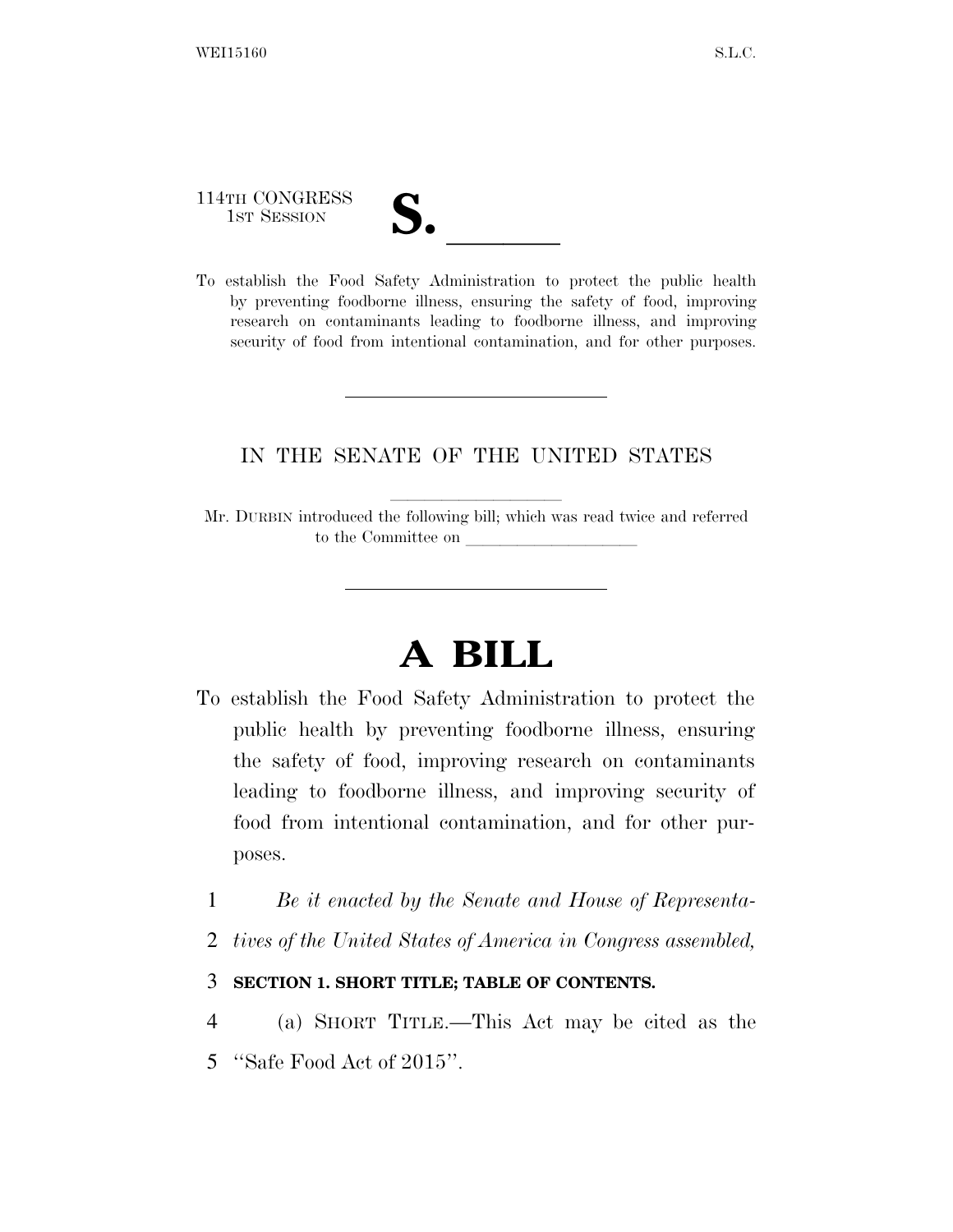# 1 (b) TABLE OF CONTENTS.—The table of contents of

### 2 this Act is as follows:

Sec. 1. Short title; table of contents.

Sec. 2. Findings; purposes.

Sec. 3. Definitions.

#### TITLE I—ESTABLISHMENT OF FOOD SAFETY ADMINISTRATION

- Sec. 101. Establishment of food safety administration.
- Sec. 102. Consolidation of separate food safety and inspection services and agencies.
- Sec. 103. Additional duties of the administration.

#### TITLE II—ADMINISTRATION OF FOOD SAFETY PROGRAM

- Sec. 201. Administration of national program.
- Sec. 202. Registration of food facilities.
- Sec. 203. Preventive process controls to reduce adulteration of food.
- Sec. 204. Performance standards for contaminants in food.
- Sec. 205. Inspections of food facilities.
- Sec. 206. Food production establishments.
- Sec. 207. Federal and State cooperation.
- Sec. 208. Foreign supplier verification program.
- Sec. 209. Imports.
- Sec. 210. Traceback.
- Sec. 211. Food safety technology.

#### TITLE III—RESEARCH AND EDUCATION

- Sec. 301. Public health assessment system.
- Sec. 302. Public education and advisory system.
- Sec. 303. Research.

#### TITLE IV—ENFORCEMENT

- Sec. 401. Prohibited acts.
- Sec. 402. Mandatory recall authority.
- Sec. 403. Injunction proceedings.
- Sec. 404. Civil and criminal penalties.
- Sec. 405. Presumption.
- Sec. 406. Whistleblower protection.
- Sec. 407. Administration and enforcement.
- Sec. 408. Citizen civil actions.

#### TITLE V—IMPLEMENTATION

- Sec. 501. Definition.
- Sec. 502. Reorganization plan.
- Sec. 503. Transitional authorities.
- Sec. 504. Savings provisions.
- Sec. 505. Conforming amendments.
- Sec. 506. Additional technical and conforming amendments.
- Sec. 507. Regulations.
- Sec. 508. Authorization of appropriations.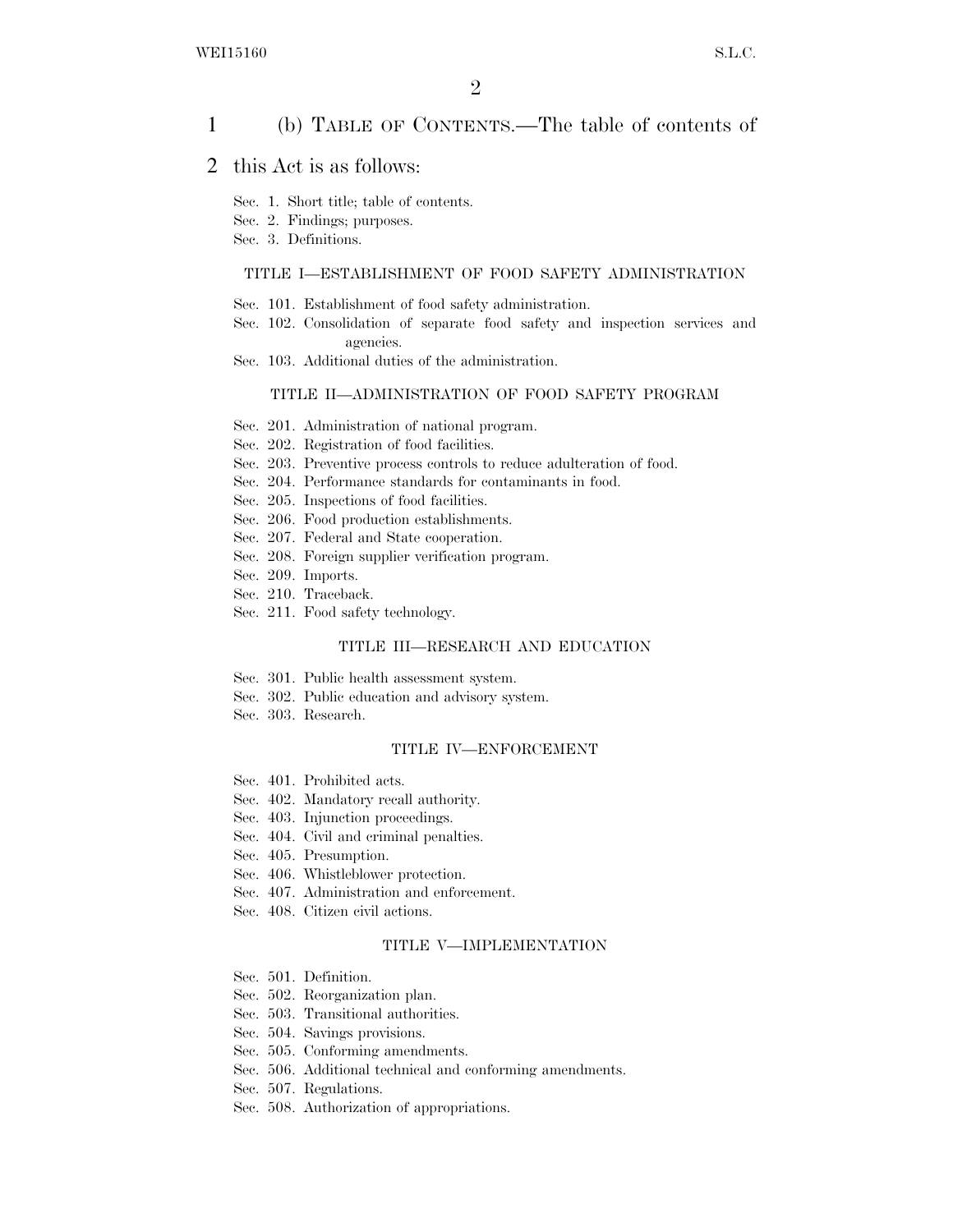Sec. 509. Limitation on authorization of appropriations. Sec. 510. Effective date.

# **SEC. 2. FINDINGS; PURPOSES.**

(a) FINDINGS.—Congress finds that—

 (1) the safety of the food supply of the United States is vital to the public health, to public con- fidence in the food supply, and to the success of the food sector of the Nation's economy;

 (2) lapses in the protection of the food supply and loss of public confidence in food safety are dam- aging to consumers and the food industry, and place a burden on interstate commerce;

 (3) the safety and security of the food supply requires an integrated, systemwide approach to pre- venting foodborne illness, a thorough and broad- based approach to basic and applied research, and intensive, effective, and efficient management of the Nation's food safety program;

 (4) the task of preserving the safety of the food supply of the United States faces tremendous pres-sures with regard to—

 (A) emerging pathogens and other con- taminants and the ability to detect all forms of contamination;

 (B) an aging and immune-compromised population, with a growing number of people at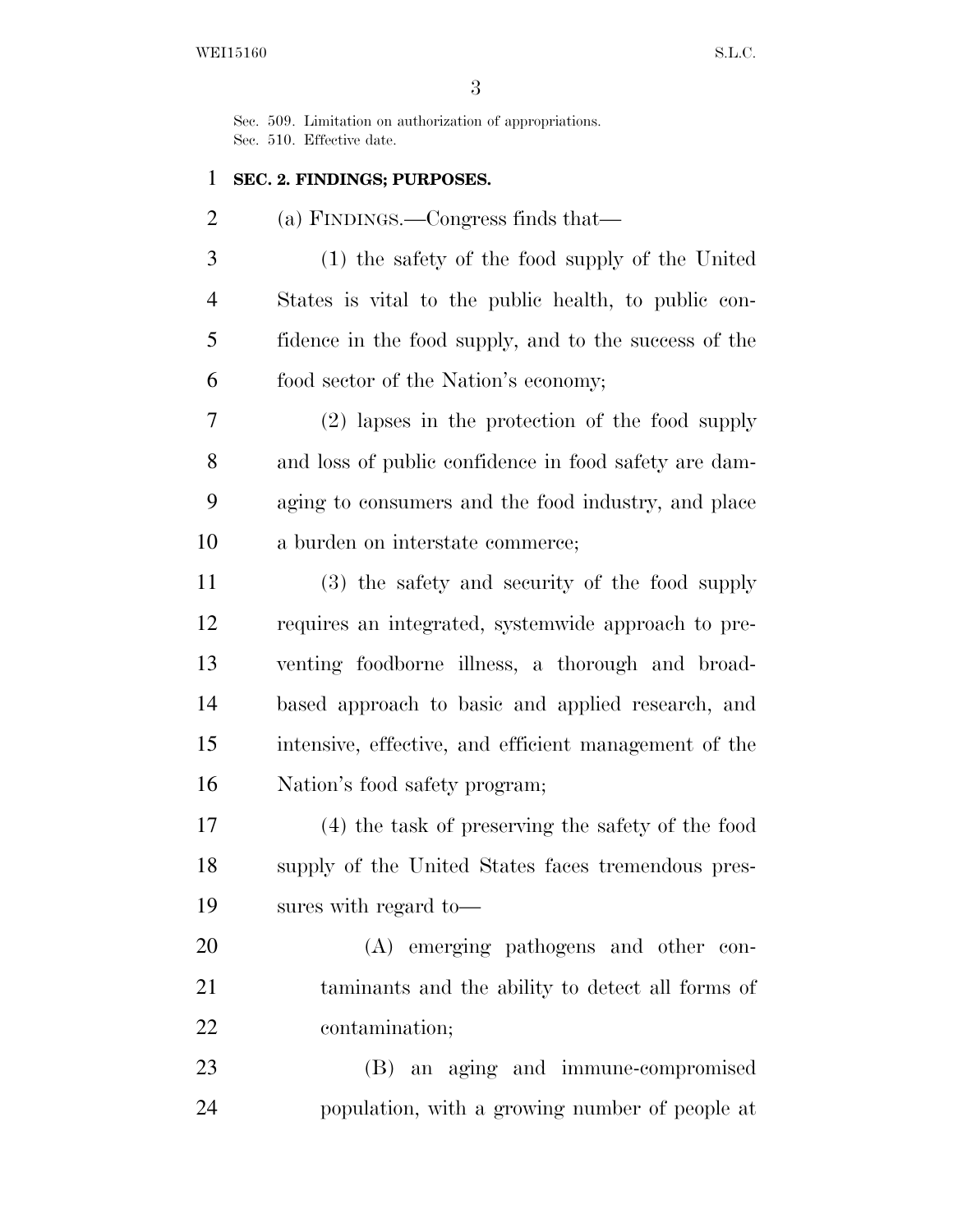| $\mathbf{1}$   | high risk for foodborne illnesses, including in-      |
|----------------|-------------------------------------------------------|
| $\overline{2}$ | fants and children;                                   |
| 3              | (C) a concern regarding food fraud for eco-           |
| $\overline{4}$ | nomic gain, especially with mislabeling and in-       |
| 5              | tentionally misleading claims;                        |
| 6              | (D) an increasing volume of imported food,            |
| 7              | without adequate monitoring and inspection;           |
| 8              | and                                                   |
| 9              | (E) maintenance of rigorous inspection of             |
| 10             | the domestic food processing and food service         |
| 11             | industries;                                           |
| 12             | (5) Federal food safety standard setting, in-         |
| 13             | spection, enforcement, and research efforts should be |
| 14             | based on the best available science and public health |
| 15             | considerations and food safety resources should be    |
| 16             | systematically deployed in ways that most effectively |
| 17             | prevent foodborne illness;                            |
| 18             | (6) the Federal food safety system is frag-           |
| 19             | mented, with at least 15 Federal agencies sharing     |
| 20             | responsibility for food safety, and operates under    |
| 21             | laws that do not reflect current conditions in the    |
| 22             | food system or current scientific knowledge about     |
| 23             | the cause and prevention of foodborne illness;        |
| 24             | (7) the fragmented Federal food safety system         |
| 25             | and outdated laws preclude an integrated, system-     |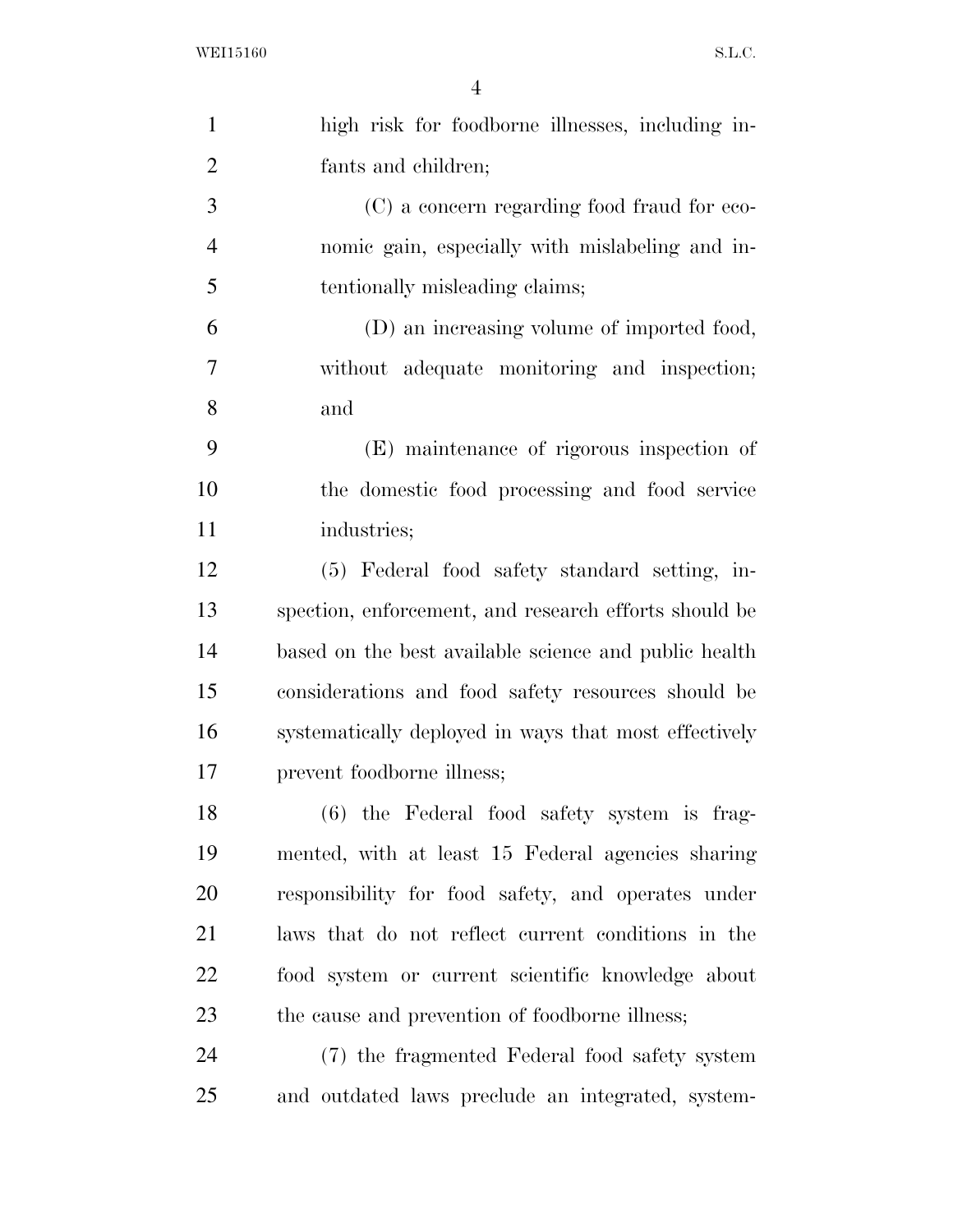WEI15160 S.L.C.

 wide approach to preventing foodborne illness, to the effective and efficient operation of the Nation's food safety program, and to the most beneficial deploy-ment of food safety resources;

 (8) the National Academy of Sciences rec- ommended in the report ''Ensuring Safe Food from Production to Consumption'' that Congress establish by statute a unified and central framework for man- aging Federal food safety programs, and rec- ommended modifying Federal statutes so that in- spection, enforcement, and research efforts are based on scientifically supportable assessments of risks to public health; and

 (9) the lack of a single focal point for food safe- ty leadership in the United States undercuts the ability of the United States to exert food safety lead- ership internationally, which is detrimental to the public health and the international trade interests of the United States.

(b) PURPOSES.—The purposes of this Act are—

 (1) to establish a single agency to be known as 22 the "Food Safety Administration" to—

 (A) regulate food safety and related label- ing to strengthen the protection of the public health;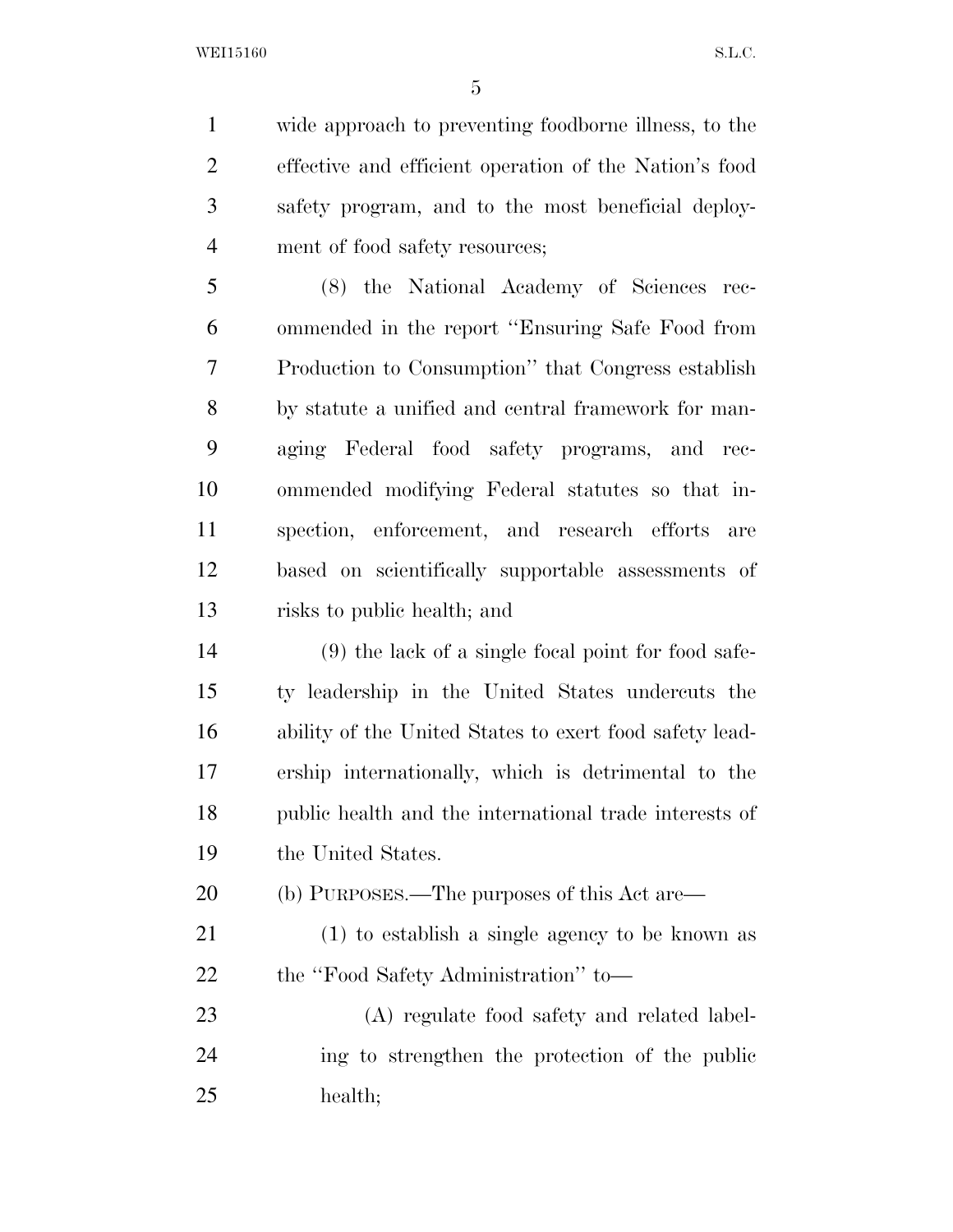(B) ensure that food facilities fulfill their responsibility to produce food in a manner that protects the public health of all people in the United States; (C) lead an integrated, systemwide ap- proach to food safety and to make more effec- tive and efficient use of resources to prevent foodborne illness; (D) provide a single focal point for food safety leadership, both nationally and inter- nationally; and (E) provide an integrated food safety re- search capability, utilizing internally-generated, scientifically and statistically valid studies, in cooperation with academic institutions and other scientific entities of the Federal and State governments, to achieve the continuous im- provement of research on foodborne illness and contaminants; (2) to transfer to the Food Safety Administra- tion the food safety, labeling, inspection, and en-forcement functions that, as of the day before the ef-

fective date of this Act, are performed by other Fed-

eral agencies; and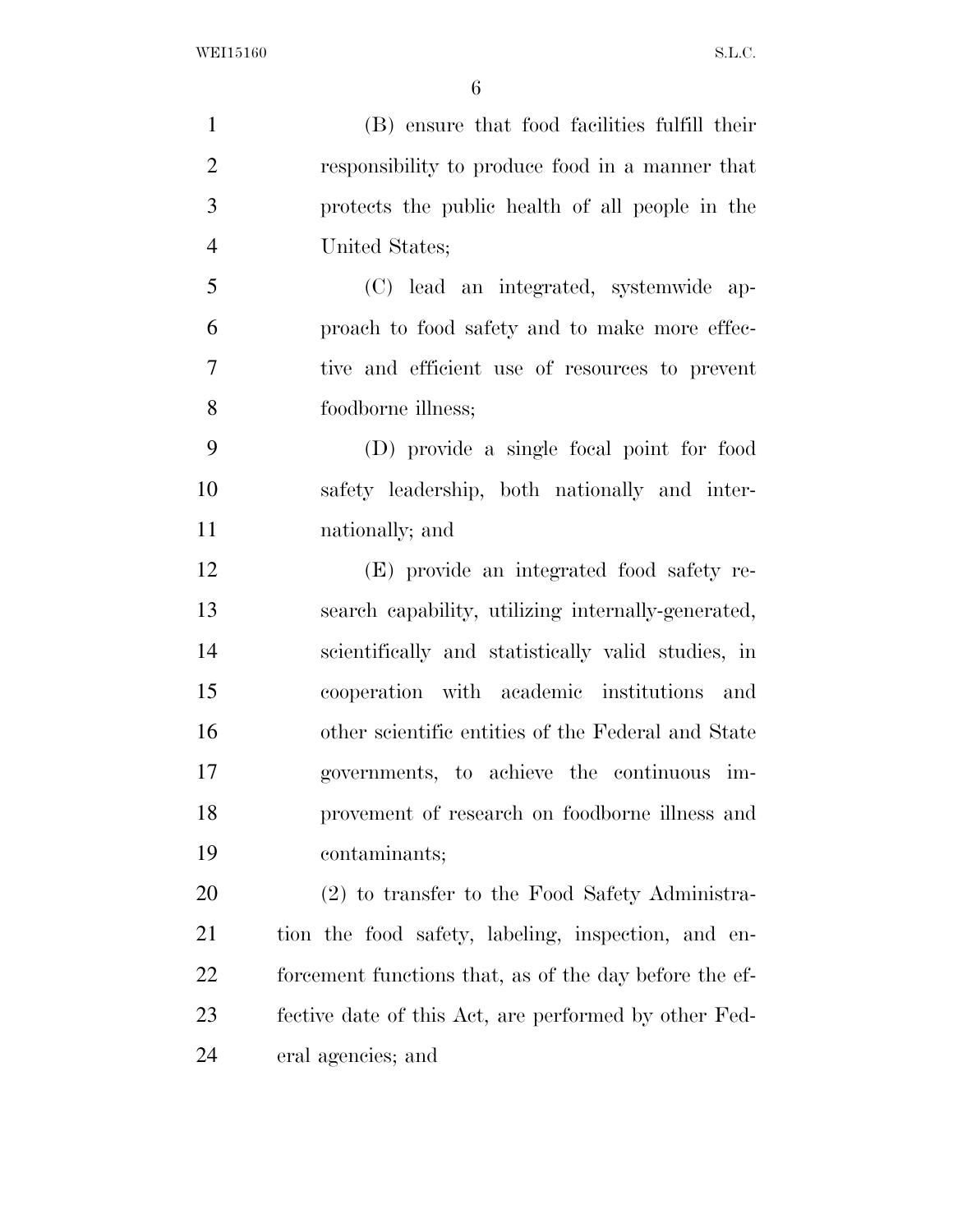| $\mathbf{1}$   | (3) to modernize and strengthen the Federal            |
|----------------|--------------------------------------------------------|
| $\overline{2}$ | food safety laws to achieve more effective application |
| 3              | and efficient management of the laws for the protec-   |
| $\overline{4}$ | tion and improvement of public health.                 |
| 5              | SEC. 3. DEFINITIONS.                                   |
| 6              | In this Act:                                           |
| 7              | (1) ADMINISTRATION.—The term "Administra-              |
| 8              | tion" means the Food Safety Administration estab-      |
| 9              | lished under section $101(a)(1)$ .                     |
| 10             | ADMINISTRATOR.—The term "Adminis-<br>(2)               |
| 11             | trator" means the Administrator of Food Safety ap-     |
| 12             | pointed under section $101(a)(3)$ .                    |
| 13             | $(3)$ ADULTERATED.—                                    |
| 14             | (A) IN GENERAL.—The term "adulter-                     |
| 15             | ated" has the meaning given such term in—              |
| 16             | (i) section 402 of the Federal Food,                   |
| 17             | Drug, and Cosmetic Act (21 U.S.C. 342)                 |
| 18             | for food regulated under such Act;                     |
| 19             | (ii) section $1(m)$ of the Federal Meat                |
| 20             | Inspection Act $(21 \text{ U.S.C. } 601(m))$<br>for    |
| 21             | food regulated under such Act;                         |
| 22             | (iii) section $4(g)$ of the Poultry Prod-              |
| 23             | ucts Inspection Act $(21 \text{ U.S.C. } 453(g))$ for  |
| 24             | food regulated under such Act; and                     |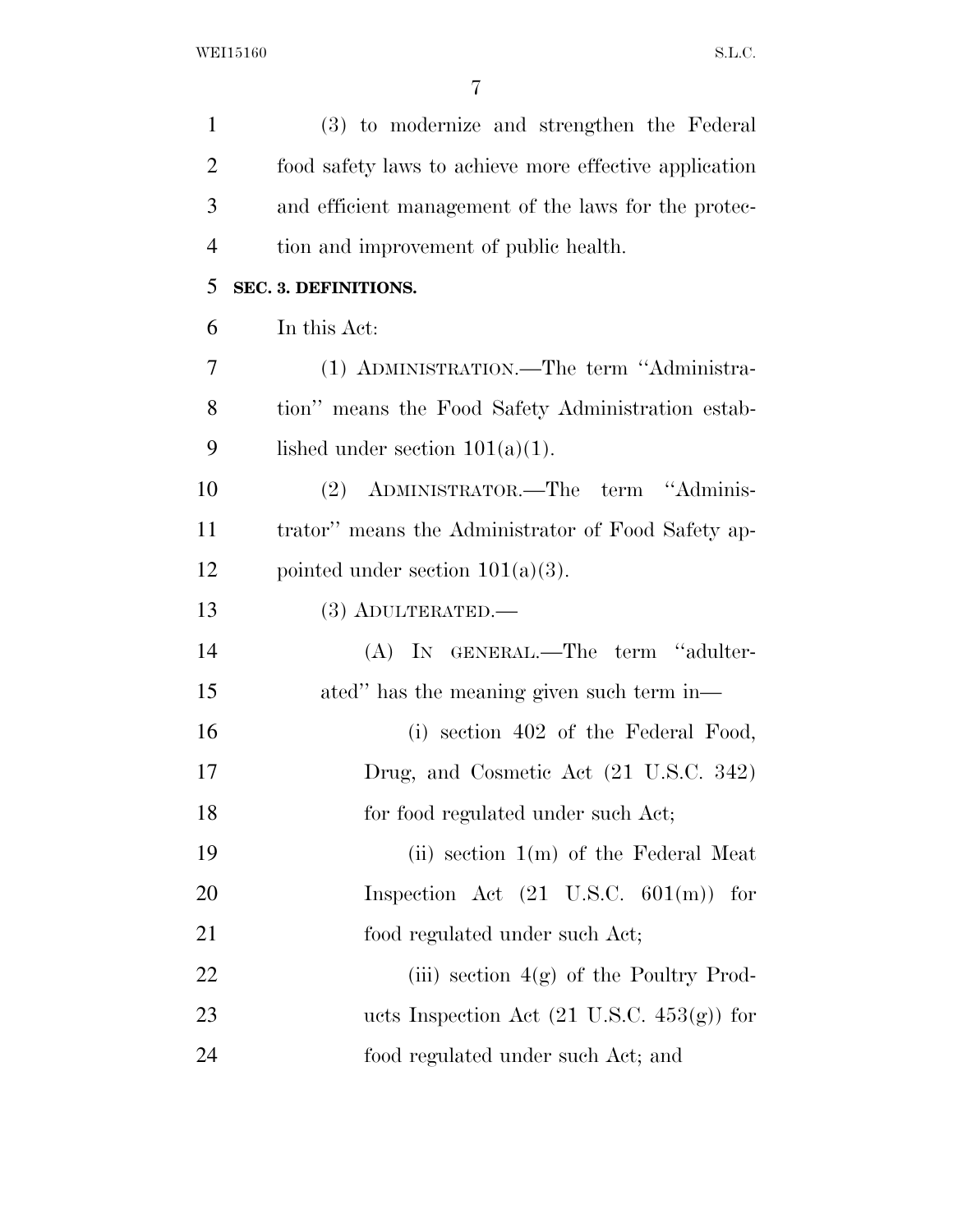WEI15160 S.L.C.

| $\mathbf{1}$   | (iv) section $4(a)$ of the Egg Products                 |
|----------------|---------------------------------------------------------|
| $\overline{2}$ | Inspection Act $(21 \text{ U.S.C. } 1033(a))$ for       |
| 3              | food regulated under such Act.                          |
| $\overline{4}$ | (B) INCLUSION.—In applying the defini-                  |
| 5              | tions cited in subparagraph $(A)$ , poisonous or        |
| 6              | deleterious substances in food shall be treated         |
| 7              | as an added substance if the poisonous or dele-         |
| 8              | terious substances are known to cause serious           |
| 9              | illness or death in persons, including in sen-          |
| 10             | sitive populations.                                     |
| 11             | (4) AGENCY.—The term "agency" has the                   |
| 12             | meaning given that term in section $551$ of title $5$ , |
| 13             | United States Code.                                     |
| 14             | $(5)$ CATEGORY 1 FOOD FACILITY.—The term                |
| 15             | "eategory 1 food facility" means a facility that        |
| 16             | slaughters animals for food.                            |
| 17             | $(6)$ CATEGORY 2 FOOD FACILITY.—The term                |
| 18             | "category 2 food facility" means a facility that proc-  |
| 19             | esses-                                                  |
| 20             | (A) raw meat, poultry, or seafood in a                  |
| 21             | manner that may reduce but is not validated to          |
| 22             | destroy contaminants; or                                |
| 23             | (B) other products that the Administrator               |
| 24             | determines by regulation to be at high risk of          |
| 25             | contamination.                                          |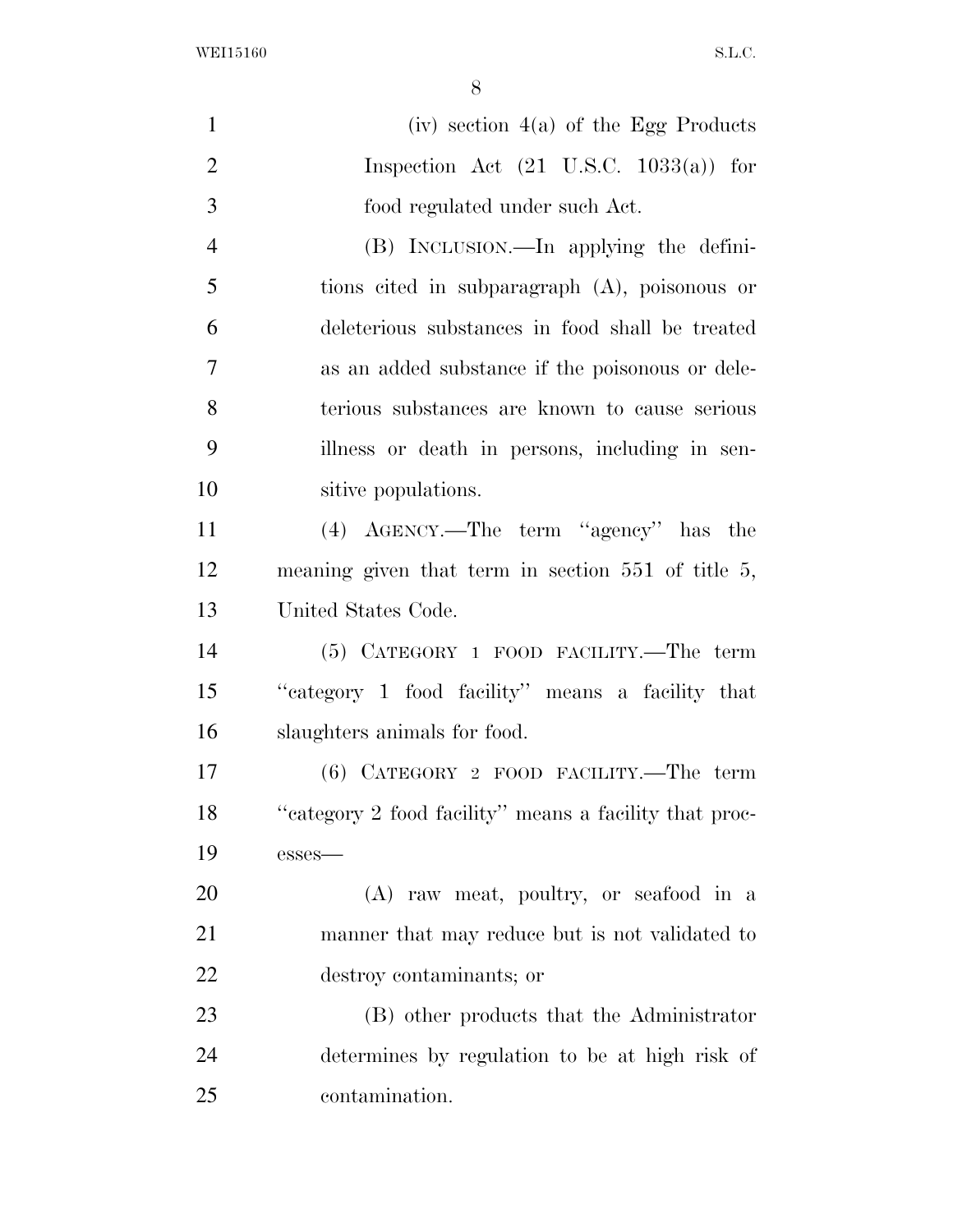| $\mathbf{1}$   | (7) CATEGORY 3 FOOD FACILITY.—The term                     |
|----------------|------------------------------------------------------------|
| $\overline{2}$ | "category 3 food facility" means a facility-               |
| 3              | (A) that processes meat, poultry, or sea-                  |
| $\overline{4}$ | food, or other products that the Administrator             |
| 5              | determines by regulation to be at high risk of             |
| 6              | contamination; and                                         |
| $\overline{7}$ | (B) whose processes include one or more                    |
| 8              | steps validated to destroy contaminants.                   |
| 9              | (8) CATEGORY 4 FOOD FACILITY.—The term                     |
| 10             | "category 4 food facility" means a facility that proc-     |
| 11             | esses food but is not a category $1, 2$ , or 3 food facil- |
| 12             | ity.                                                       |
| 13             | $(9)$ CATEGORY 5 FOOD FACILITY.—The term                   |
| 14             | "category 5 food facility" means a facility that           |
| 15             | stores, holds, or transports food prior to delivery for    |
| 16             | retail sale.                                               |
| 17             | (10) CONTAMINANT.—The term "contaminant"                   |
| 18             | includes biological, chemical, physical, or radiological   |
| 19             | hazards, natural toxins, pesticides, drug residues,        |
| 20             | decomposition, parasites, allergens, and unapproved        |
| 21             | food or color additives.                                   |
| 22             | (11) CONTAMINATION.—The term "contamina-                   |
| 23             | tion" refers to a presence of a contaminant in food,       |
| 24             | which may occur naturally or be introduced into a          |
| 25             | food.                                                      |
|                |                                                            |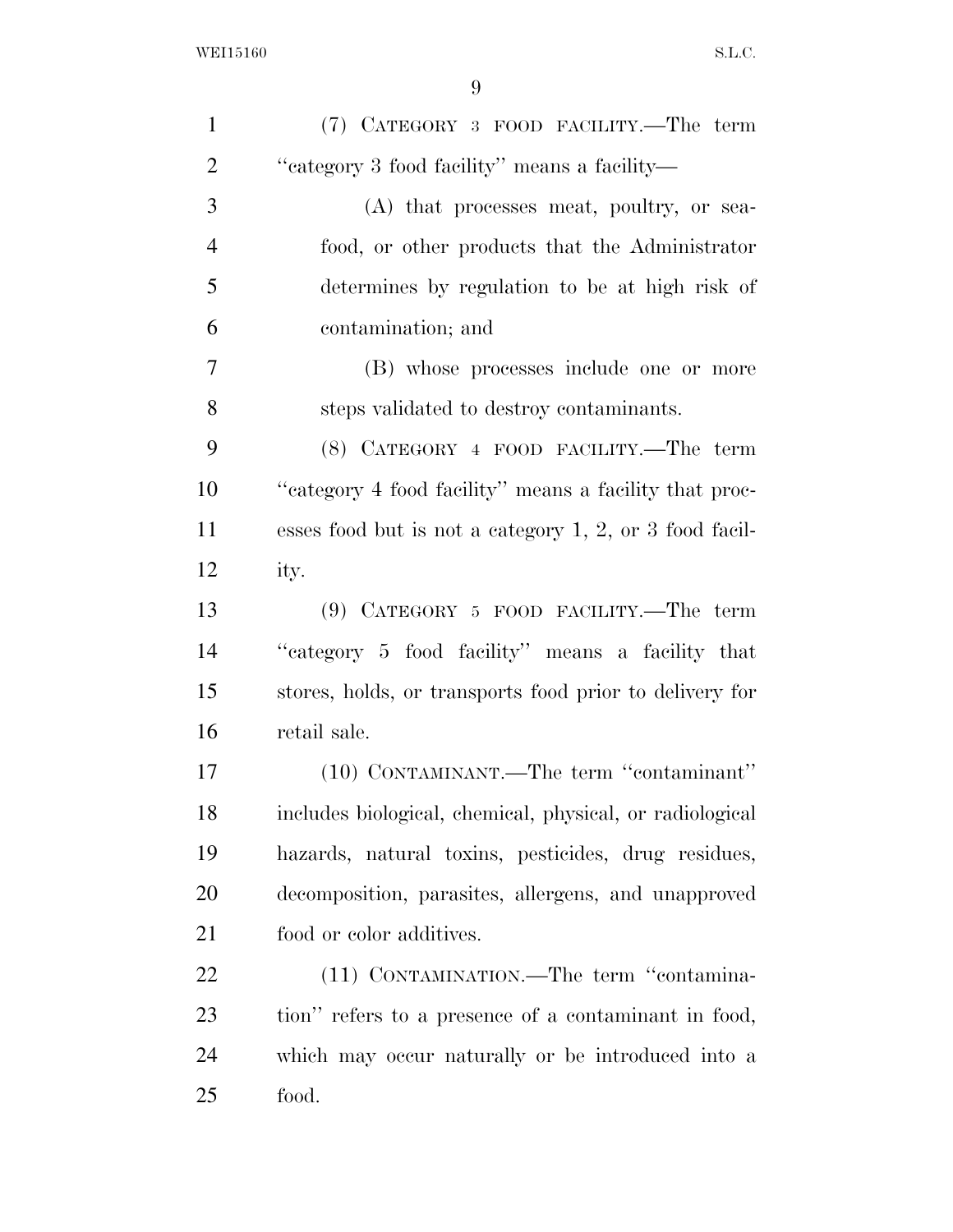| $\mathbf{1}$   | (12) FEED FACILITY.—The term "feed facility"              |
|----------------|-----------------------------------------------------------|
| $\overline{2}$ | means a domestic or foreign feed manufacturer,            |
| 3              | processor, packer, warehouse, or other facility that—     |
| $\overline{4}$ | (A) if operating in the United States, man-               |
| 5              | ufactures, slaughters, processes, or holds animal         |
| 6              | feed or feed ingredients; or                              |
| 7              | (B) if operating elsewhere, manufactures,                 |
| 8              | slaughters, processes, or holds animal feed or            |
| 9              | feed ingredients intended for consumption in              |
| 10             | the United States.                                        |
| 11             | $(13)$ Food.—                                             |
| 12             | (A) IN GENERAL.—The term "food"                           |
| 13             | means a product intended to be used for food              |
| 14             | or drink for a human or an animal.                        |
| 15             | (B) INCLUSIONS.—The term "food" in-                       |
| 16             | cludes any product (including a meat food prod-           |
| 17             | uct, as defined in section $1(j)$ of the Federal          |
| 18             | Meat Inspection Act $(21 \text{ U.S.C. } 601(j))$ , capa- |
| 19             | ble for use as human and animal food that is              |
| 20             | made in whole or in part from any animal, in-             |
| 21             | cluding cattle, sheep, swine, goat, or poultry (as        |
| 22             | defined in section 4 of the Poultry Products In-          |
| 23             | spection Act (21 U.S.C. 453)), and animal feed.           |
| 24             | $(14)$ FOOD FACILITY.—                                    |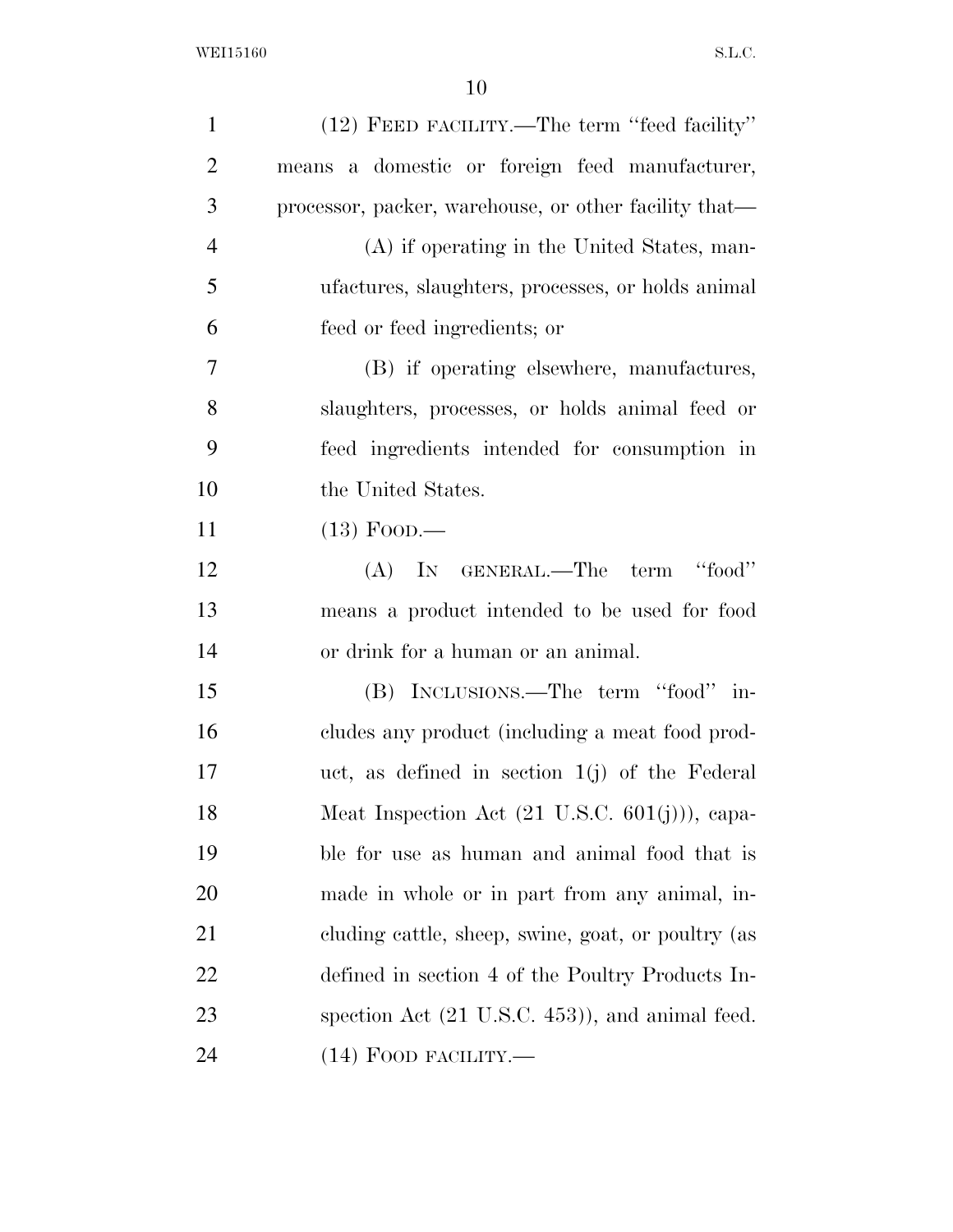| $\mathbf{1}$   | (A) IN GENERAL.—The term "food facil-           |
|----------------|-------------------------------------------------|
| $\overline{2}$ | ity" means a domestic or foreign food manufac-  |
| 3              | turer, slaughterhouse, processor, packer, ware- |
| $\overline{4}$ | house, or other facility that—                  |
| 5              | (i) if operating in the United States,          |
| 6              | manufactures, slaughters, processes, or         |
| 7              | holds food or food ingredients; or              |
| 8              | (ii) if operating outside the United            |
| 9              | States, manufactures, slaughters, proc-         |
| 10             | esses, or holds food intended for consump-      |
| 11             | tion in the United States.                      |
| 12             | (B) EXCLUSIONS.—For the purposes of             |
| 13             | registration, the term "food facility" does not |
| 14             | include—                                        |
| 15             | (i) a farm, restaurant, other retail            |
| 16             | food establishment, nonprofit food estab-       |
| 17             | lishment in which food is prepared for or       |
| 18             | served directly to the consumer; or             |
| 19             | (ii) a fishing vessel (other than a fish-       |
| 20             | ing vessel engaged in processing, as that       |
| 21             | term is defined in section $123.3(k)$ of title  |
| 22             | 21, Code of Federal Regulations).               |
| 23             | (15) FOOD PRODUCTION ESTABLISHMENT.—            |
| 24             | The term "food production establishment" means  |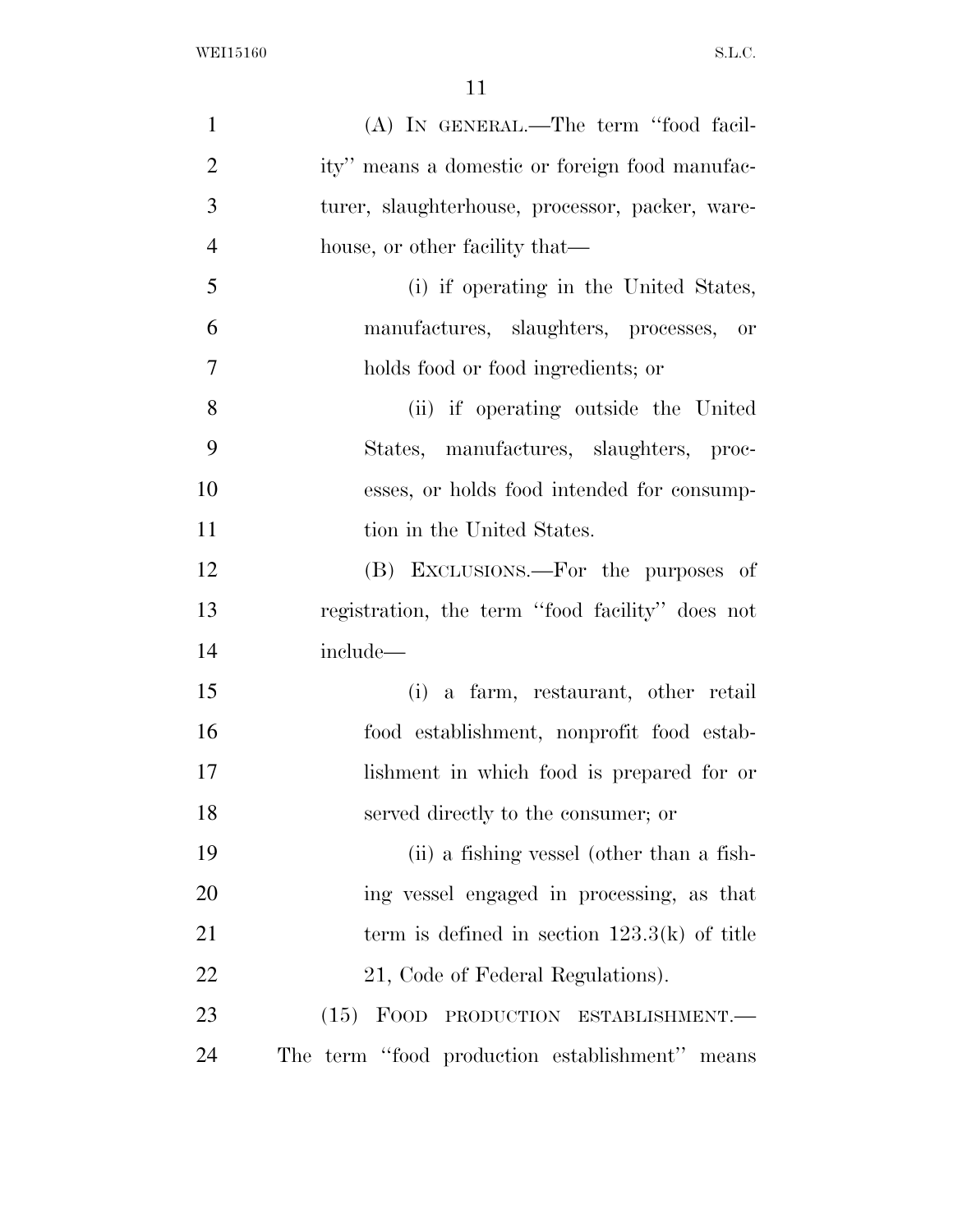| $\mathbf{1}$   | any farm, ranch, orchard, vineyard, aquaculture fa- |
|----------------|-----------------------------------------------------|
| $\overline{2}$ | cility, or confined animal-feeding operation.       |
| 3              | (16) FOOD SAFETY LAW.—The term "food safe-          |
| $\overline{4}$ | ty law" means—                                      |
| 5              | (A) the provisions of the Federal Food,             |
| 6              | Drug, and Cosmetic Act (21 U.S.C. 301 et            |
| 7              | seq.) related to and requiring the safety, label-   |
| 8              | ing, and inspection of food, infant formulas,       |
| 9              | food additives, pesticide residues, and other       |
| 10             | substances present in food under that Act;          |
| 11             | (B) the provisions of the Federal Food,             |
| 12             | Drug, and Cosmetic Act (21 U.S.C. 301 et            |
| 13             | seq.) and of any other Act that are adminis-        |
| 14             | tered by the Center for Veterinary Medicine of      |
| 15             | the Food and Drug Administration;                   |
| 16             | (C) the Poultry Products Inspection Act             |
| 17             | $(21 \text{ U.S.C. } 451 \text{ et seq.});$         |
| 18             | (D) the Federal Meat Inspection Act (21)            |
| 19             | U.S.C. $601$ et seq.);                              |
| 20             | (E) the FDA Food Safety Modernization               |
| 21             | Act (Public Law $111-353$ );                        |
| 22             | $(F)$ the Egg Products Inspection Act $(21)$        |
| 23             | U.S.C. $1031$ et seq.);                             |
| 24             | (G) the Sanitary Food Transportation Act            |
| 25             | of 1990 (49 U.S.C. App. 2801 et seq.);              |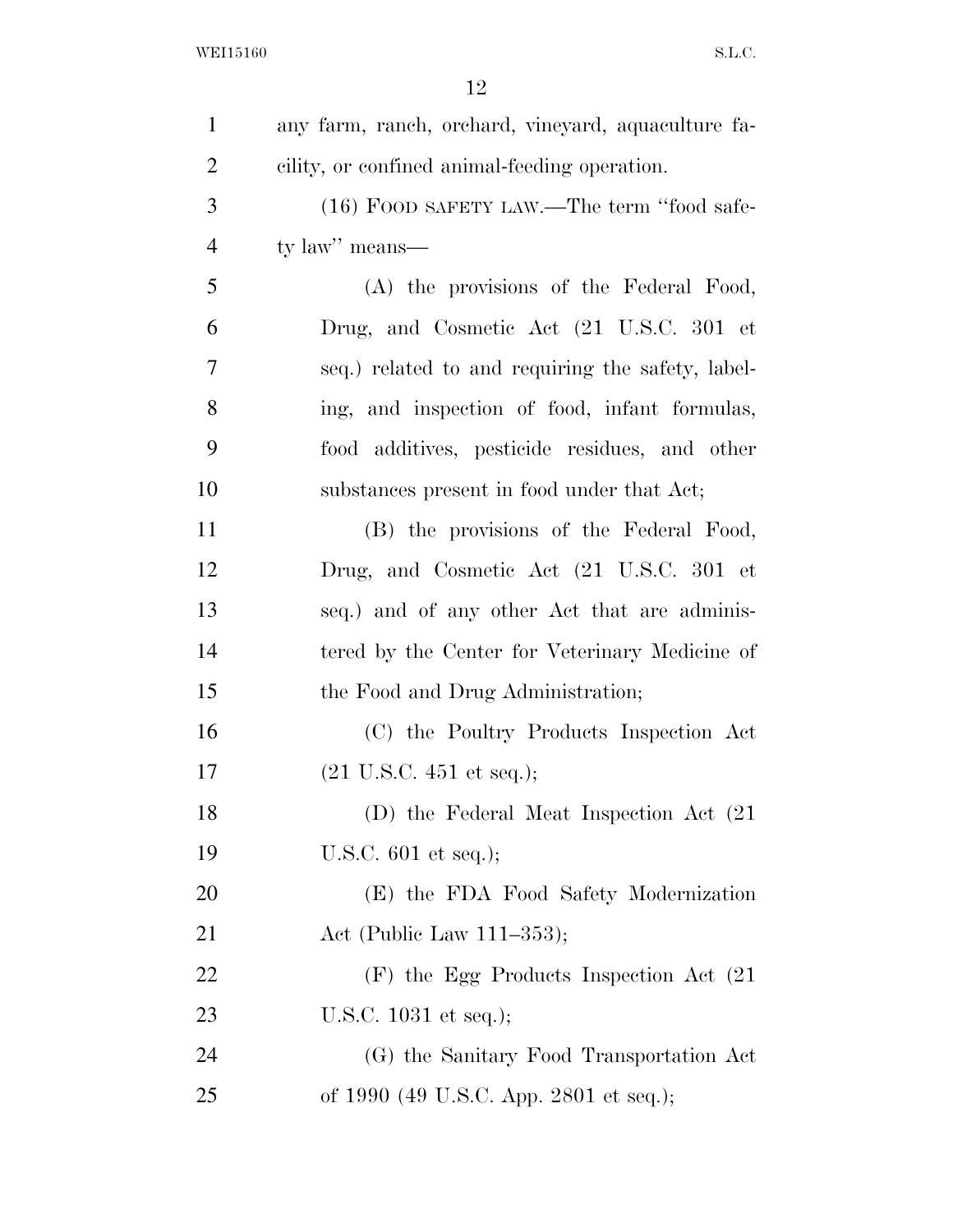WEI15160 S.L.C.

| $\mathbf{1}$   | (H) chapter 57 of title 49, United States                 |
|----------------|-----------------------------------------------------------|
| $\overline{2}$ | Code;                                                     |
| 3              | (I) Public Law 85-765 (commonly known                     |
| $\overline{4}$ | as the "Humane Methods of Slaughter Act of                |
| 5              | 1958") (7 U.S.C. 1901 et seq.);                           |
| 6              | (J) the provisions of this Act; and                       |
| 7              | (K) such other provisions of law related to               |
| 8              | and requiring food safety, labeling, inspection,          |
| 9              | and enforcement as the President designates by            |
| 10             | Executive order as appropriate to include within          |
| 11             | the jurisdiction of the Administration.                   |
| 12             | (17)<br>INTERSTATE COMMERCE.—The<br>term                  |
| 13             | "interstate commerce" has the meaning given that          |
| 14             | term in section $201(b)$ of the Federal Food, Drug,       |
| 15             | and Cosmetic Act $(21 \text{ U.S.C. } 321(b))$ .          |
| 16             | (18) MISBRANDED.—The term "misbranded"                    |
| 17             | has the meaning given to it in—                           |
| 18             | $(A)$ section 403 of the Federal Food,                    |
| 19             | Drug, and Cosmetic Act (21 U.S.C. 343) for                |
| 20             | food regulated under such Act;                            |
| 21             | $(B)$ section $1(n)$ of the Federal Meat In-              |
| 22             | spection Act $(21 \text{ U.S.C. } 601(n))$ for food regu- |
| 23             | lated under such Act;                                     |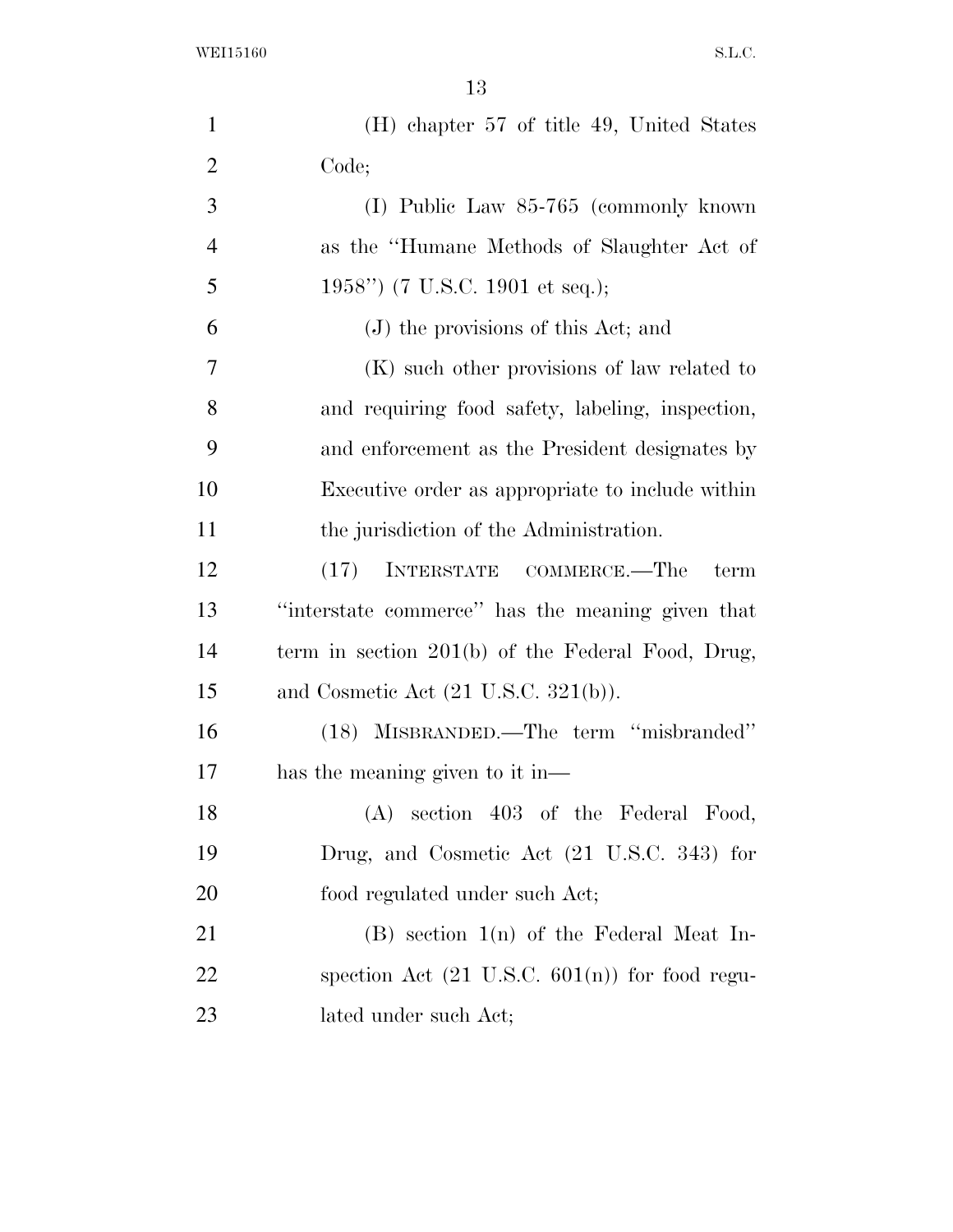| $\mathbf{1}$   | $(C)$ section $4(h)$ of the Poultry Products               |
|----------------|------------------------------------------------------------|
| $\overline{2}$ | Inspection Act $(21 \text{ U.S.C. } 453(h))$ for food reg- |
| 3              | ulated under such Act; and                                 |
| $\overline{4}$ | (D) section $4(l)$ of the Egg Products In-                 |
| 5              | spection Act $(21 \text{ U.S.C. } 1033(l))$ for food regu- |
| 6              | lated under such Act.                                      |
| 7              | (19) PROCESS.—The term "process" or "proc-                 |
| 8              | essing" means the commercial slaughter, packing,           |
| 9              | preparation, or manufacture of food.                       |
| 10             | (20) SAFE.—The term "safe" refers to human                 |
| 11             | and animal health.                                         |
| 12             | (21) STATE.—The term "State" means—                        |
| 13             | $(A)$ a State;                                             |
| 14             | (B) the District of Columbia;                              |
| 15             | (C) the Commonwealth of Puerto Rico;                       |
| 16             | and                                                        |
| 17             | (D) any other territory or possession of the               |
| 18             | United States.                                             |
| 19             | (22) VALIDATION.—The term "validation"                     |
| 20             | means the act of obtaining evidence that the process       |
| 21             | control measure or measures selected to control a          |
| 22             | contaminant in food is capable of effectively and          |
| 23             | consistently controlling the contaminant.                  |
| 24             | (23) STATISTICALLY VALID.—The term "statis-                |
| 25             | tically valid" means evaluated and conducted under         |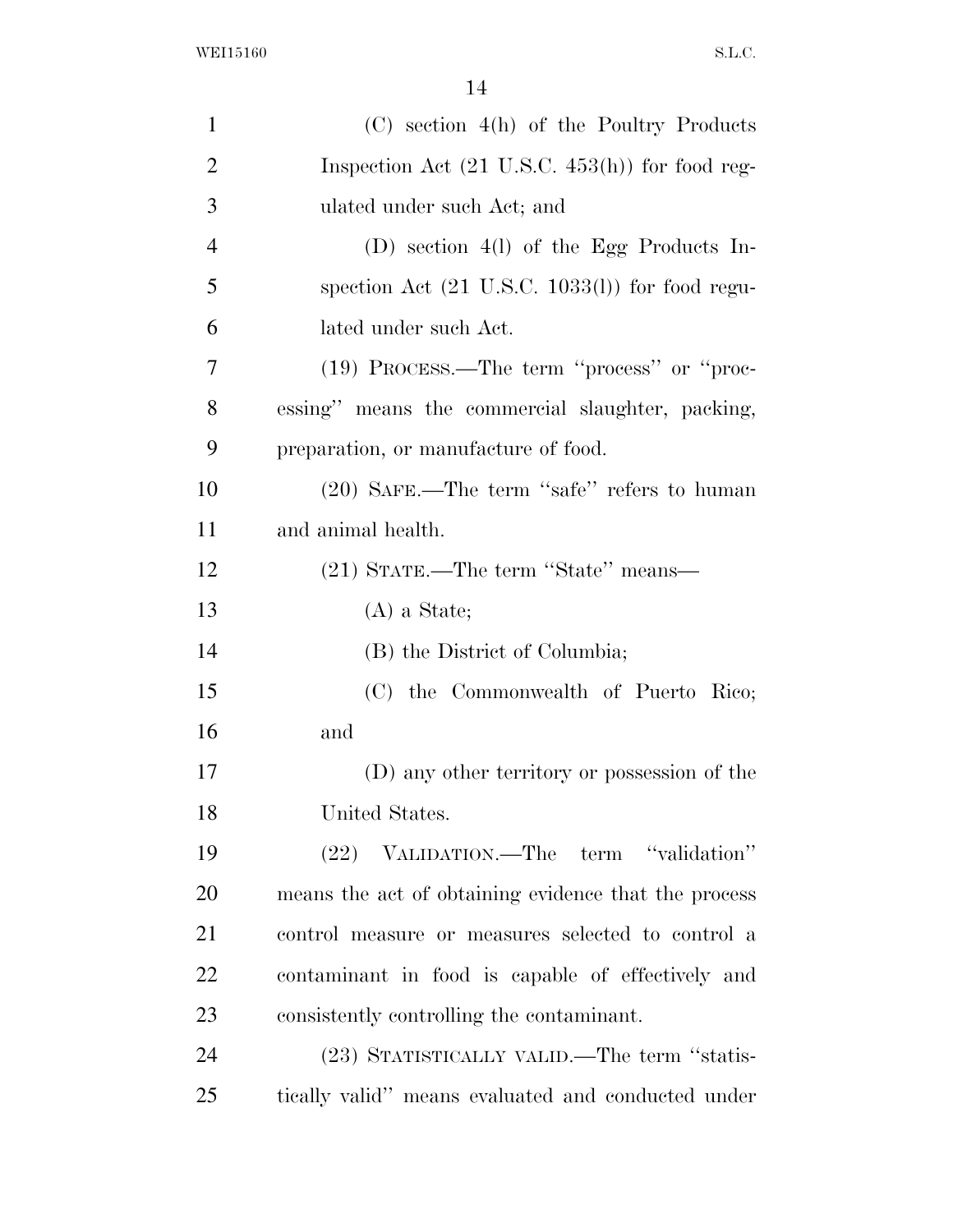| $\mathbf{1}$   | standards set by the National Institute of Standards |
|----------------|------------------------------------------------------|
| $\overline{2}$ | and Technology.                                      |
| 3              | TITLE I-ESTABLISHMENT OF                             |
| $\overline{4}$ | <b>FOOD SAFETY ADMINISTRATION</b>                    |
| 5              | SEC. 101. ESTABLISHMENT OF FOOD SAFETY ADMINISTRA-   |
| 6              | TION.                                                |
| 7              | (a) ESTABLISHMENT.-                                  |
| 8              | (1) IN GENERAL.—There is established in the          |
| 9              | executive branch an agency to be known as the        |
| 10             | "Food Safety Administration".                        |
| 11             | (2) STATUS.—The Administration shall be an           |
| 12             | independent establishment (as defined in section 104 |
| 13             | of title 5, United States Code).                     |
| 14             | (3) HEAD OF ADMINISTRATION.—The Adminis-             |
| 15             | tration shall be headed by the Administrator of Food |
| 16             | Safety, who shall be appointed by the President, by  |
| 17             | and with the advice and consent of the Senate.       |
| 18             | (b) DUTIES OF ADMINISTRATOR.—The Adminis-            |
| 19             | trator shall—                                        |
| 20             | (1) administer and enforce the food safety law;      |
| 21             | $(2)$ serve as a representative to international     |
| <u>22</u>      | food safety bodies and discussions;                  |
| 23             | (3) promulgate regulations to ensure the secu-       |
| 24             | rity of the food supply from all forms of contamina- |
| 25             | tion, including intentional contamination; and       |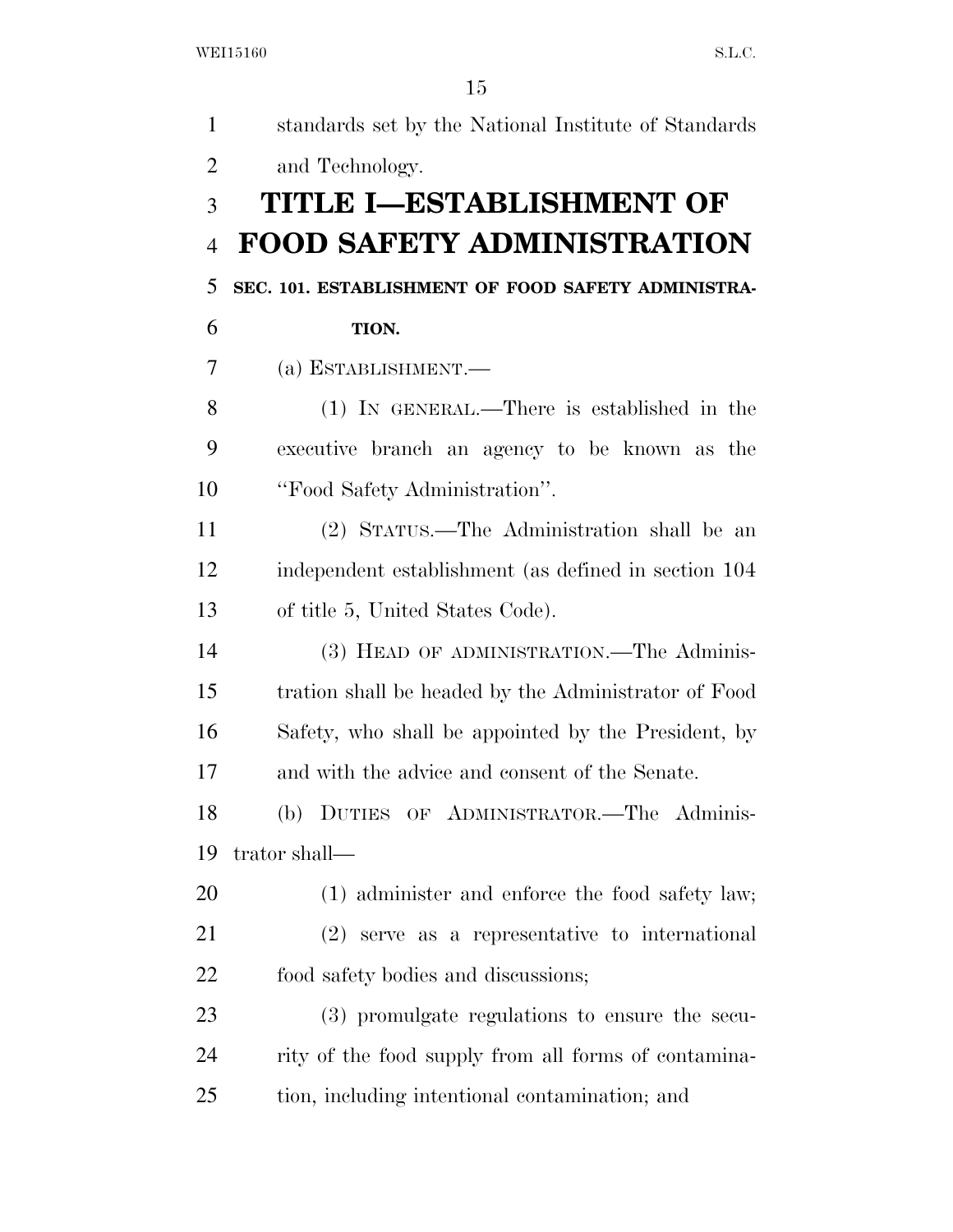| $\mathbf{1}$   | $(4)$ oversee—                                                 |
|----------------|----------------------------------------------------------------|
| $\overline{2}$ | (A) implementation of Federal food safety                      |
| 3              | inspection, labeling, enforcement, and research                |
| $\overline{4}$ | efforts to protect the public health;                          |
| 5              | (B) development of consistent and science-                     |
| 6              | based standards for safe food;                                 |
| 7              | (C) coordination and prioritization of food                    |
| 8              | safety research and education programs with                    |
| 9              | other Federal agencies;                                        |
| 10             | (D) prioritization of Federal food safety ef-                  |
| 11             | forts and deployment of Federal food safety re-                |
| 12             | sources to achieve the greatest benefit in reduc-              |
| 13             | ing foodborne illness;                                         |
| 14             | (E) coordination of the Federal response to                    |
| 15             | foodborne illness outbreaks with other Federal                 |
| 16             | and State agencies; and                                        |
| 17             | (F) integration of Federal food safety ac-                     |
| 18             | tivities with State and local agencies.                        |
| 19             | SEC. 102. CONSOLIDATION OF SEPARATE FOOD SAFETY                |
| 20             | AND INSPECTION SERVICES AND AGENCIES.                          |
| 21             | (a) TRANSFER OF FUNCTIONS.—For each Federal                    |
| 22             | agency specified in subsection (b), there are transferred      |
| 23             | to the Administration all functions that the head of the       |
| 24             | Federal agency exercised on the day before the effective       |
| 25             | date of this Act (including all related functions of any offi- |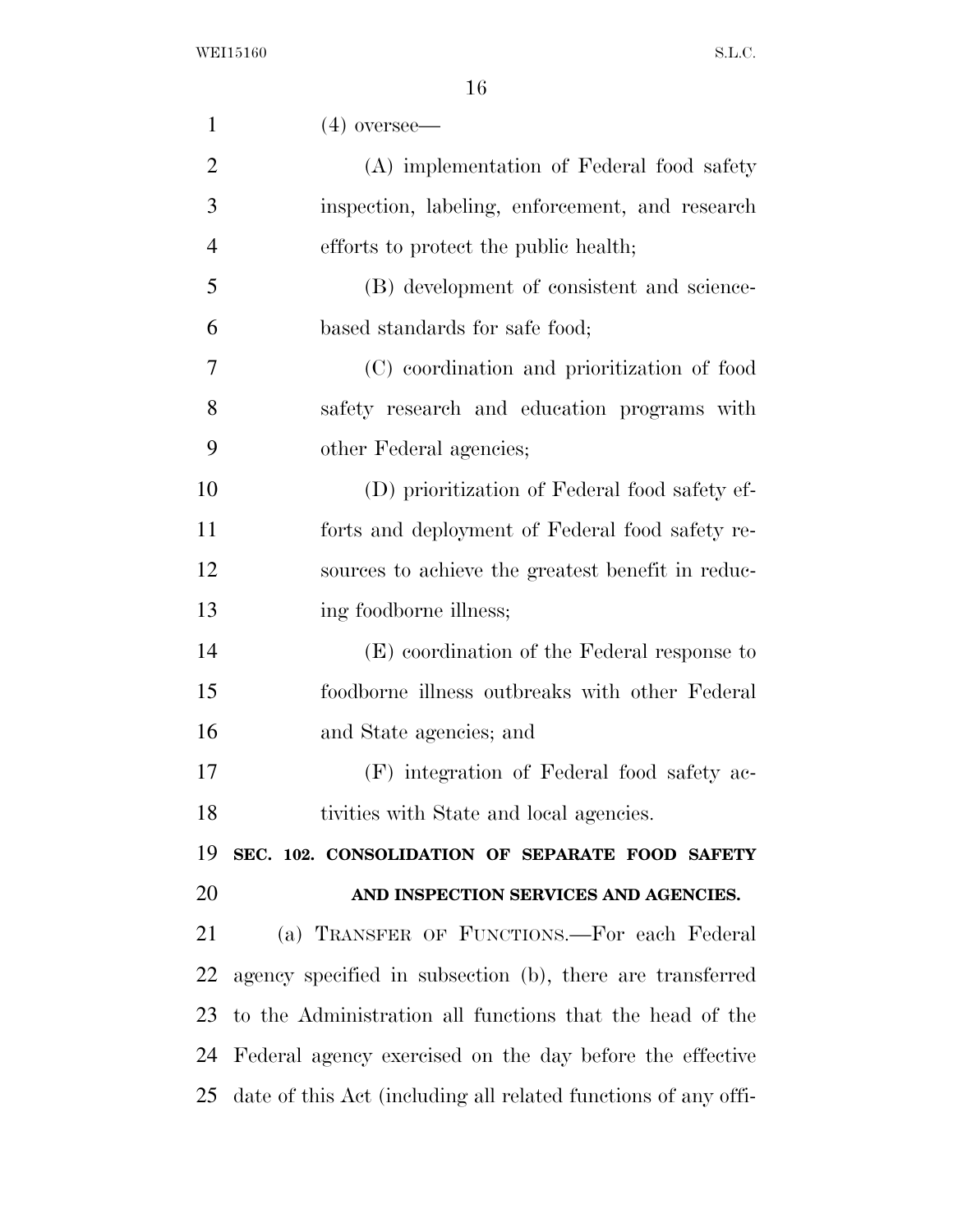| $\mathbf{1}$   | cer or employee of the Federal agency) that relate to ad-  |
|----------------|------------------------------------------------------------|
| 2              | ministration or enforcement of the food safety law, as de- |
| 3              | termined by the President.                                 |
| $\overline{4}$ | (b) TRANSFERRED AGENCIES.-The Federal agen-                |
| 5              | cies referred to in subsection (a) are—                    |
| 6              | (1) the Food Safety and Inspection Service of              |
| 7              | the Department of Agriculture;                             |
| 8              | (2) the Center for Food Safety and Applied Nu-             |
| 9              | trition of the Food and Drug Administration;               |
| 10             | (3) the part of the Agriculture Marketing Serv-            |
| 11             | ice that administers shell egg surveillance services       |
| 12             | established under the Egg Products Inspection Act          |
| 13             | $(21 \text{ U.S.C. } 1031 \text{ et seq.});$               |
| 14             | (4) the resources and facilities of the Office of          |
| 15             | Regulatory Affairs of the Food and Drug Adminis-           |
| 16             | tration that administer and conduct inspections of         |
| 17             | food and feed facilities and imports;                      |
| 18             | (5) the Center for Veterinary Medicine of the              |
| 19             | Food and Drug Administration;                              |
| 20             | $(6)$ the resources and facilities of the Office of        |
| 21             | the Commissioner of the Food and Drug Adminis-             |
| 22             | tration, known as the Office of Food and Veterinary        |
| 23             | Medicine, that support—                                    |
| 24             | (A) the Center for Food Safety and Ap-                     |
| 25             | plied Nutrition;                                           |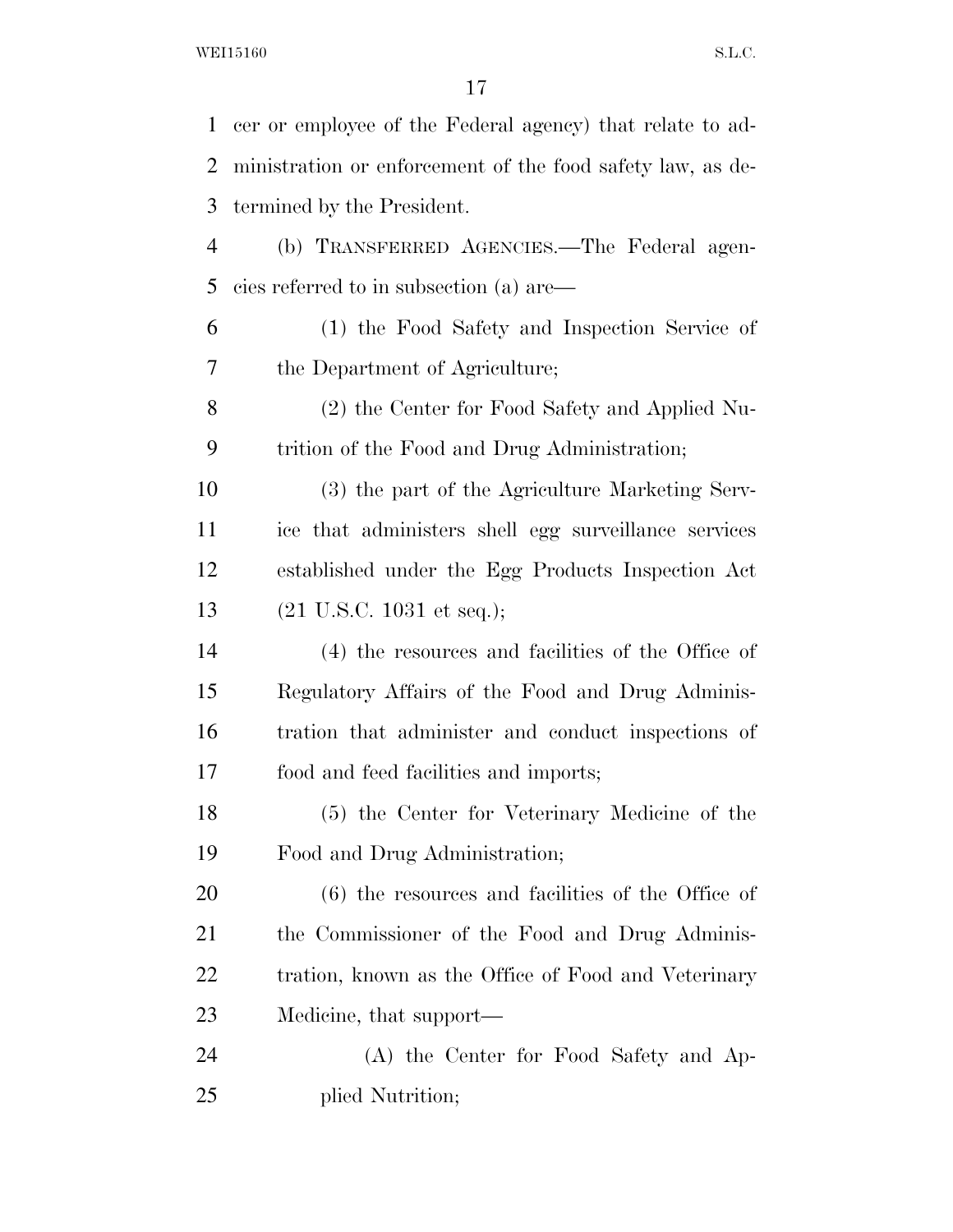WEI15160 S.L.C.

| $\mathbf{1}$   | (B) the Center for Veterinary Medicine;              |
|----------------|------------------------------------------------------|
| $\overline{2}$ | and                                                  |
| 3              | (C) the Office of Regulatory Affairs facili-         |
| $\overline{4}$ | ties and resources described in paragraph (4);       |
| 5              | (7) the part of the Research, Education, and         |
| 6              | Economics mission area of the Department of Agri-    |
| 7              | culture related to food and feed safety;             |
| 8              | (8) the part of the National Marine Fisheries        |
| 9              | Service of the National Oceanic and Atmospheric      |
| 10             | Administration of the Department of Commerce that    |
| 11             | administers the seafood inspection program;          |
| 12             | (9) the part of the Animal and Plant Inspection      |
| 13             | Health Service of the Department of Agriculture re-  |
| 14             | lated to the management of animals going into the    |
| 15             | food supply; and                                     |
| 16             | $(10)$ such other offices, services, or agencies as  |
| 17             | the President designates by Executive order to carry |
| 18             | out this Act.                                        |
| 19             | SEC. 103. ADDITIONAL DUTIES OF THE ADMINISTRATION.   |
| 20             | (a) OFFICERS AND EMPLOYEES.—The Administrator        |
| 21             | $may$ —                                              |
| 22             | (1) appoint officers and employees for the Ad-       |
| 23             | ministration in accordance with the provisions of    |
| 24             | title 5, United States Code, relating to appointment |
| 25             | in the competitive service; and                      |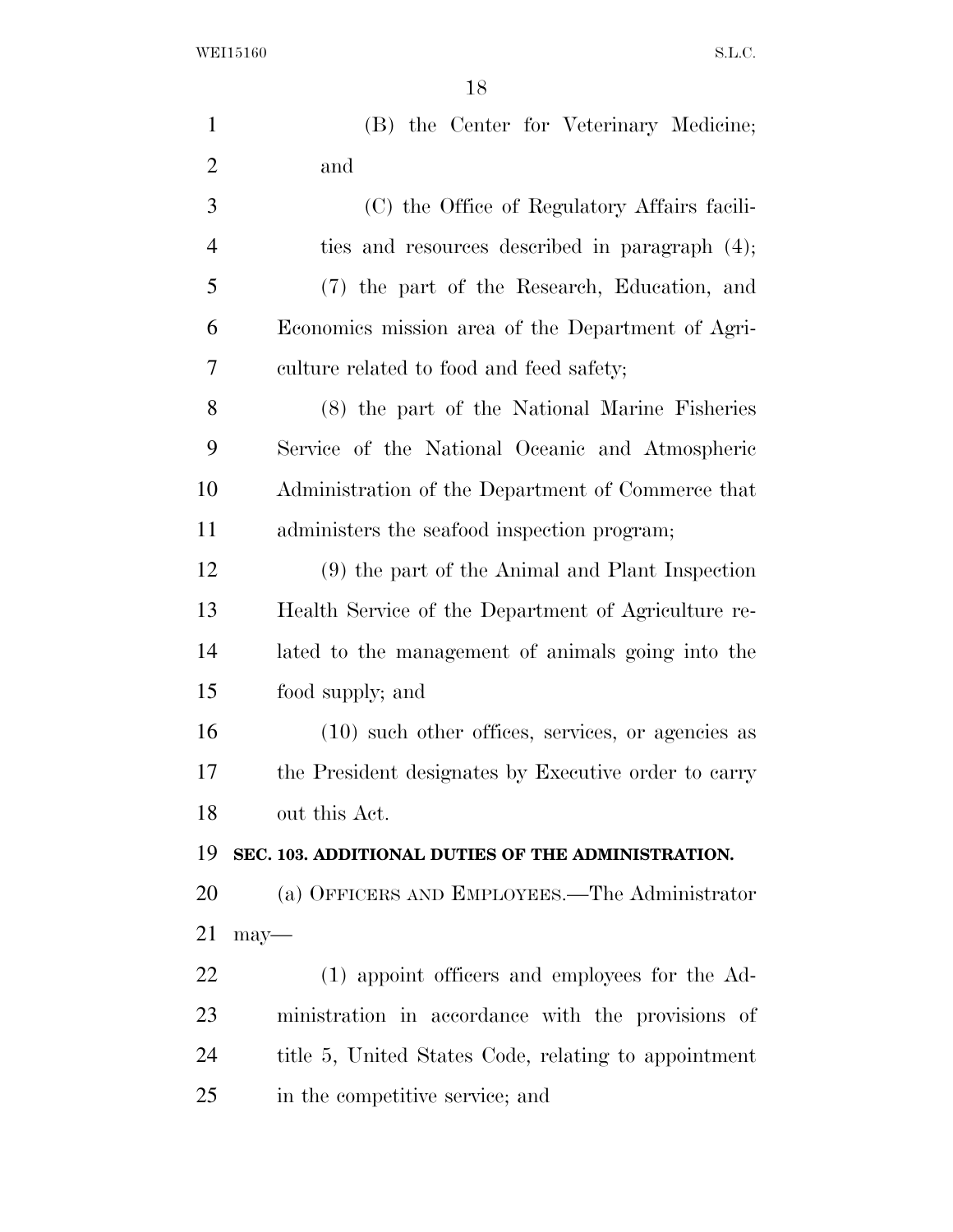(2) fix the compensation of those officers and employees in accordance with chapter 51 and with subchapter III of chapter 53 of that title, relating to classification and General Schedule pay rates.

 (b) EXPERTS AND CONSULTANTS.—The Adminis-trator may—

 (1) procure the services of temporary or inter- mittent experts and consultants as authorized by section 3109 of title 5, United States Code; and

 (2) pay in connection with those services the travel expenses of the experts and consultants, in- cluding transportation and per diem in lieu of sub- sistence while away from the homes or regular places of business of the individuals, as authorized by section 5703 of that title.

 (c) BUREAUS, OFFICES, AND DIVISIONS.—The Ad- ministrator may establish within the Administration such bureaus, offices, and divisions as the Administrator deter- mines are necessary to perform the duties of the Adminis-trator.

21 (d) ADVISORY COMMITTEES.—

22 (1) IN GENERAL.—The Administrator shall es- tablish advisory committees that consist of rep- resentatives of scientific expert bodies, academics, industry specialists, and consumers.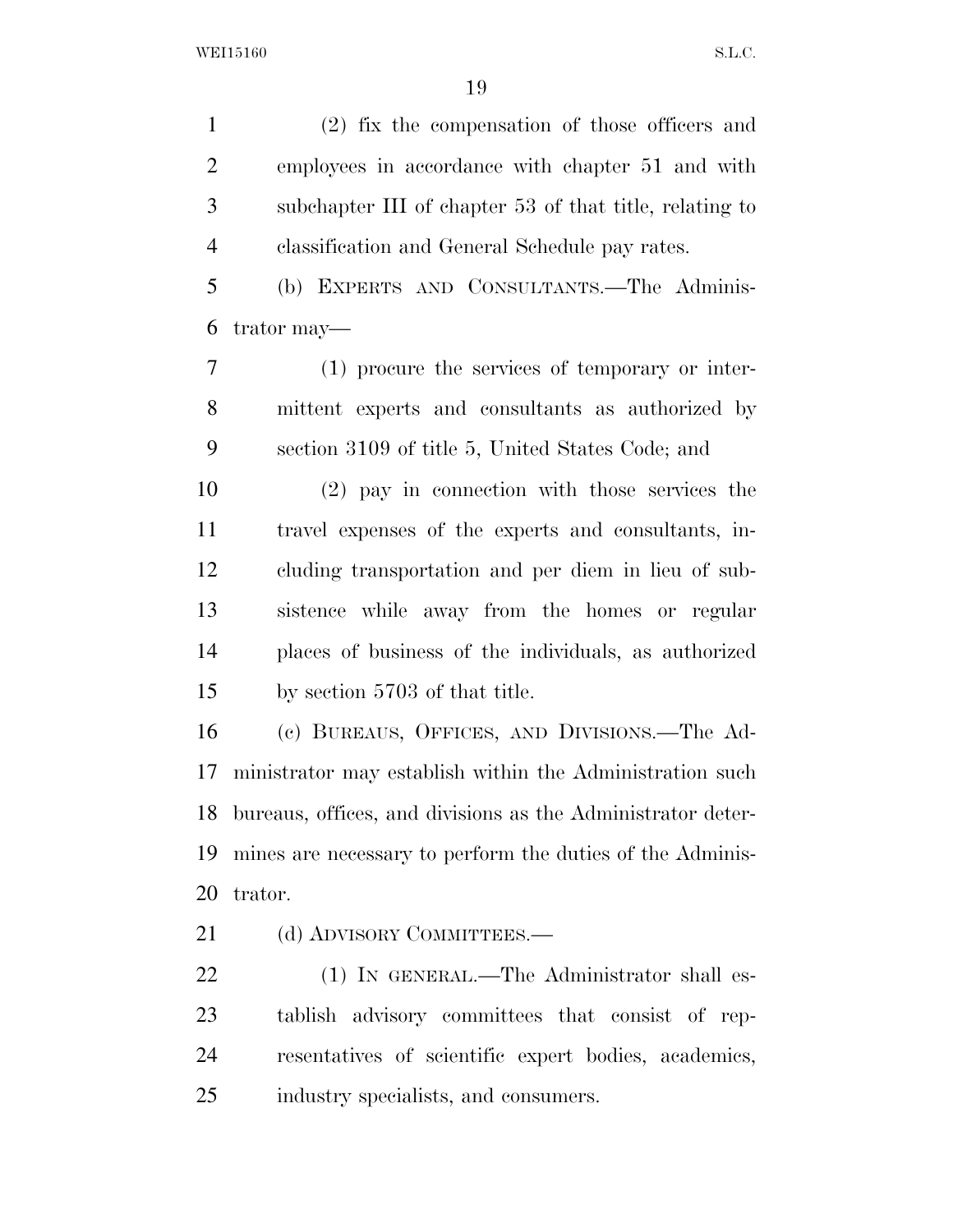(2) DUTIES.—The duties of an advisory com- mittee established under paragraph (1) may include developing recommendations with respect to the de- velopment of regulatory science and processes, re- search, communications, performance standards, and inspection. **TITLE II—ADMINISTRATION OF FOOD SAFETY PROGRAM SEC. 201. ADMINISTRATION OF NATIONAL PROGRAM.**  (a) IN GENERAL.—The Administrator shall— (1) administer a national food safety program (referred to in this section as the ''program'') to protect public health; and (2) ensure that persons who produce or process food meet their responsibility to prevent or minimize food safety hazards related to their products. (b) COMPREHENSIVE ANALYSIS.—The program shall be based on a comprehensive analysis of the hazards asso- ciated with different food and with the processing of dif- ferent food, including the identification and evaluation of— 22 (1) the severity of the health risks; (2) the sources and specific points of potential contamination extending from the farm or ranch to 25 the consumer that may render food unsafe;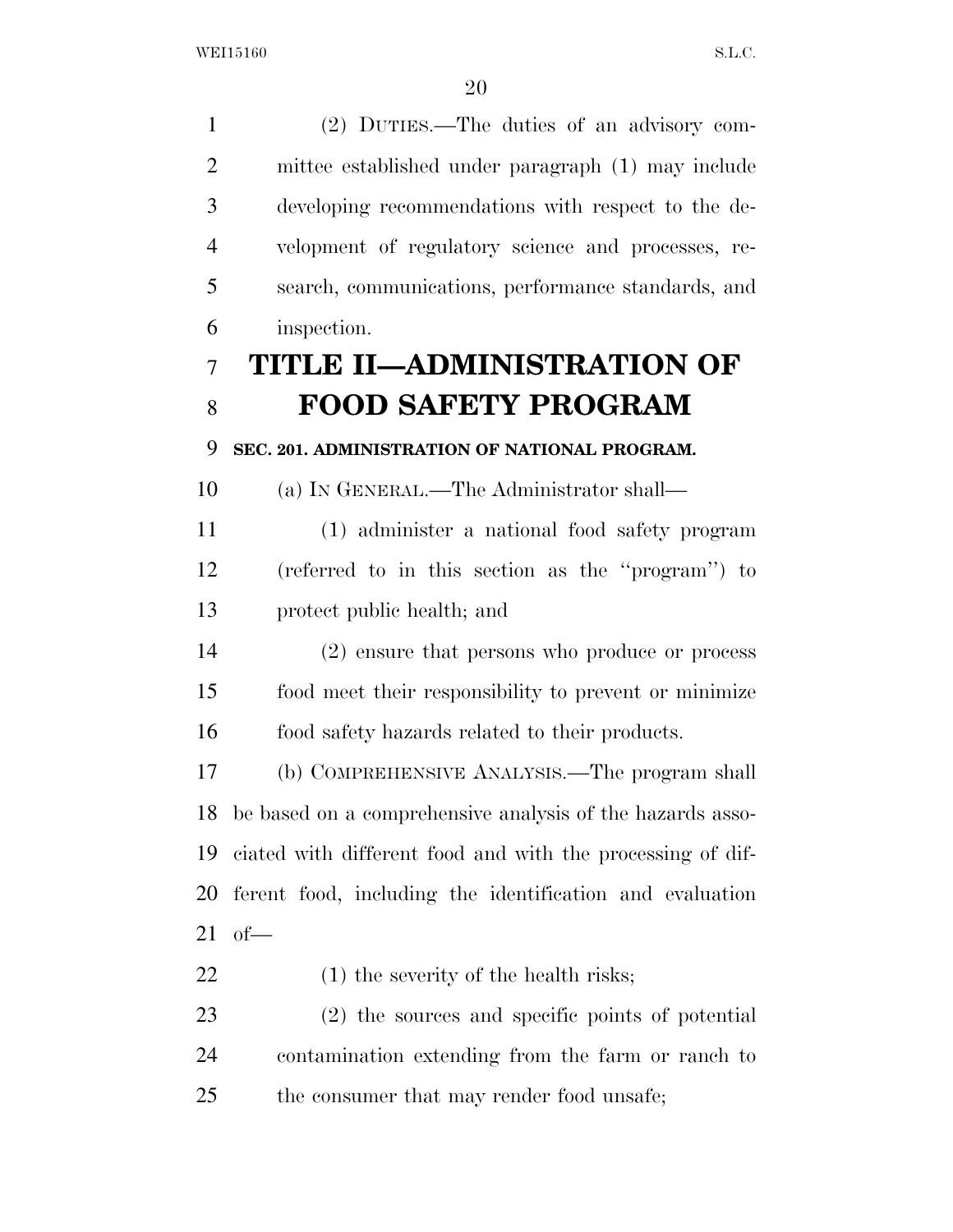| $\mathbf{1}$   | (3) the potential for persistence, multiplication,     |
|----------------|--------------------------------------------------------|
| $\overline{2}$ | or concentration of naturally occurring or added       |
| 3              | contaminants in food;                                  |
| $\overline{4}$ | (4) opportunities across the food production,          |
| 5              | processing, distribution, and retail system to manage  |
| 6              | and reduce potential health risks; and                 |
| 7              | (5) opportunities for intentional contamination.       |
| 8              | (c) PROGRAM ELEMENTS.—In carrying out the pro-         |
| 9              | gram, the Administrator shall—                         |
| 10             | (1) adopt and implement a national system for          |
| 11             | the registration of food facilities and regular unan-  |
| 12             | nounced inspection of food facilities;                 |
| 13             | $(2)$ verify and enforce the adoption of preven-       |
| 14             | tive process controls in food facilities, based on the |
| 15             | best available scientific and public health consider-  |
| 16             | ations and best available technologies;                |
| 17             | (3) establish and enforce science-based stand-         |
| 18             | ards for—                                              |
| 19             | (A) substances that may contaminate food;              |
| 20             | and                                                    |
| 21             | (B) safety and sanitation in the processing            |
| 22             | and handling of food;                                  |
| 23             | (4) implement a statistically valid sampling pro-      |
| 24             | gram to ensure that industry programs and proce-       |
| 25             | dures that prevent food contamination are effective    |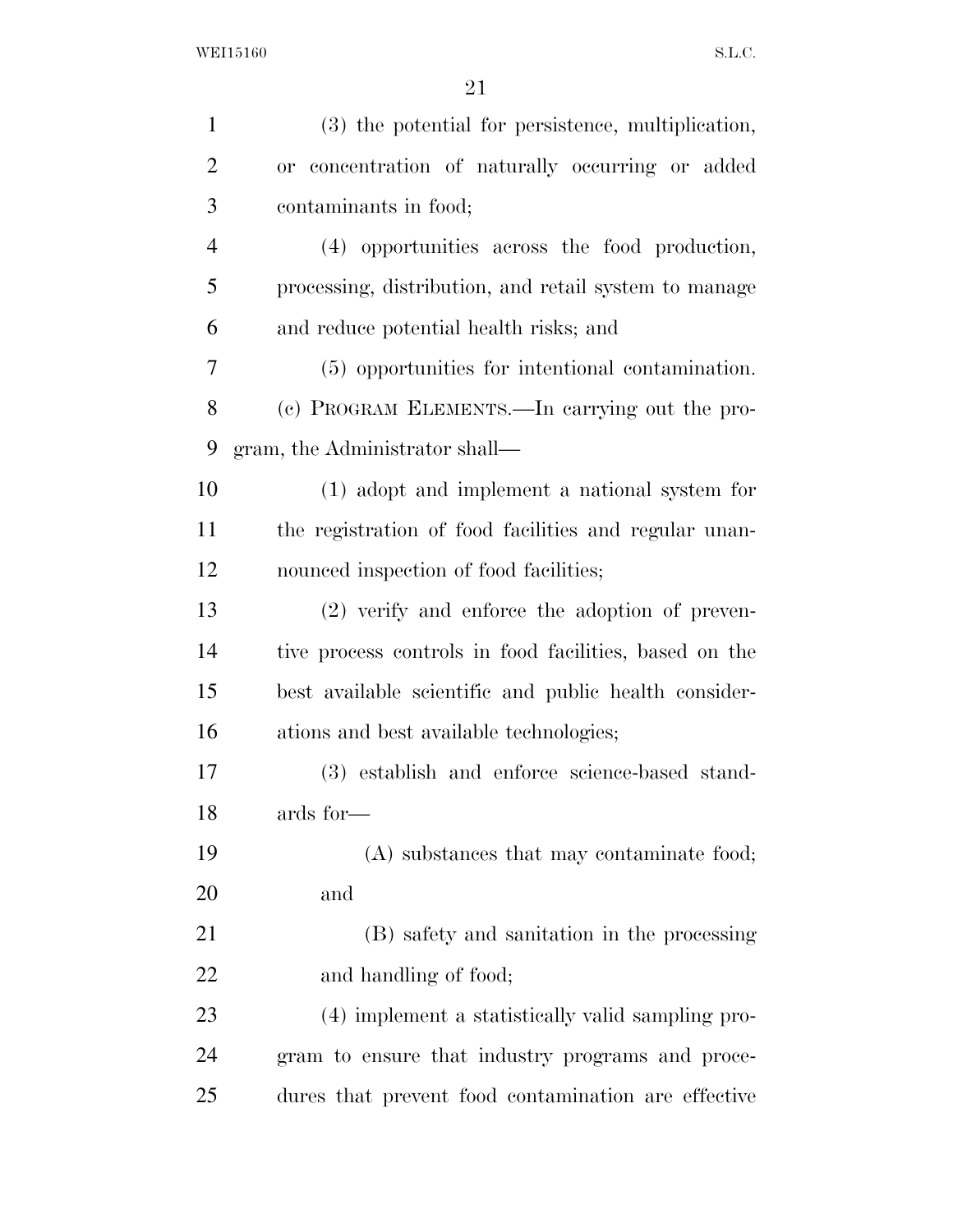| $\mathbf{1}$   | on an ongoing basis and that food meets the per-      |
|----------------|-------------------------------------------------------|
| $\overline{c}$ | formance standards established under this Act;        |
| 3              | (5) implement procedures and requirements to          |
| $\overline{4}$ | ensure the safety and security of imported food;      |
| 5              | (6) coordinate with other agencies and State or       |
| 6              | local governments in carrying out inspection, en-     |
| 7              | forcement, research, and monitoring;                  |
| 8              | (7) access the surveillance data of the Centers       |
| 9              | for Disease Control and Prevention, and other Fed-    |
| 10             | eral Government agencies, in order to develop and     |
| 11             | implement a national surveillance system to assess    |
| 12             | the health risks associated with the human consump-   |
| 13             | tion of food or to create surveillance data and stud- |
| 14             | ies;                                                  |
| 15             | (8) partner with relevant agencies to identify        |
| 16             | and prevent terrorist threats to food;                |
| 17             | $(9)$ establish a process for providing a single      |
| 18             | point of contact to assist impacted consumers in      |
| 19             | navigating Federal, State, and local agencies in-     |
| 20             | volved in responding to or monitoring a foodborne     |
| 21             | outbreak;                                             |
| 22             | (10) develop public education risk communica-         |
| 23             | tion and advisory programs;                           |
| 24             | (11) implement a basic and applied research           |
| 25             | program to further the purposes of this Act; and      |
|                |                                                       |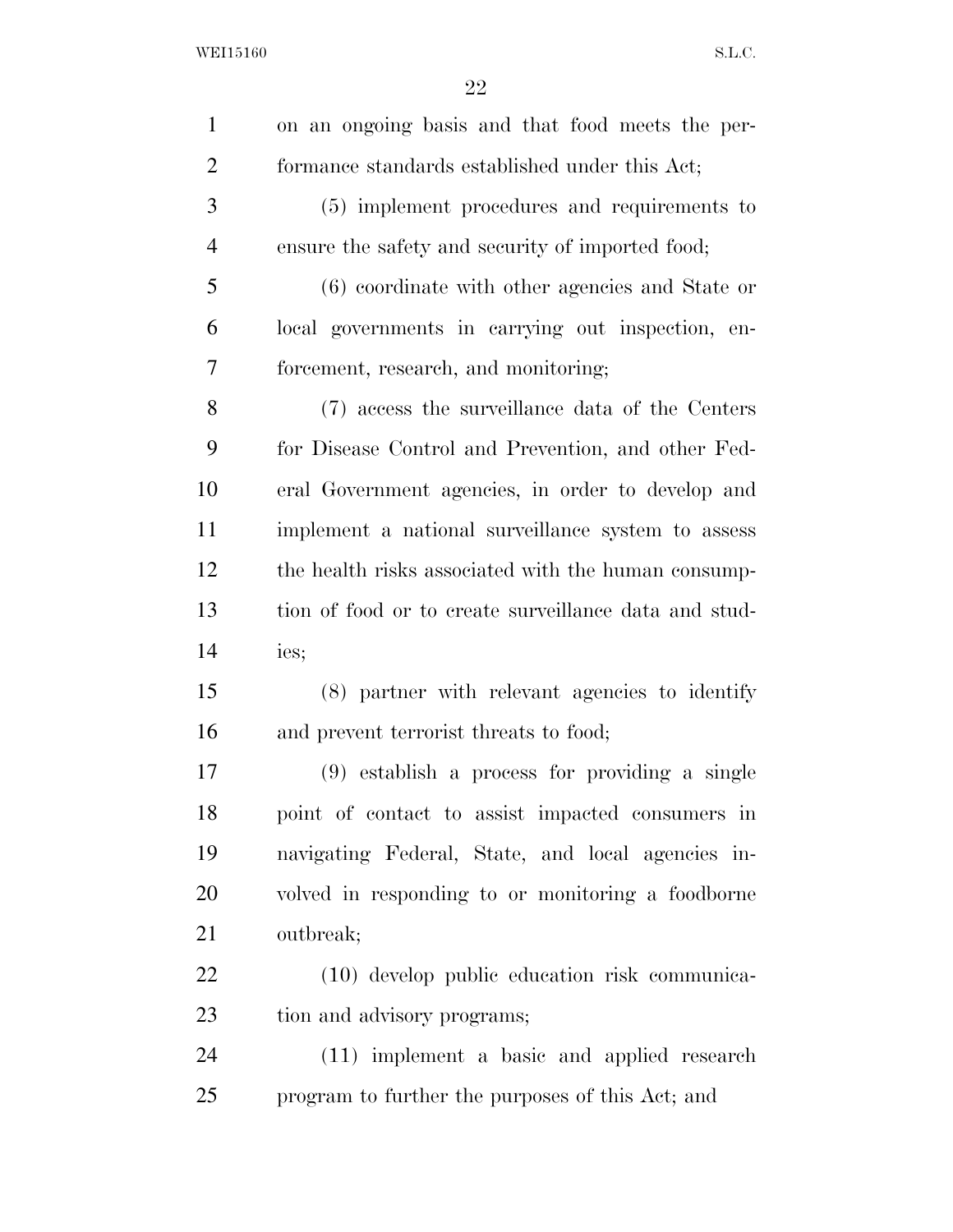| $\mathbf{1}$   | (12) coordinate and prioritize food safety re-                 |
|----------------|----------------------------------------------------------------|
| $\overline{2}$ | search and educational programs with other agen-               |
| 3              | cies, including State or local agencies.                       |
| $\overline{4}$ | SEC. 202. REGISTRATION OF FOOD FACILITIES.                     |
| 5              | (a) IN GENERAL.—The Administrator shall require                |
| 6              | that all food and feed facilities register before the facility |
| 7              | can operate in the United States or import food, feed, or      |
| 8              | ingredients into the United States.                            |
| 9              | (b) REGISTRATION REQUIREMENTS.-                                |
| 10             | (1) IN GENERAL.—To be registered under sub-                    |
| 11             | section $(a)$ —                                                |
| 12             | (A) all food facilities covered under this                     |
| 13             | Act shall comply with registration requirements                |
| 14             | in section 415 of the Federal Food, Drug, and                  |
| 15             | Cosmetic Act $(21 \text{ U.S.C. } 350d)$ ;                     |
| 16             | (B) for food facilities that have not reg-                     |
| 17             | istered under such section 415 prior to the date               |
| 18             | of enactment of this Act, the requirement in                   |
| 19             | subparagraph (A) applies beginning on the day                  |
| 20             | that is 180 days after the date of enactment of                |
| 21             | this Act; and                                                  |
| 22             | (C) for food facilities that have registered                   |
| 23             | under such section 415 prior to the date of en-                |
| 24             | actment of this Act, such facilities shall file an             |
| 25             | amended registration within 180 days of such                   |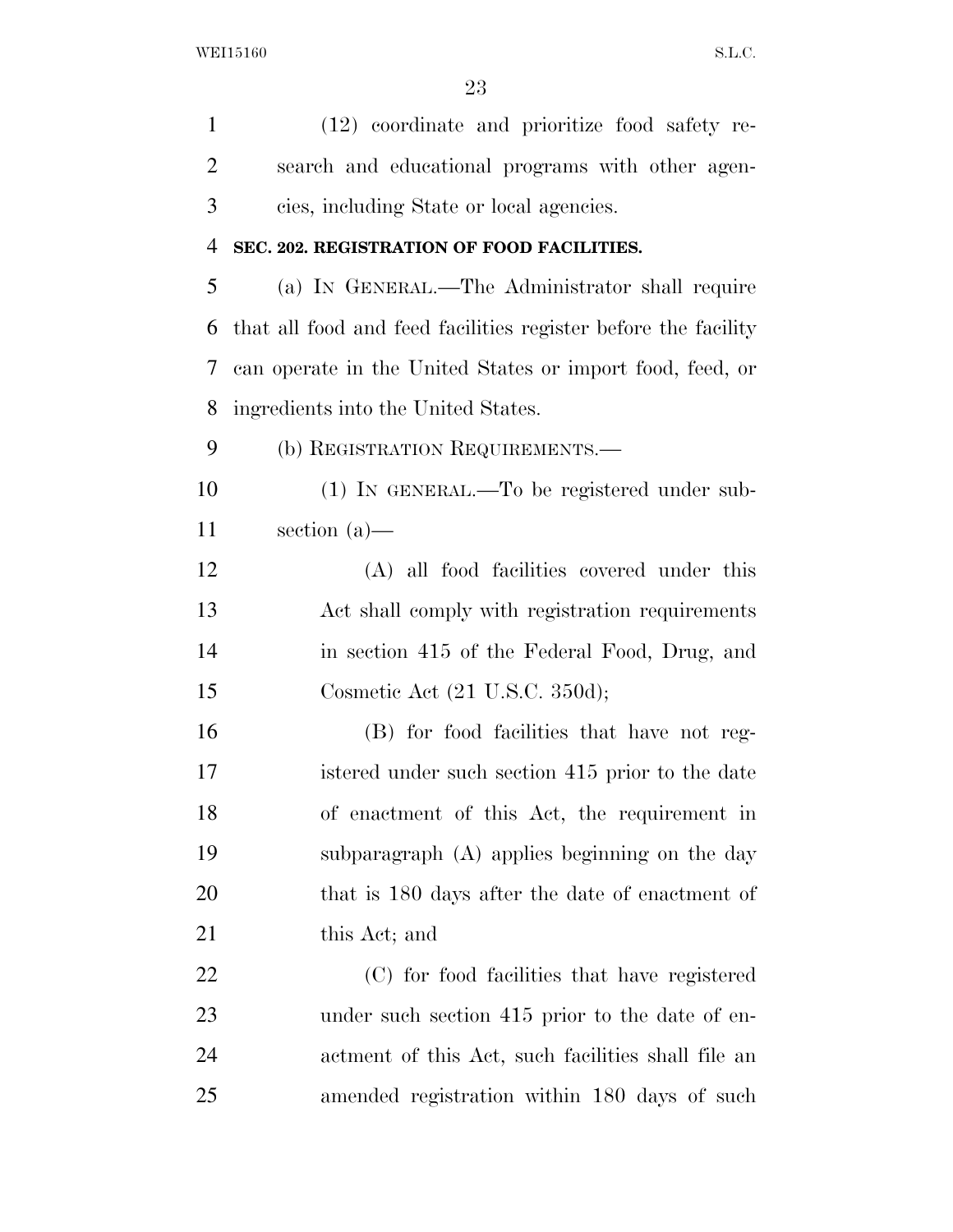| $\mathbf{1}$   | date of enactment to deliver the information re-         |
|----------------|----------------------------------------------------------|
| $\overline{2}$ | quired by paragraph $(2)$ .                              |
| 3              | (2) CATEGORIES.—In addition to the informa-              |
| 4              | tion required under section 415 of the Federal Food,     |
| 5              | Drug, and Cosmetic Act (21 U.S.C. 350d) to be in-        |
| 6              | cluded in registration, a food facility shall—           |
| 7              | (A) list the facility's primary purpose and              |
| 8              | business activity, including the dates of oper-          |
| 9              | ation if the food facility is operating seasonally;      |
| 10             | and                                                      |
| 11             | (B) list the types of food handled at the                |
| 12             | facility and identify the activities conducted in        |
| 13             | the facility, that are relevant to determining           |
| 14             | whether the facility is a category $1, 2, 3, 4$ , or     |
| 15             | 5 facility.                                              |
| 16             | (3) PROCEDURE.—Upon receipt of a completed               |
| 17             | or amended registration described in paragraph (1),      |
| 18             | the Administrator shall notify the registrant of the     |
| 19             | receipt of the registration, review the activities iden- |
| 20             | tified in the registration, designate the facility as a  |
| 21             | category $1, 2, 3, 4,$ or 5 food facility for the pur-   |
| <u>22</u>      | poses of inspection, and assign a registration num-      |
| 23             | ber to each food facility.                               |
| 24             | (4) LIST.—The Administrator—                             |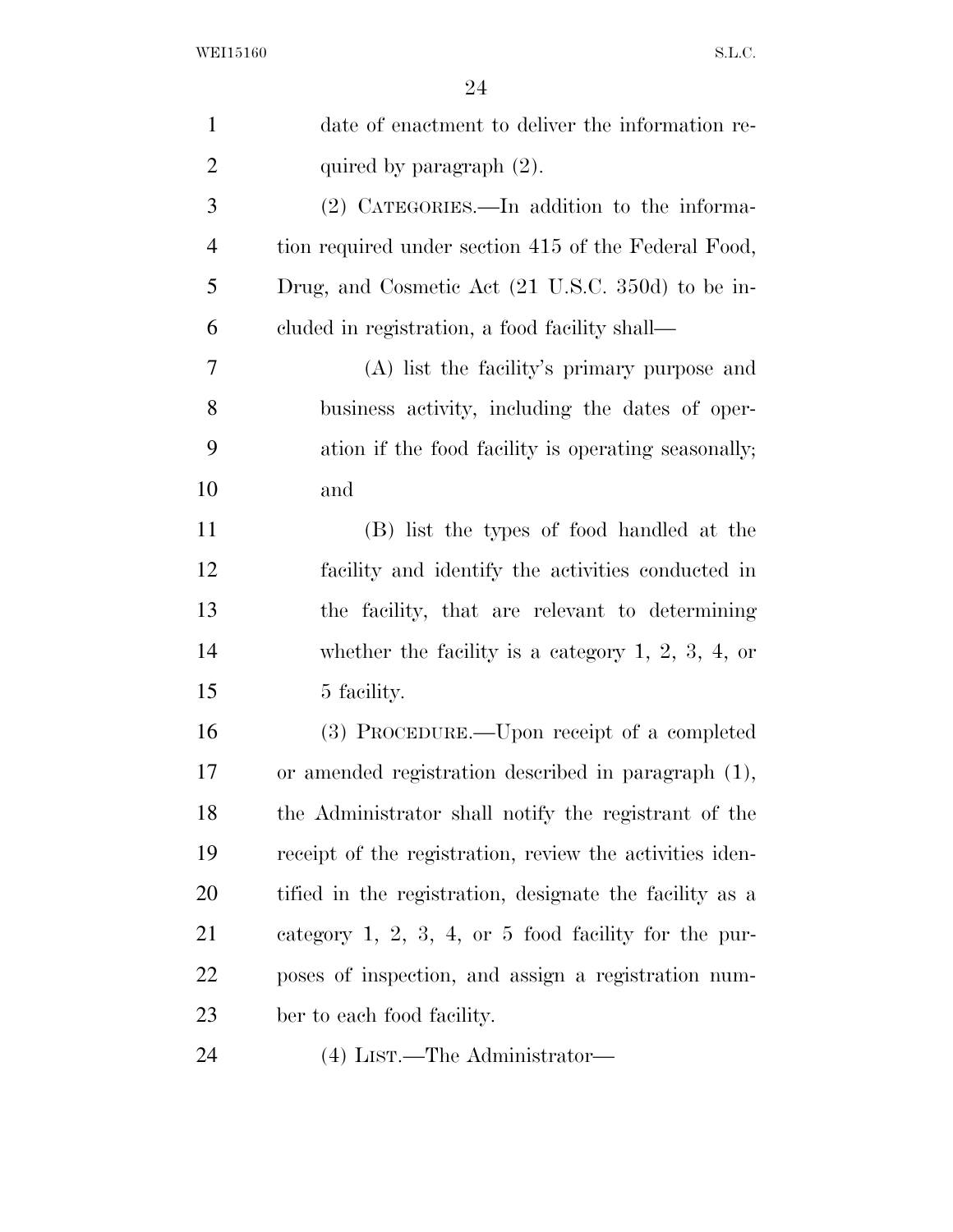WEI15160 S.L.C.

| $\mathbf{1}$   | (A) shall compile and maintain an up-to-                    |
|----------------|-------------------------------------------------------------|
| $\overline{2}$ | date list of food facilities that are registered            |
| 3              | under this section, in accordance with section              |
| $\overline{4}$ | $415(a)(5)$ of the Federal Food, Drug, and Cos-             |
| 5              | metic Act $(21 \text{ U.S.C. } 350d(a)(5))$ ; and           |
| 6              | (B) may establish regulations on how the                    |
| 7              | list may be shared with other governmental au-              |
| 8              | thorities.                                                  |
| 9              | SEC. 203. PREVENTIVE PROCESS CONTROLS TO REDUCE             |
| 10             | ADULTERATION OF FOOD.                                       |
| 11             | (a) IN GENERAL.—The Administrator shall review              |
| 12             | existing regulations on hazard analysis and process con-    |
| 13             | trols and amend existing regulations as appropriate, upon   |
| 14             | the basis of best available public health, scientific, and  |
| 15             | technological information, to ensure that those regulations |
|                | 16 are working effectively to-                              |
| 17             | (1) ensure food facilities operate in a sanitary            |
| 18             | manner so that food is not adulterated;                     |
| 19             | $(2)$ limit the presence of contaminants in food;           |
| 20             | (3) meet the performance standards established              |
| 21             | under section 204;                                          |
| 22             | (4) ensure fully processed or ready-to-eat foods            |
| 23             | are processed using reasonably available techniques         |
| 24             | and technologies to eliminate contaminants;                 |
|                |                                                             |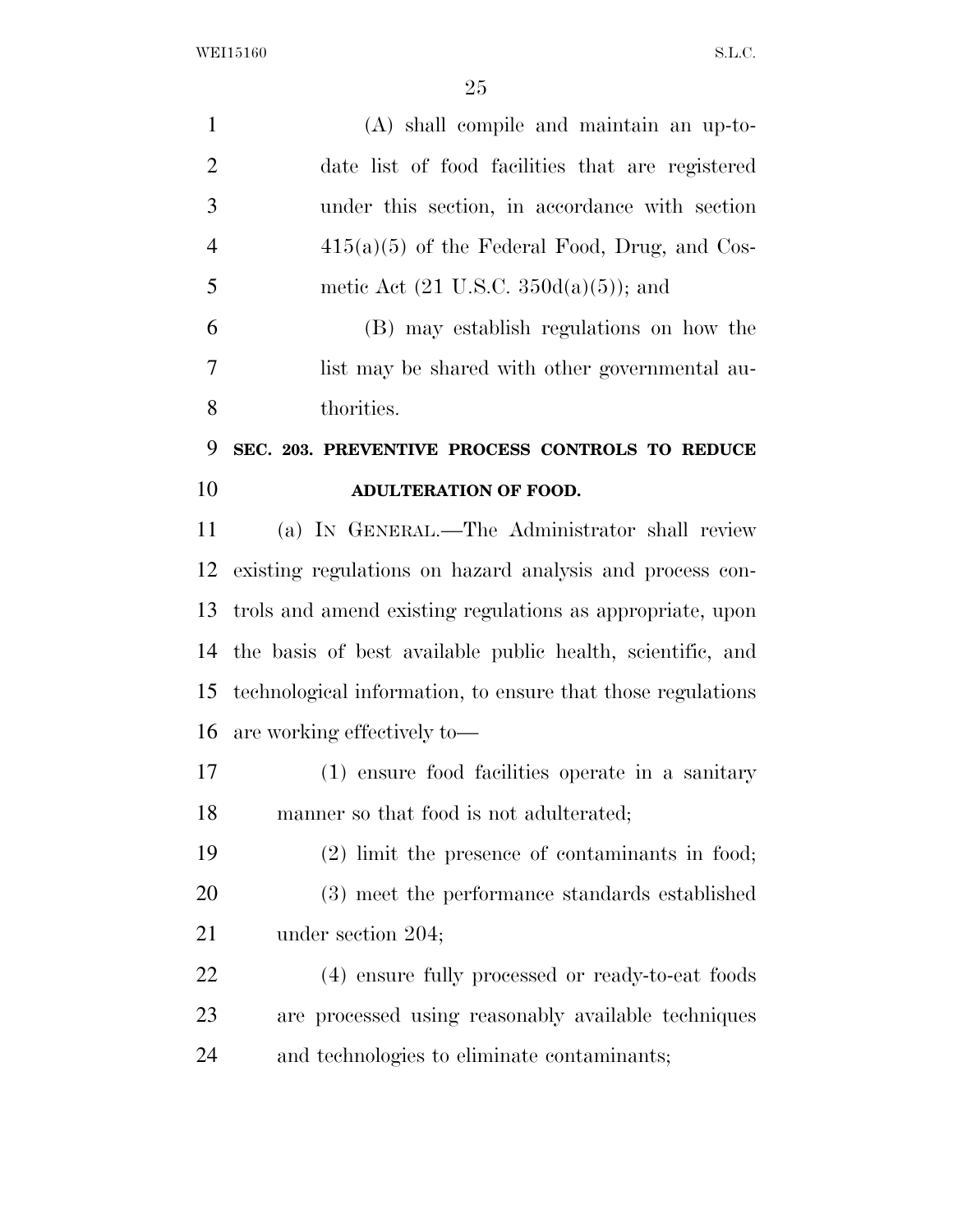(5) label food intended for final processing out- side commercial food facilities with instructions for handling and preparation for consumption that will destroy contaminants;

 (6) require sampling and testing at a frequency and in a manner sufficient to ensure that process controls are effective on an ongoing basis and that performance standards are being met; and

 (7) provide for agency access to records kept by food facilities and submission of copies of the records to the Administrator, as the Administrator determines appropriate.

 (b) PROCESSING CONTROLS.—The Administrator may require any person with responsibility for or control over food or food ingredients to adopt process controls, if the process controls are needed to ensure the protection of the public health.

# **SEC. 204. PERFORMANCE STANDARDS FOR CONTAMINANTS IN FOOD.**

 (a) PERFORMANCE STANDARDS.—Whenever the Ad- ministrator determines that a foodborne contaminant pre- sents the risk of serious adverse health consequences or death to consumers, causes food to be adulterated, or could promote the spread of communicable disease de-scribed in section 361 of the Public Health Service Act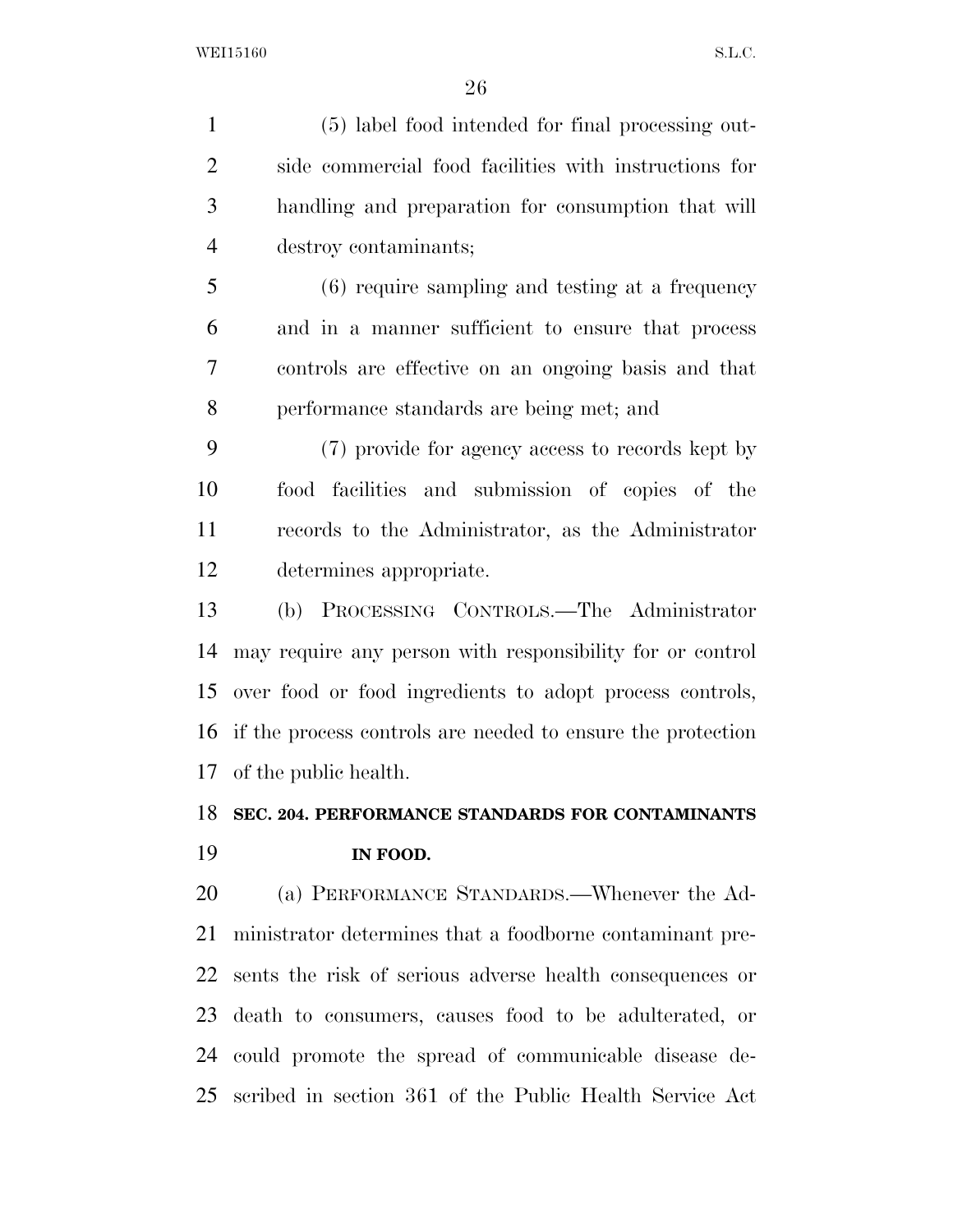(42 U.S.C. 264), the Administrator shall issue a perform- ance standard (in the form of guidance, action levels, or regulations) to prevent or control the contaminant.

(b) ENFORCEMENT.—

 (1) IN GENERAL.—Not later than 1 year after the promulgation of a performance standard under this section, the Administrator shall implement a statistically significant sampling program to deter- mine whether food facilities are complying with the standards promulgated under this section.

 (2) ACTIONS.—If the Administrator determines that a food facility fails to meet a standard promul- gated under this section, and such facility fails to take appropriate corrective action as determined by the Administrator, the Administrator shall, as ap-propriate—

 (A) detain, seize, or condemn food from 18 the food facility under section 209(i);

 (B) order a recall of food from the food fa-20 cility under section 402;

 (C) increase the inspection frequency for 22 the food facility;

 (D) withdraw the mark of inspection from the food facility, if in use; or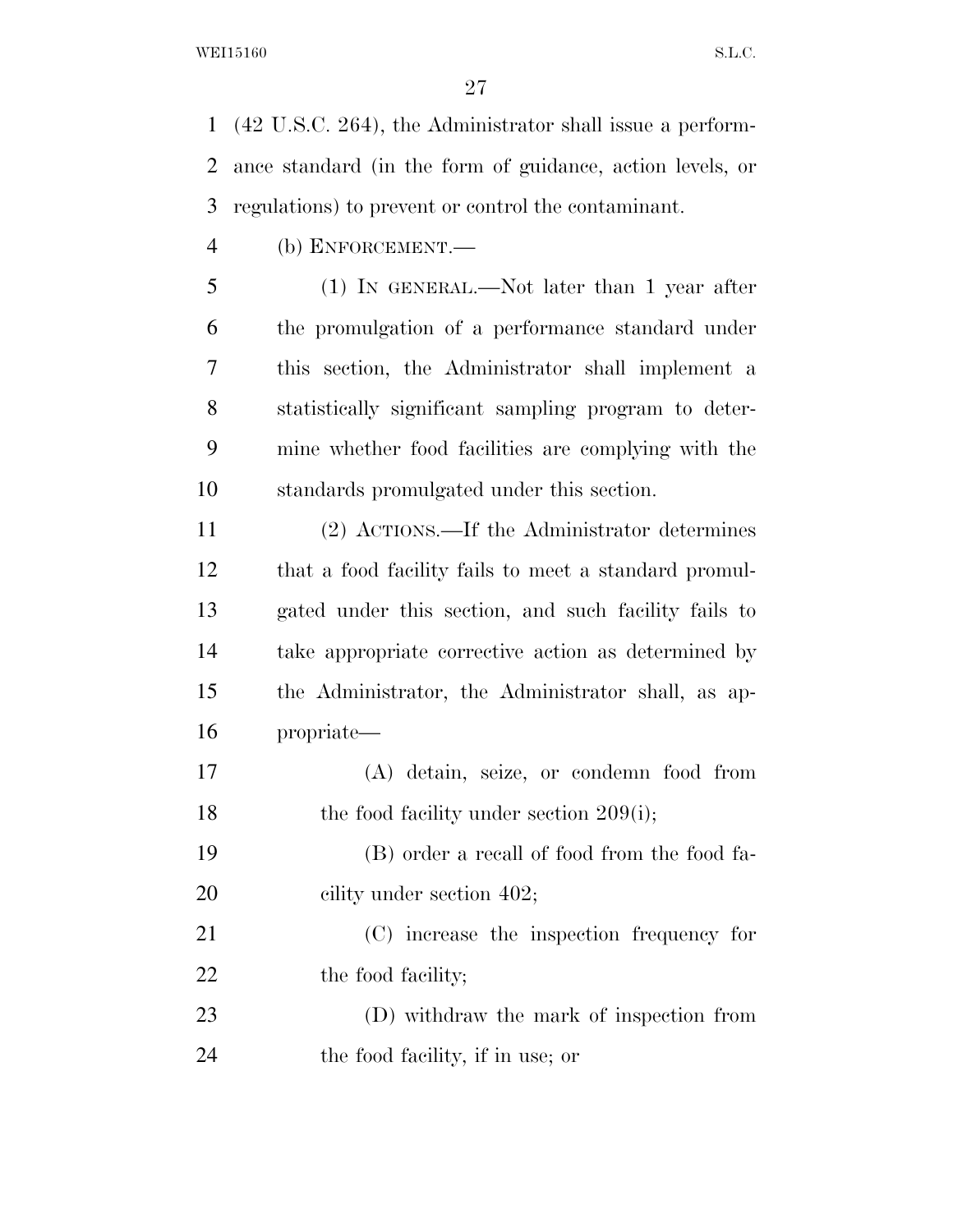WEI15160 S.L.C.

 (E) take other appropriate enforcement ac-2 tion concerning the food facility, including sus-pension of registration.

 (c) NEWLY IDENTIFIED CONTAMINANTS.—Notwith- standing any other provision of this section, the Adminis- trator shall promulgate interim performance standards for newly identified contaminants as necessary to protect the public health.

 (d) REVOCATION BY ADMINISTRATOR.—All perform- ance standards, tolerances, action levels, or other similar standards with respect to food in effect on the date of en- actment of this Act shall remain in effect until revised or revoked by the Administrator.

# **SEC. 205. INSPECTIONS OF FOOD FACILITIES.**

 (a) IN GENERAL.—The Administrator shall establish an inspection program, which shall include sampling and testing of food and food facilities, to determine if each food facility—

(1) is operating in a sanitary manner;

 (2) has continuous systems, interventions, and processes in place to minimize or eliminate contami-nants in food;

 (3) uses validated process controls and ongoing verification;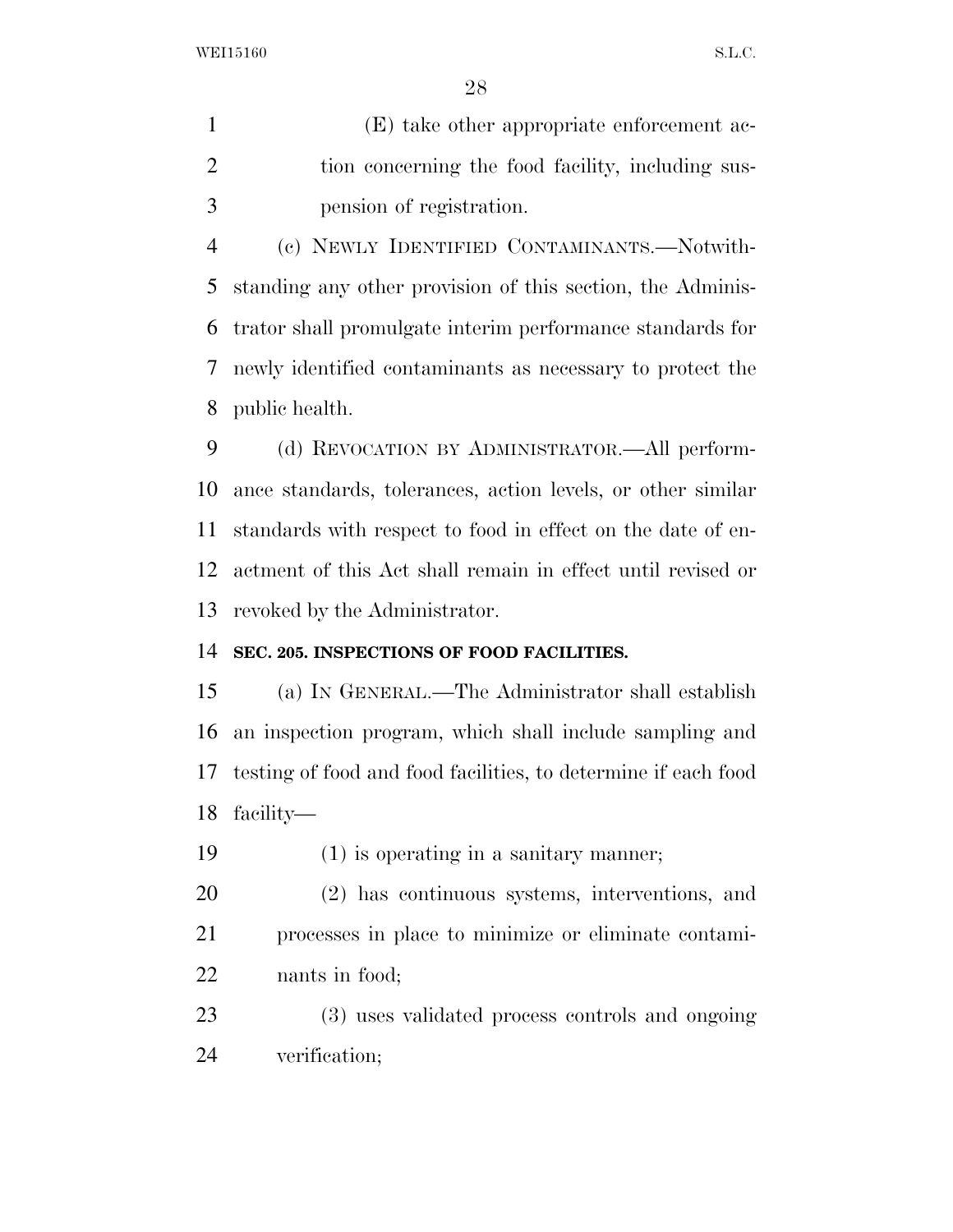| $\mathbf{1}$   | (4) is in compliance with applicable perform-                   |
|----------------|-----------------------------------------------------------------|
| $\overline{2}$ | ance standards established under section 204, proc-             |
| 3              | ess control regulations, and other requirements;                |
| $\overline{4}$ | (5) is processing food that is safe and not adul-               |
| 5              | terated or misbranded;                                          |
| 6              | (6) maintains records of process control plans                  |
| 7              | under section 203, and other records related to the             |
| 8              | processing, sampling, and handling of food; and                 |
| 9              | $(7)$ is in compliance with the requirements of                 |
| 10             | the applicable food safety law.                                 |
| 11             | (b) FACILITY CATEGORIES AND INSPECTION FRE-                     |
| 12             | QUENCIES.—Inspections of food facilities under this Act         |
| 13             | shall be based on the following categories and inspection       |
| 14             | frequencies, subject to subsections $(c)$ , $(d)$ , and $(e)$ : |
| 15             | (1) CATEGORY 1 FOOD FACILITIES.—A category                      |
| 16             | 1 food facility shall be subject to antemortem, post-           |
| 17             | mortem, and continuous inspection of each slaughter             |
| 18             | line during all operating hours, and other inspection           |
| 19             | on a daily basis, sufficient to verify that—                    |
| 20             | (A) diseased animals are not offered for                        |
| 21             | slaughter;                                                      |
| 22             | (B) the food facility has successfully iden-                    |
| 23             | tified and removed from the slaughter line visi-                |
| 24             | bly defective or contaminated carcasses, has                    |
| 25             | avoided cross-contamination, and destroyed or                   |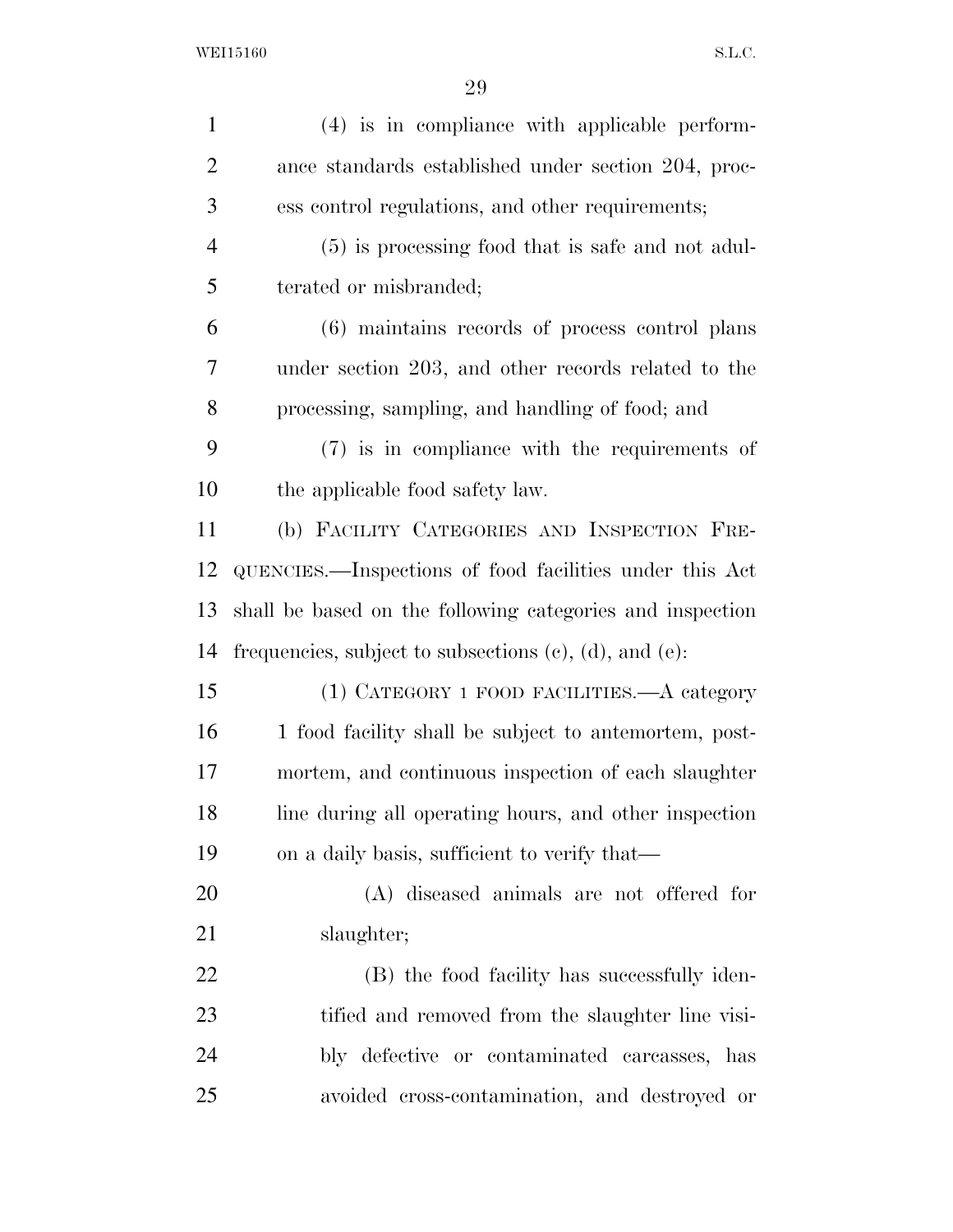| $\mathbf{1}$   | reprocessed contaminated carcasses in a man-               |
|----------------|------------------------------------------------------------|
| $\overline{2}$ | ner acceptable to the Administrator; and                   |
| 3              | (C) that applicable performance standards                  |
| $\overline{4}$ | and other provisions of the food safety law, in-           |
| 5              | cluding those intended to eliminate or reduce              |
| 6              | pathogens, have been satisfied.                            |
| 7              | (2) CATEGORY 2 FOOD FACILITIES.—A category                 |
| 8              | 2 food facility shall be randomly inspected at least       |
| 9              | daily.                                                     |
| 10             | (3) CATEGORY 3 FOOD FACILITIES.—A category                 |
| 11             | 3 food facility shall—                                     |
| 12             | (A) provide documentation to the Adminis-                  |
| 13             | on request that ongoing verification<br>trator             |
| 14             | shows that its processes are controlled; and               |
| 15             | (B) be randomly inspected at least month-                  |
| 16             | ly.                                                        |
| 17             | (4) CATEGORY 4 FOOD FACILITIES.—A category                 |
| 18             | 4 food facility shall be randomly inspected at least       |
| 19             | quarterly.                                                 |
| 20             | (5) CATEGORY 5 FOOD FACILITIES. A category                 |
| 21             | 5 food facility shall be randomly inspected at least       |
| 22             | annually.                                                  |
| 23             | ESTABLISHMENT OF INSPECTION<br>PROCE-<br>(e)               |
| 24             | DURES.—The Administrator shall establish procedures        |
| 25             | under which inspectors or safety officers inspect food fa- |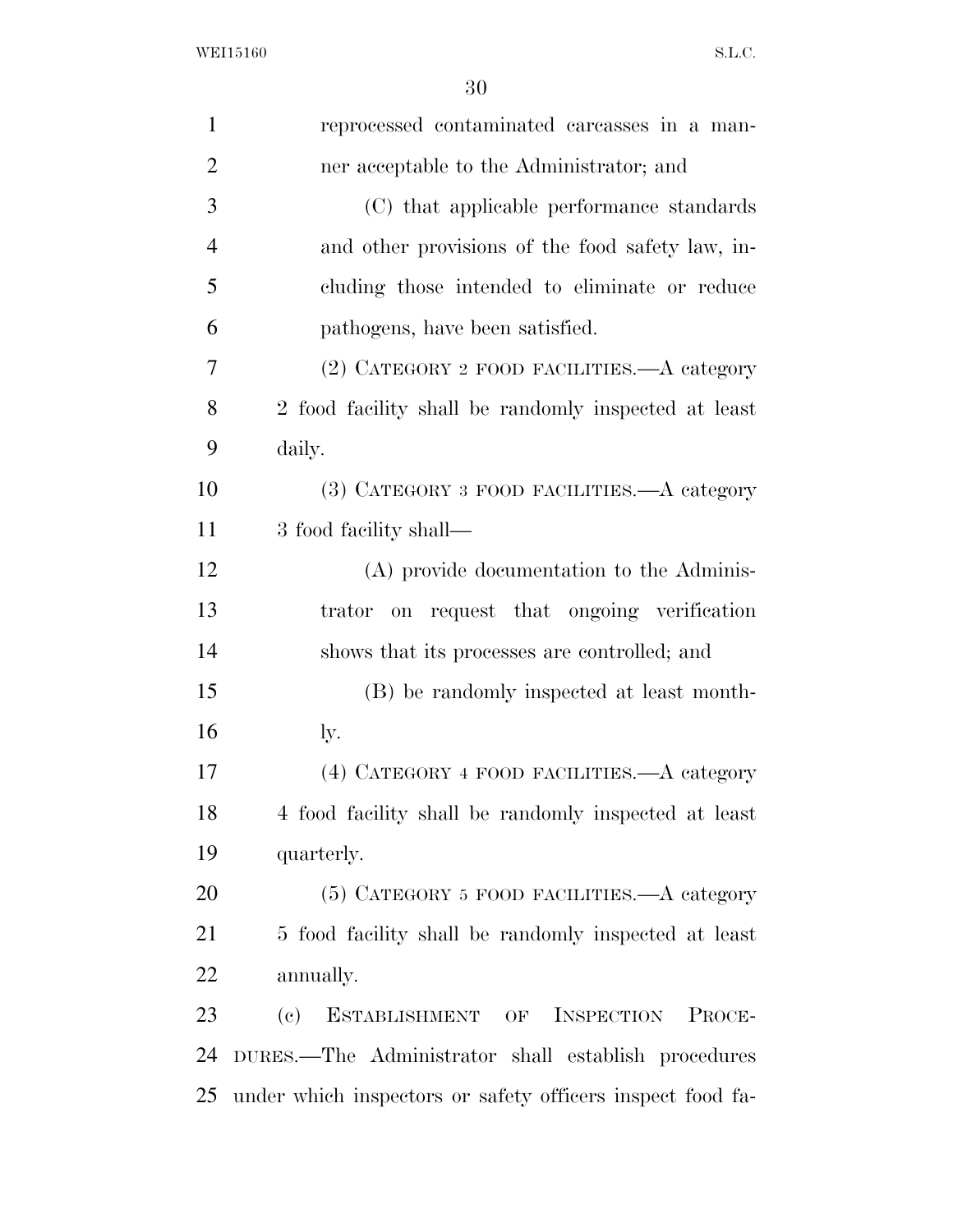WEI15160 S.L.C.

 cilities, which shall allow the taking of random samples, photographs, and copies of records in food facilities. (d) ALTERNATIVE INSPECTION FREQUENCIES.— With respect to a category 2, 3, 4, or 5 food facility, the Administrator may establish alternative increased or de- creased inspection frequencies for subcategories of food fa- cilities or for individual facilities, to foster risk-based allo- cation of resources, subject to the following criteria and procedures: (1) Subcategories of food facilities and their al- ternative inspection frequencies shall be defined by regulation, subject to paragraphs (2) and (3). (2) Alternative inspection frequencies for sub- categories of food facilities under paragraph (1) and for a specific food facility under paragraph (4) shall provide that— (A) category 2 food facilities shall be in-

- spected at least monthly; and
- (B) category 3 and 4 food facilities shall be inspected at least annually.

 (3) In defining subcategories of food facilities and their alternative inspection frequencies under paragraphs (1) and (2), the Administrator shall con-sider—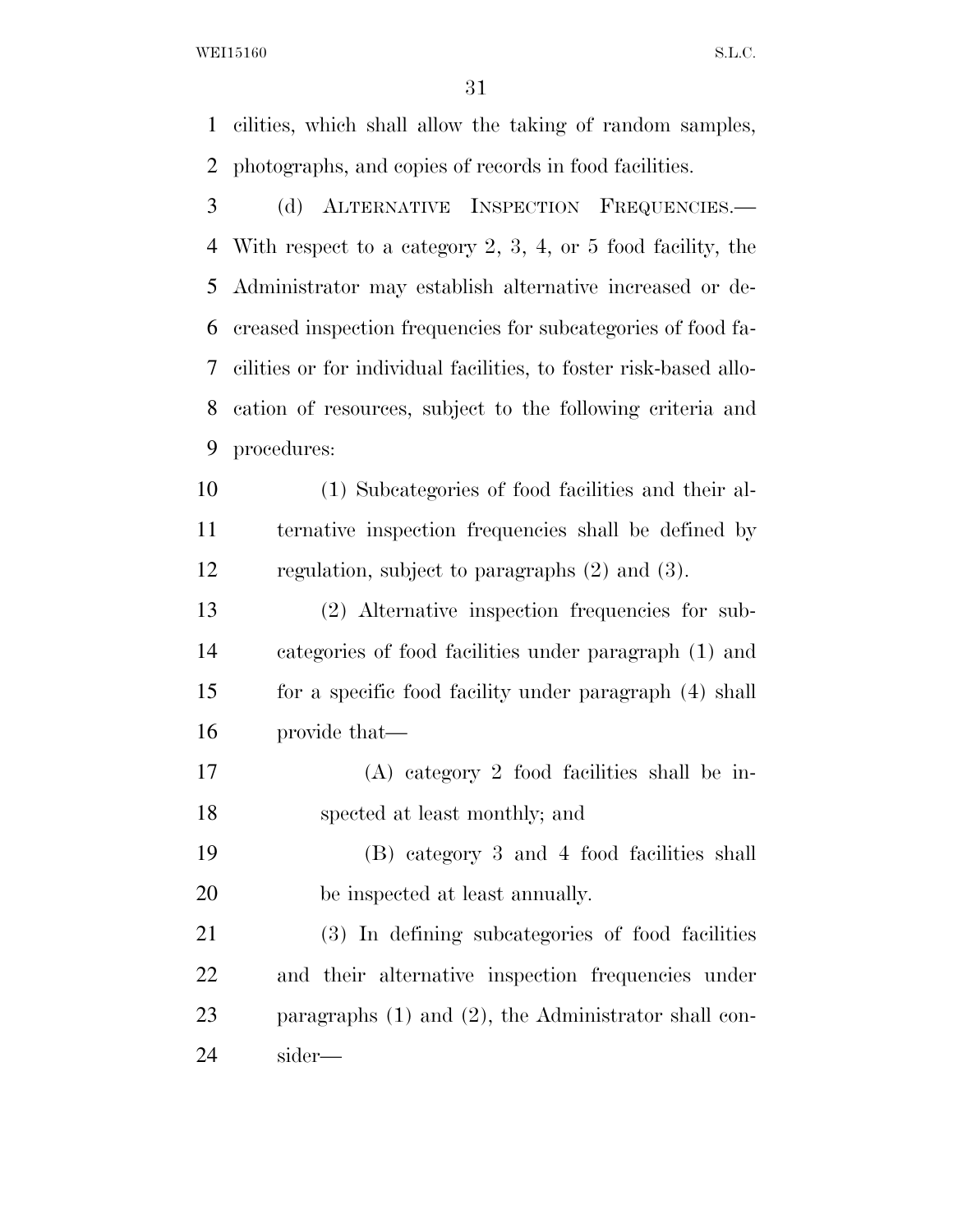| $\mathbf{1}$   | (A) the nature of the foods being proc-                    |
|----------------|------------------------------------------------------------|
| $\overline{2}$ | essed, stored, or transported;                             |
| 3              | (B) the manner in which foods are proc-                    |
| $\overline{4}$ | essed, stored, or transported;                             |
| 5              | (C) the inherent likelihood that the foods                 |
| 6              | will contribute to the risk of foodborne illness;          |
| 7              | (D) the best available evidence concerning                 |
| 8              | reported illnesses associated with the foods pro-          |
| 9              | duced in the proposed subcategory of facilities;           |
| 10             | and                                                        |
| 11             | (E) the overall record of compliance with                  |
| 12             | the food safety law among facilities in the pro-           |
| 13             | posed subcategory, including compliance with               |
| 14             | applicable performance standards and the fre-              |
| 15             | quency of recalls.                                         |
| 16             | (4) The Administrator may adopt alternative                |
| 17             | inspection frequencies for increased or decreased in-      |
| 18             | spection for a specific facility, subject to paragraphs    |
| 19             | $(2)$ and $(5)$ , and shall annually publish a list of fa- |
| 20             | cilities subject to alternative inspections.               |
| 21             | In adopting alternative inspection<br>(5)<br>fre-          |
| 22             | quencies for a specific facility, the Administrator        |
| 23             | shall consider—                                            |
| 24             | (A) the supporting evidence that an indi-                  |
| 25             | vidual food facility shall submit related to               |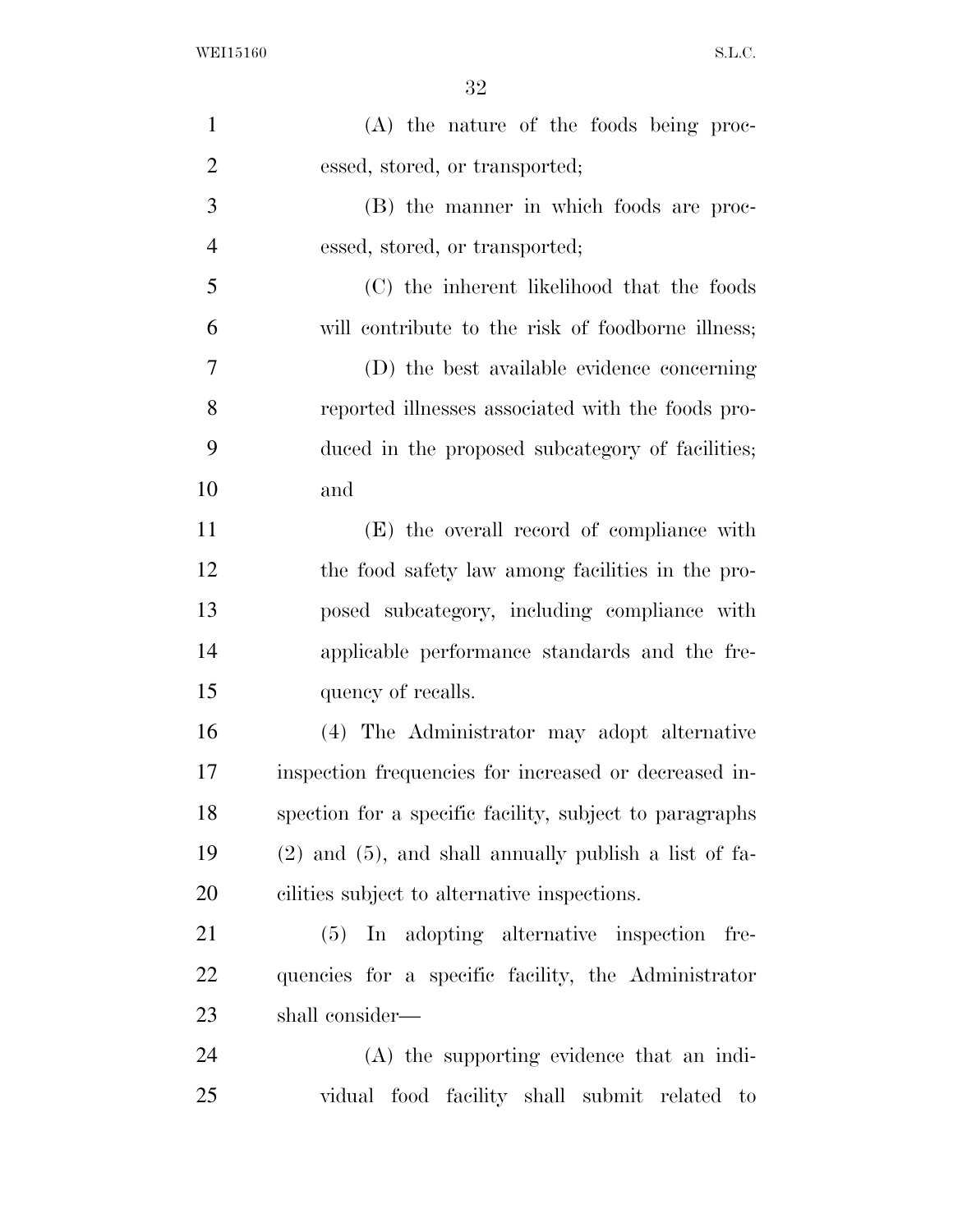| $\mathbf{1}$   | whether an alternative inspection frequency             |
|----------------|---------------------------------------------------------|
| $\overline{2}$ | should be established for such facility by the          |
| 3              | Administrator;                                          |
| $\overline{4}$ | (B) whether products from the specific fa-              |
| 5              | cility have been associated with a case or an           |
| 6              | outbreak of foodborne illness;                          |
| 7              | (C) the record of the facility of compliance            |
| 8              | with the food safety law, including compliance          |
| 9              | with applicable performance standards and the           |
| 10             | frequency of recalls; and                               |
| 11             | $(D)$ the criteria in paragraph $(3)$ .                 |
| 12             | (6) Before establishing decreased alternative in-       |
| 13             | spection frequencies for subcategories of facilities or |
| 14             | individual facilities, the Administrator shall—         |
| 15             | (A) describe the alternative uses of re-                |
| 16             | sources in general terms when issuing the regu-         |
| 17             | lation or order that establishes the alternative        |
| 18             | inspection frequency; and                               |
| 19             | (B) determine, based on the best available              |
| 20             | evidence, that the alternative uses of the re-          |
| 21             | sources required to carry out the inspection ac-        |
| 22             | tivity would make a greater contribution to pro-        |
| 23             | tecting the public health and reducing the risk         |
| 24             | of foodborne illness.                                   |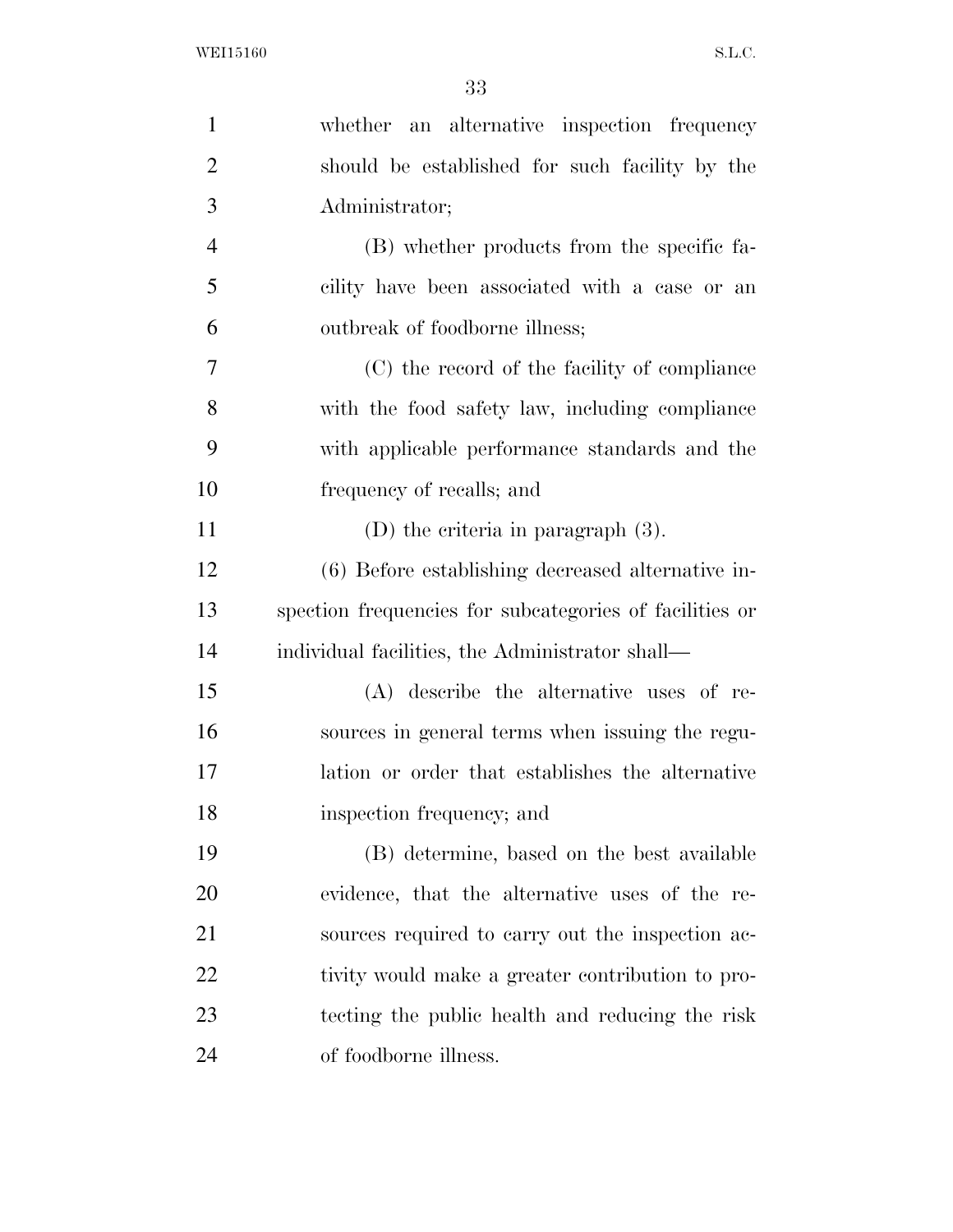(e) INSPECTION TRANSITION.—The Administrator shall manage the transition to the inspection system de-scribed in this Act as follows:

 (1) REGULATIONS.—The Administrator shall promulgate regulations to implement this section no later than 24 months after the date of enactment of this Act.

8 (2) LIMIT ON REDUCTION IN INSPECTION FRE- QUENCY.—For any food facility, the Administrator shall not reduce the inspection frequency from the frequency required pursuant to the Federal Meat In- spection Act (21 U.S.C. 601 et seq.), the Poultry Products Inspection Act (21 U.S.C. 451 et seq.), and the Federal Food, Drug, and Cosmetic Act (21 U.S.C. 301 et seq.) until the food facility has dem- onstrated that sufficient changes in facilities, proce- dures, personnel, or other aspects of the process con- trol system have been made such that the Adminis- trator determines that compliance with the food safety law is achieved.

- 21 (f) OFFICIAL MARK.—
- 22 (1) IN GENERAL.—

23 (A) ESTABLISHMENT.—Before the comple- tion of the transition process under subsection (e), the Administrator shall by regulation estab-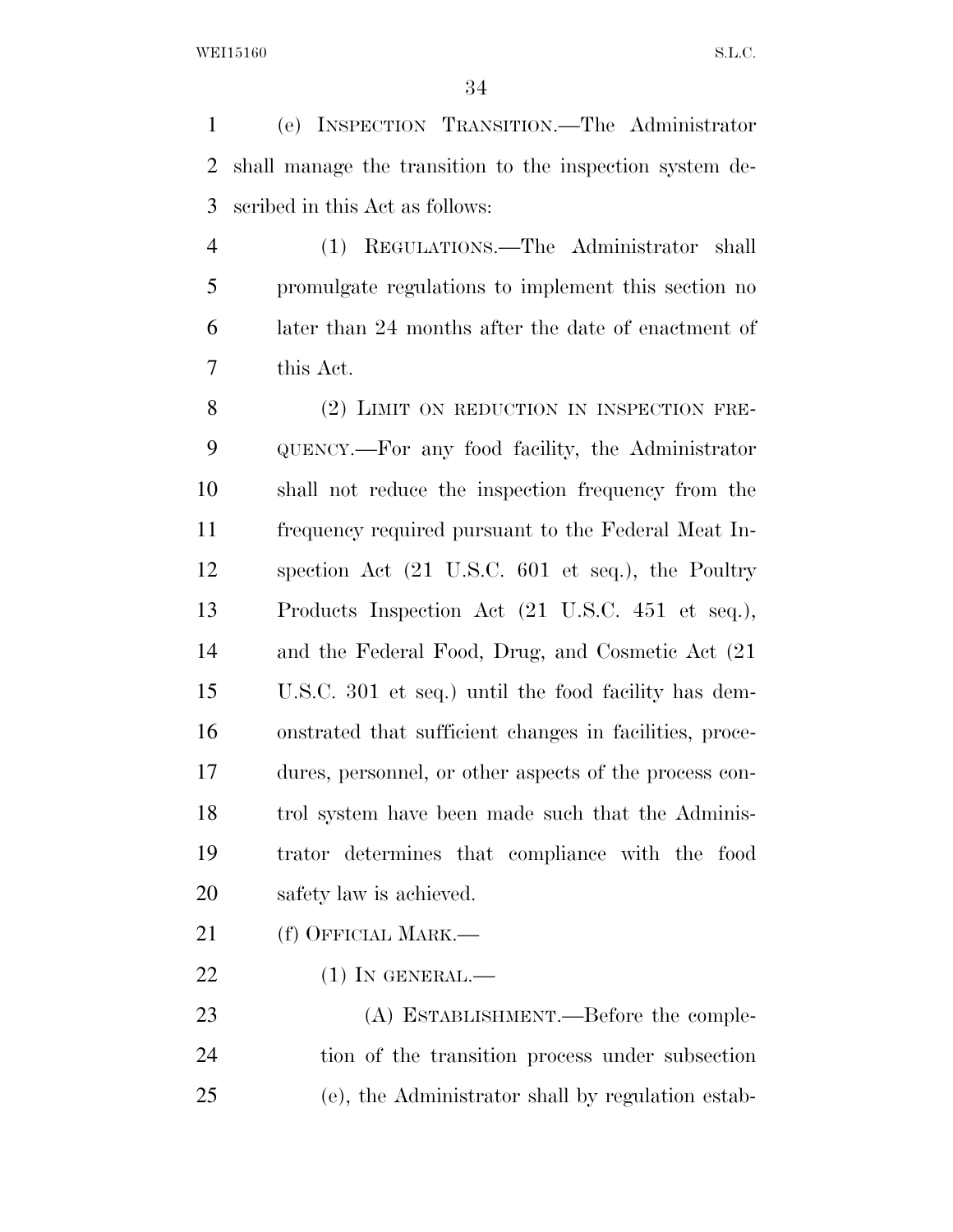| $\mathbf{1}$   | lish an official mark that can be affixed to a                      |
|----------------|---------------------------------------------------------------------|
| $\overline{2}$ | food produced in a category $1, 2,$ or 3 food fa-                   |
| 3              | cility if—                                                          |
| $\overline{4}$ | (i) the facility is in compliance with                              |
| 5              | the food safety law; and                                            |
| 6              | (ii) has been inspected in accordance                               |
| 7              | with the inspection frequencies under this                          |
| 8              | section.                                                            |
| 9              | (B) REMOVAL OF OFFICIAL MARK.—The                                   |
| 10             | Administrator shall promulgate regulations that                     |
| 11             | provide for the removal of the official mark                        |
| 12             | under this subsection if—                                           |
| 13             | (i) the Administrator makes a finding                               |
| 14             | that the facility is not in compliance with                         |
| 15             | the food safety law; or                                             |
| 16             | (ii) the Administrator suspends the                                 |
| 17             | registration of the facility.                                       |
| 18             | $(2)$ CATEGORY 1, 2, OR 3 FOOD FACILITIES.—                         |
| 19             | In the case of products manufactured, slaughtered,                  |
| 20             | processed, or held in a category $1, 2$ , or 3 food facil-          |
| 21             | $ity-$                                                              |
| 22             | (A) products subject to Federal Meat In-                            |
| 23             | spection Act $(21 \text{ U.S.C. } 601 \text{ et seq.})$ , the Poul- |
| 24             | try Products Inspection Act (21 U.S.C. 451 et                       |
| 25             | seq.), the Egg Products Inspection Act (21)                         |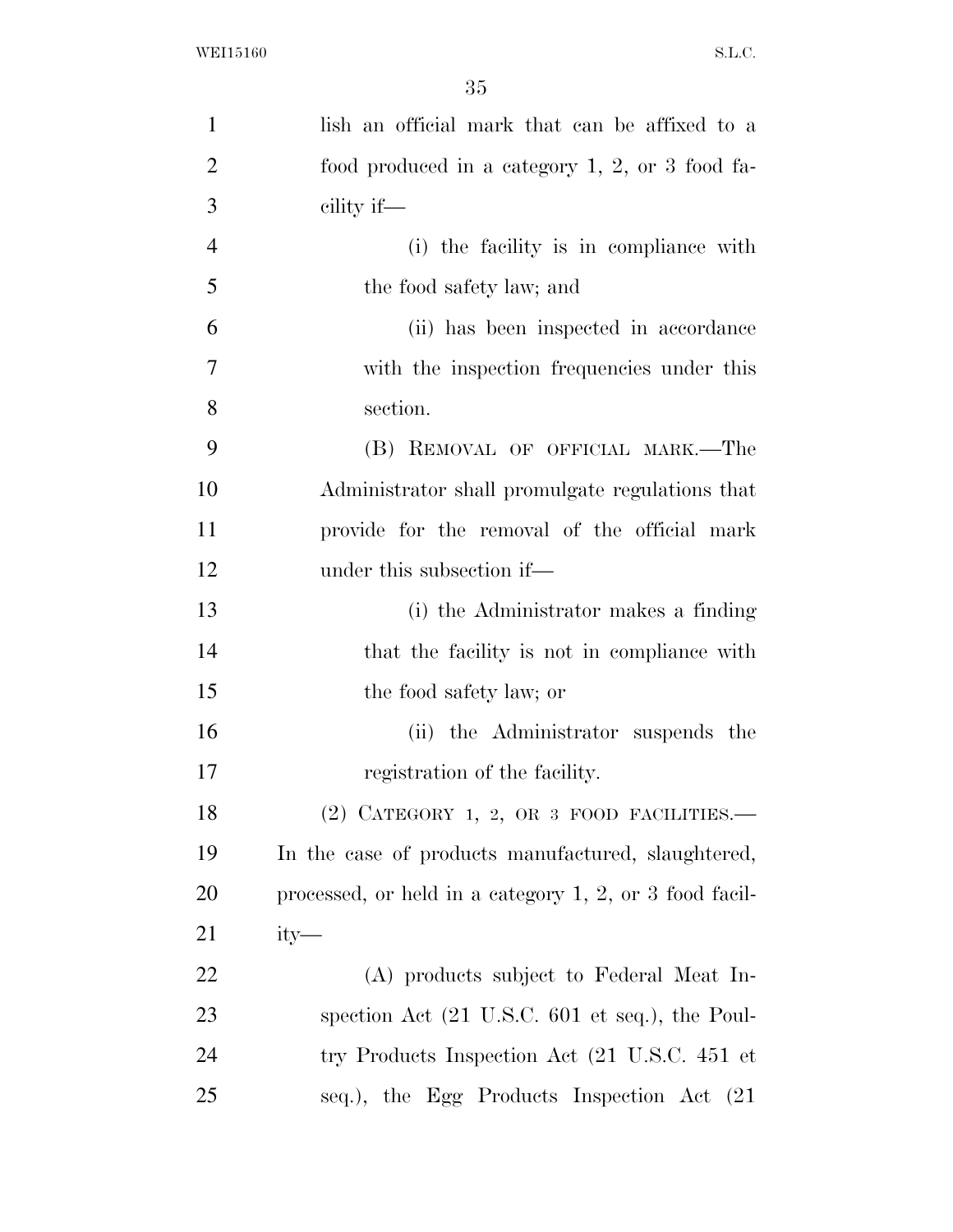| $\mathbf{1}$   | U.S.C. 1031 et seq.), and the Federal Food,            |
|----------------|--------------------------------------------------------|
| $\overline{2}$ | Drug, and Cosmetic Act (21 U.S.C. 301 et               |
| 3              | seq.) as of the date of enactment of this Act,         |
| $\overline{4}$ | shall remain subject to the requirement under          |
| 5              | those Acts that they bear the mark of inspec-          |
| 6              | tion pending completion of the transition proc-        |
| $\tau$         | ess under subsection (e);                              |
| 8              | (B) the Administrator shall publicly certify           |
| 9              | on a monthly basis that the inspection fre-            |
| 10             | quencies required under this section have been         |
| 11             | achieved; and                                          |
| 12             | (C) a product from an facility that has not            |
| 13             | been inspected in accordance with the required         |
| 14             | frequencies under this section shall not bear the      |
| 15             | official mark and shall not be shipped in inter-       |
| 16             | state commerce.                                        |
| 17             | $(3)$ CATEGORY 4 AND 5 FOOD FACILITIES.—In             |
| 18             | the case of a product manufactured, slaughtered,       |
| 19             | processed, or held in a category 4 or 5 food facility, |
| 20             | the Administrator shall provide by regulation for the  |
| 21             | voluntary use of the official mark established under   |
| 22             | paragraph $(1)$ , subject to-                          |
| 23             | (A) such minimum inspection frequencies                |
| 24             | determined appropriate by the Adminis-<br>as           |
| 25             | trator;                                                |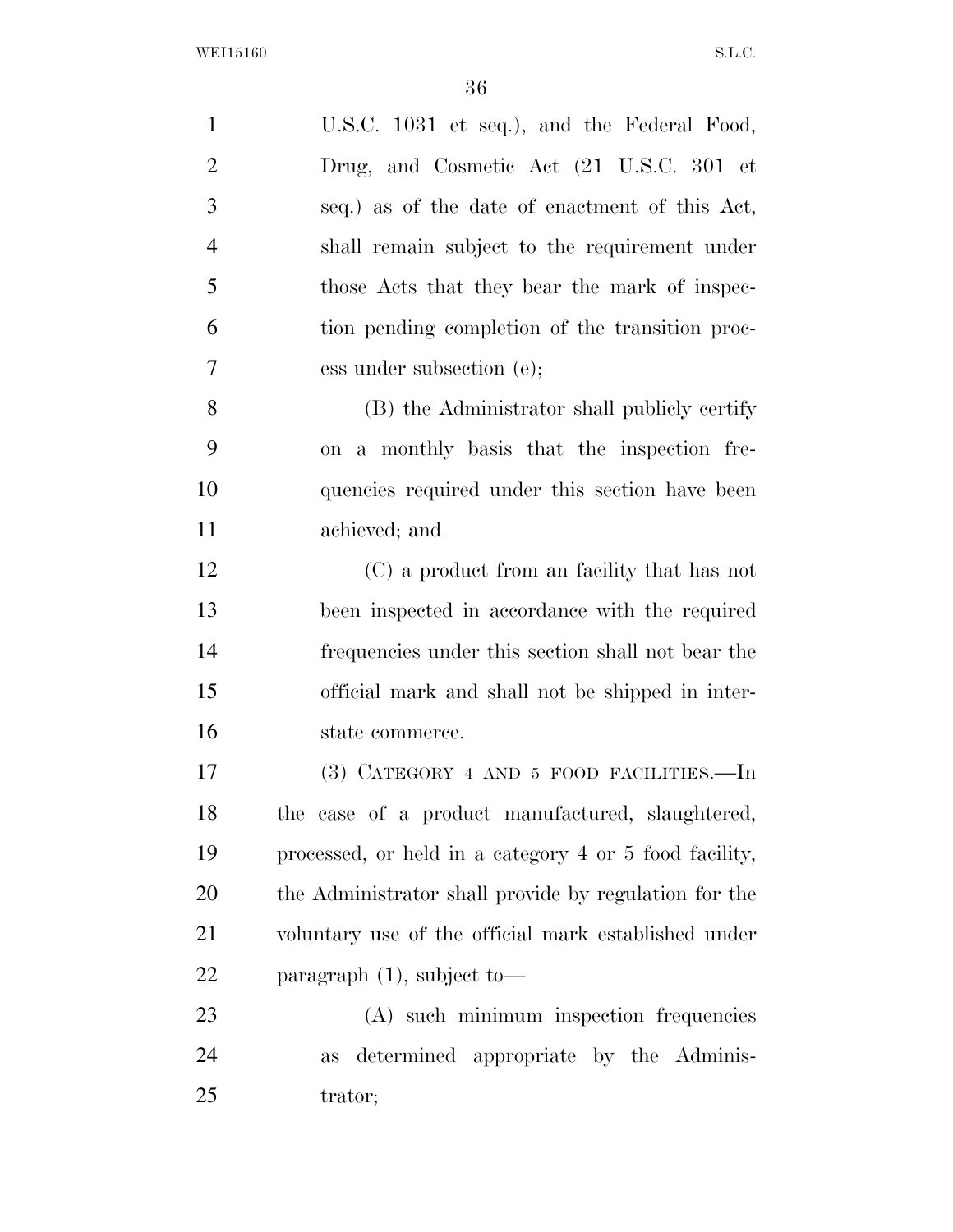| $\mathbf{1}$   | (B) compliance with applicable perform-         |
|----------------|-------------------------------------------------|
| $\overline{2}$ | ance standards and other provisions of the food |
| 3              | safety law; and                                 |
| $\overline{4}$ | (C) such other requirements as the Admin-       |
| 5              | istrator considers appropriate.                 |
| 6              | (g) MAINTENANCE AND INSPECTION OF RECORDS.—     |
| $\overline{7}$ | $(1)$ In GENERAL.—                              |
| 8              | (A) RECORDS.—A food facility shall—             |
| 9              | (i) maintain such records as the Ad-            |
| 10             | ministrator requires by regulation, includ-     |
| 11             | ing all records relating to the processing,     |
| 12             | distributing, receipt, or importation of any    |
| 13             | food; and                                       |
| 14             | (ii) permit the Administrator, in addi-         |
| 15             | tion to any authority of the food safety        |
| 16             | agencies in effect on the day before the        |
| 17             | date of enactment of this Act, upon pres-       |
| 18             | entation of appropriate credentials and at      |
| 19             | reasonable times and in a reasonable man-       |
| 20             | ner, to have access to and copy all records     |
| 21             | maintained by or on behalf of such food fa-     |
| 22             | cility representative in any format (includ-    |
| 23             | ing paper or electronic) and at any loca-       |
| 24             | tion, that are necessary to assist the Ad-      |
| 25             | ministrator to determine whether the food       |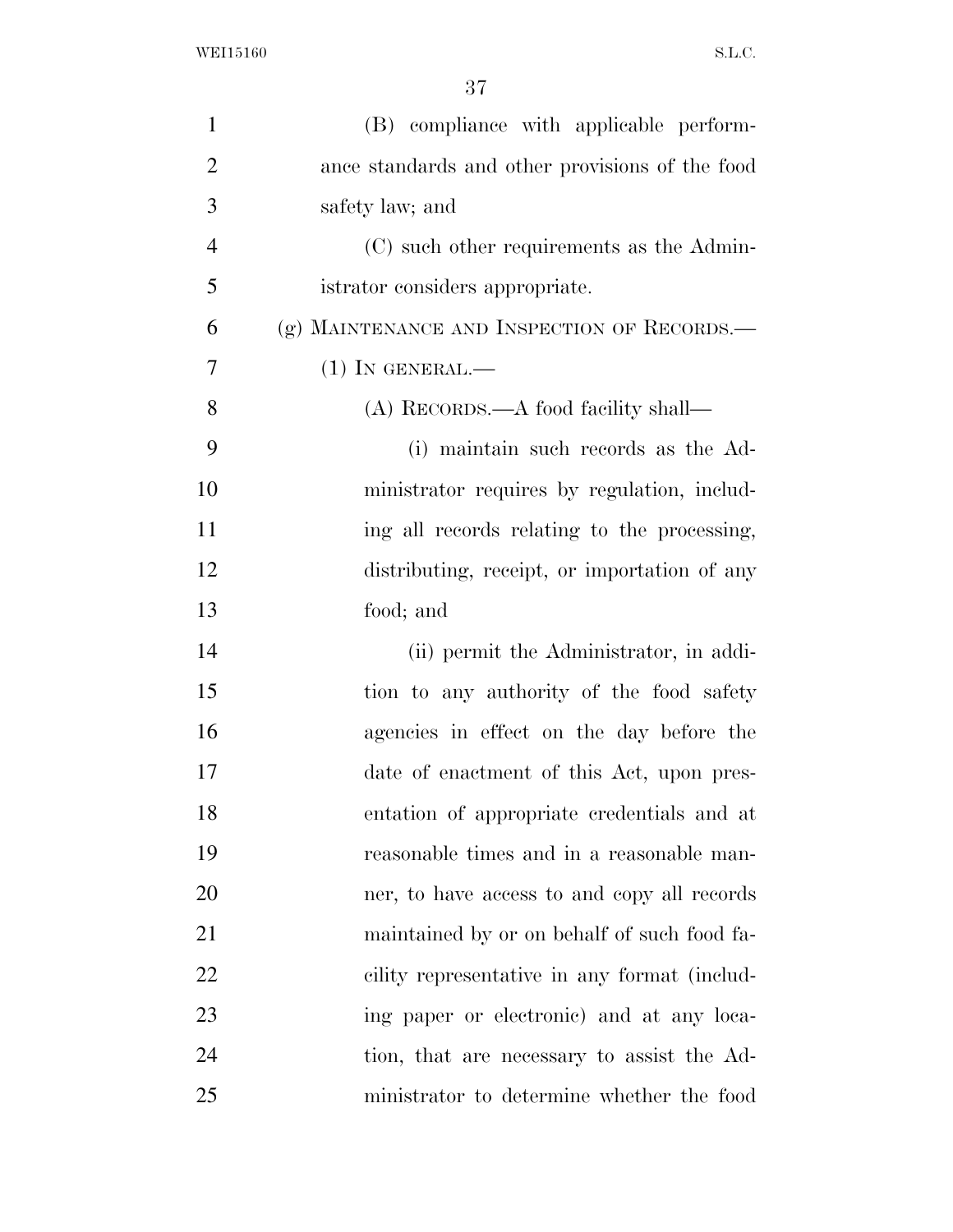| $\mathbf{1}$   | is contaminated or not in compliance with           |
|----------------|-----------------------------------------------------|
| $\overline{2}$ | the food safety law.                                |
| 3              | (B) REQUIRED DISCLOSURE.—A food facil-              |
| $\overline{4}$ | ity shall have an affirmative obligation to dis-    |
| 5              | close to the Administrator the results of testing   |
| 6              | or sampling of food, equipment, or material in      |
| 7              | contact with food, that is positive for any con-    |
| 8              | taminant.                                           |
| 9              | (2) MAINTENANCE OF RECORDS.—The records             |
| 10             | required by paragraph (1) shall be maintained for a |
| 11             | reasonable period of time, as determined by the Ad- |
| 12             | ministrator.                                        |
| 13             | (3) REQUIREMENTS.—The records required by           |
| 14             | paragraph (1) shall include records describing—     |
| 15             | (A) the origin, receipt, delivery, sale, move-      |
| 16             | ment, holding, and disposition of food or ingre-    |
| 17             | dients;                                             |
| 18             | (B) the identity and quantity of ingredi-           |
| 19             | ents used in the food;                              |
| 20             | (C) the processing of the food;                     |
| 21             | (D) the results of laboratory, sanitation, or       |
| 22             | other tests performed on the food or in the food    |
| 23             | facility;                                           |
| 24             | (E) consumer complaints concerning the              |
| 25             | food or packaging of the food;                      |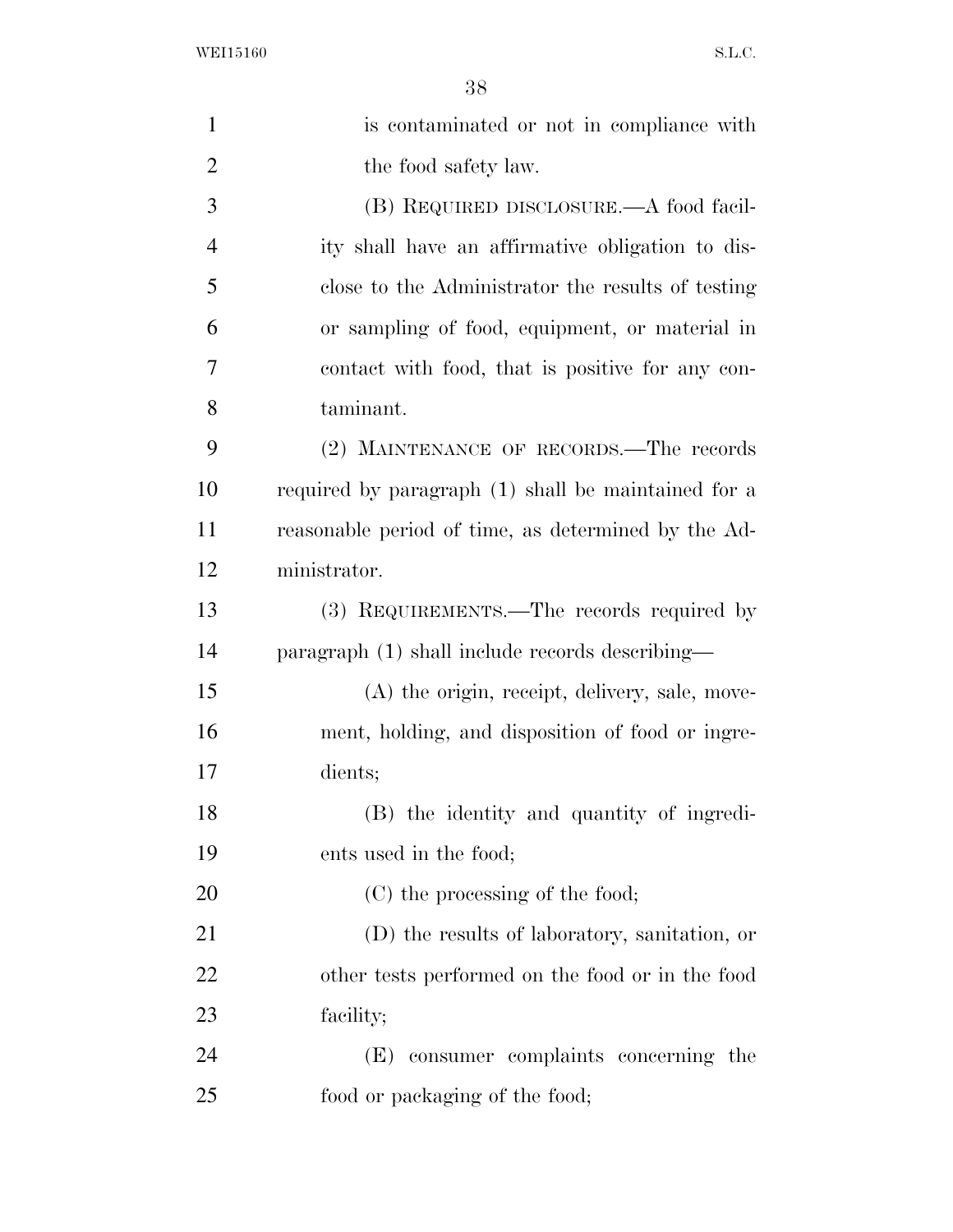| $\mathbf{1}$   | (F) the production codes, open date codes,           |
|----------------|------------------------------------------------------|
| $\overline{2}$ | and locations of food production; and                |
| 3              | (G) other matters reasonably related to              |
| $\overline{4}$ | whether food is unsafe, is adulterated or mis-       |
| 5              | branded, or otherwise fails to meet the require-     |
| 6              | ments of this Act.                                   |
| 7              | (h) PROTECTION OF SENSITIVE INFORMATION.-            |
| 8              | (1) IN GENERAL.—The Administrator shall de-          |
| 9              | velop and maintain procedures to prevent the unau-   |
| 10             | thorized disclosure of any trade secret or confiden- |
| 11             | tial information obtained by the Administrator.      |
| 12             | (2) LIMITATION.—The requirement under this           |
| 13             | subsection does not-                                 |
| 14             | (A) limit the authority of the Adminis-              |
| 15             | trator to inspect or copy records or to require      |
| 16             | the facility or maintenance of records under         |
| 17             | this Act;                                            |
| 18             | (B) have any legal effect on section 1905            |
| 19             | of title 18, United States Code;                     |
| 20             | (C) extend to any food recipe, financial             |
| 21             | data, pricing data, personnel data, or sales data    |
| 22             | (other than shipment dates relating to sales);       |
| 23             | (D) limit the public disclosure of distribu-         |
| 24             | tion records or other records related to food        |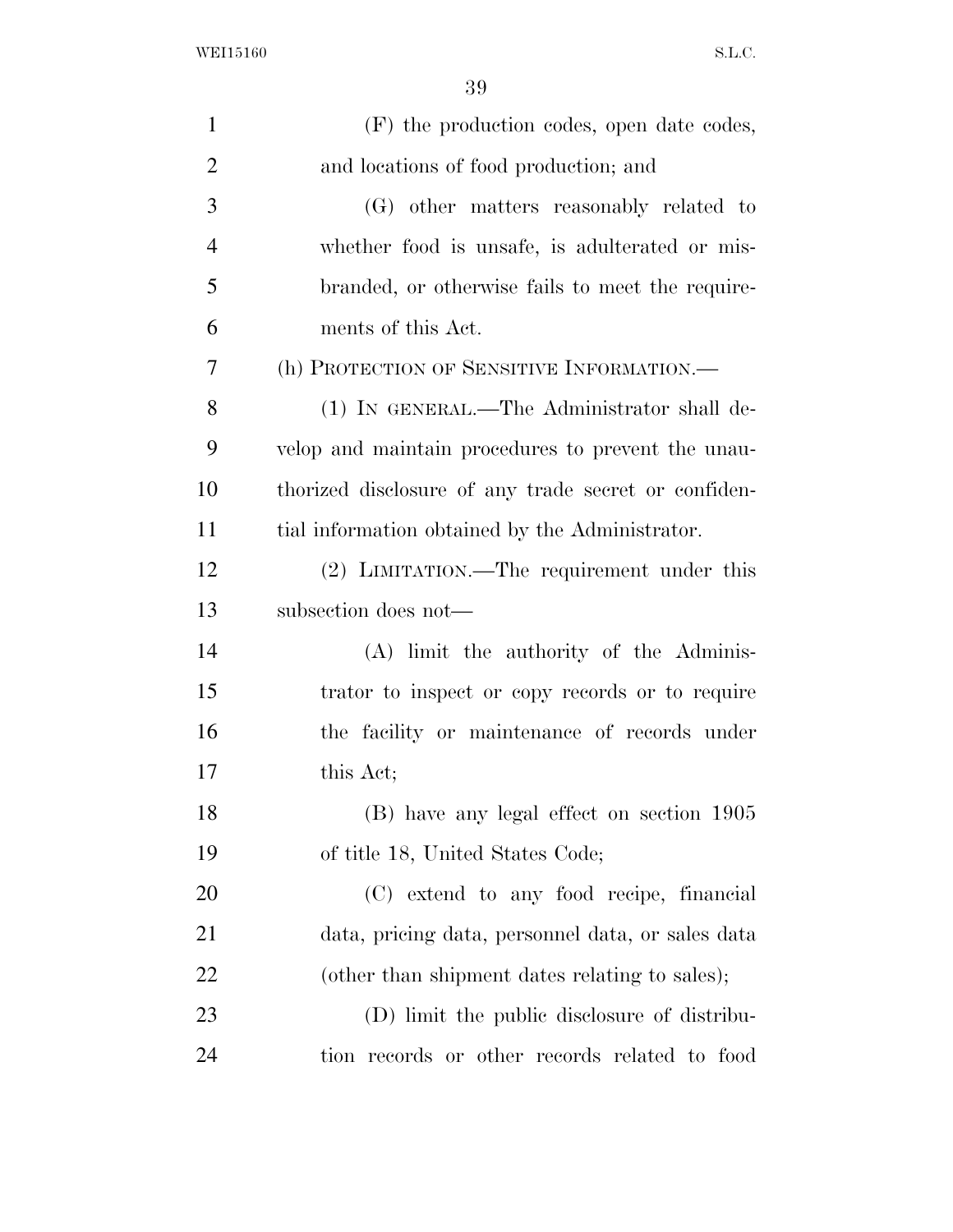| $\mathbf{1}$   | subject to a voluntary or mandatory recall                 |
|----------------|------------------------------------------------------------|
| $\overline{2}$ | under section 402; or                                      |
| 3              | (E) limit the authority of the Adminis-                    |
| $\overline{4}$ | trator to promulgate regulations to permit the             |
| 5              | sharing of data with other governmental au-                |
| 6              | thorities.                                                 |
| 7              | (i) BRIBERY OF OR GIFTS TO INSPECTOR OR OTHER              |
| 8              | OFFICERS AND ACCEPTANCE OF GIFTS.—Section 22 of            |
| 9              | the Federal Meat Inspection Act (21 U.S.C. 622) shall      |
| 10             | apply under this Act.                                      |
| 11             | SEC. 206. FOOD PRODUCTION ESTABLISHMENTS.                  |
| 12             | In carrying out the duties of the Administrator and        |
|                |                                                            |
| 13             | the purposes of this Act, the Administrator shall have the |
| 14             | authority, with respect to food production establishments, |
| 15             | $to-$                                                      |
| 16             | (1) visit and inspect food production establish-           |
| 17             | ments in the United States and in foreign countries        |
| 18             | for food safety purposes;                                  |
| 19             | $(2)$ review food safety records as needed to              |
| 20             | carry out traceback and for other food safety pur-         |
| 21             | poses;                                                     |
| 22             | (3) set good practice standards to protect the             |

public and promote food safety;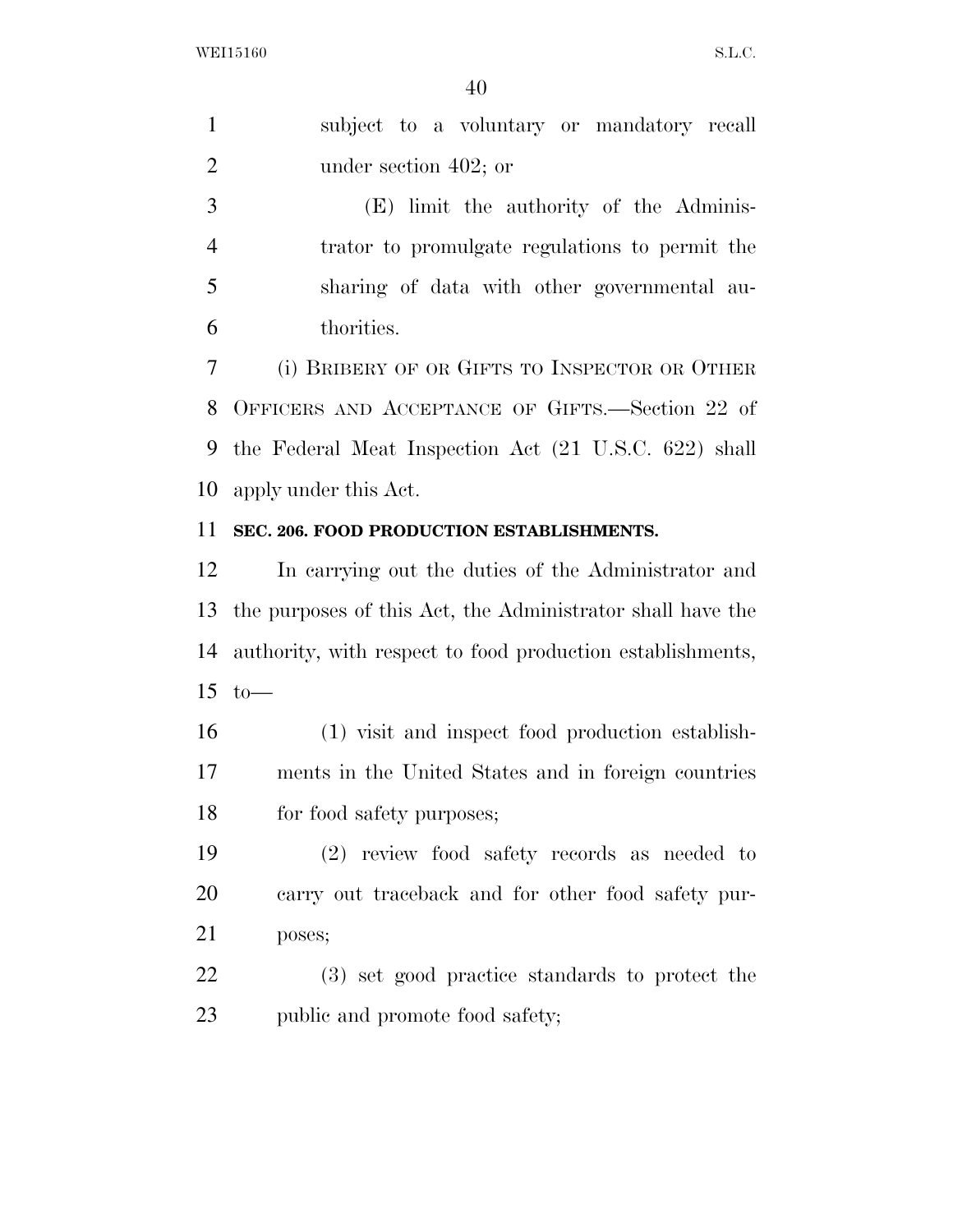(4) partner with appropriate agencies to mon- itor animals, plants, products, or the environment, as appropriate; and

 (5) collect and maintain information relevant to public health and farm practices.

## **SEC. 207. FEDERAL AND STATE COOPERATION.**

 (a) IN GENERAL.—The Administrator shall work with the States to carry out activities and programs that create a national food safety program so that Federal and State programs function in a coordinated and cost-effec-tive manner.

 (b) STATE ACTION.—The Administrator shall work with States to—

 (1) continue, strengthen, or establish State food safety programs, especially with respect to the regu- lation of retail commercial food establishments, transportation, harvesting, and fresh markets;

 (2) continue, strengthen, or establish inspection programs and requirements to ensure that food under the jurisdiction of the State is safe; and

 (3) support recall authorities at the State and local levels.

 (c) ASSISTANCE.—To assist in planning, developing, and implementing a food safety program, the Adminis-trator may provide to a State—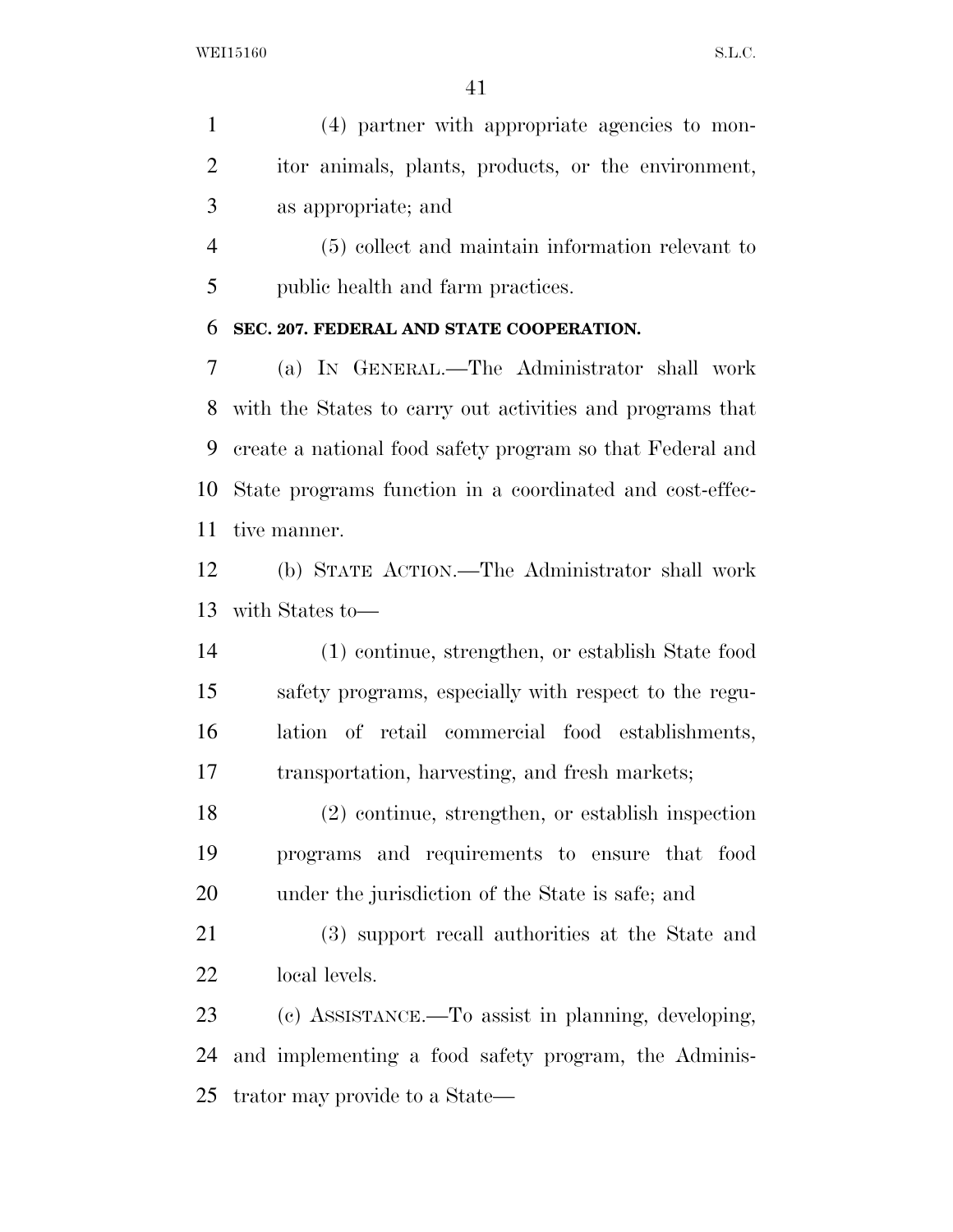1 (1) advisory assistance; (2) technical and laboratory assistance and training (including necessary materials and equip- ment); and (3) financial assistance, in kind, and other aid. (d) SERVICE AGREEMENTS.— (1) IN GENERAL.—The Administrator may, under agreements entered into with Federal, State, or local agencies, use on a reimbursable basis or oth- erwise, the personnel and services of those agencies in carrying out this Act. (2) TRAINING.—Agreements with a State under this subsection may provide for training of State em- ployees. (3) MAINTENANCE OF AGREEMENTS.—The Ad- ministrator shall maintain any agreement that is in effect on the day before the date of enactment of this Act until the Administrator evaluates such agreement and determines whether to maintain or substitute such agreement. (e) AUDITS.— 22 (1) IN GENERAL.—The Administrator shall an- nually conduct a comprehensive review of each State program that provides services to the Administrator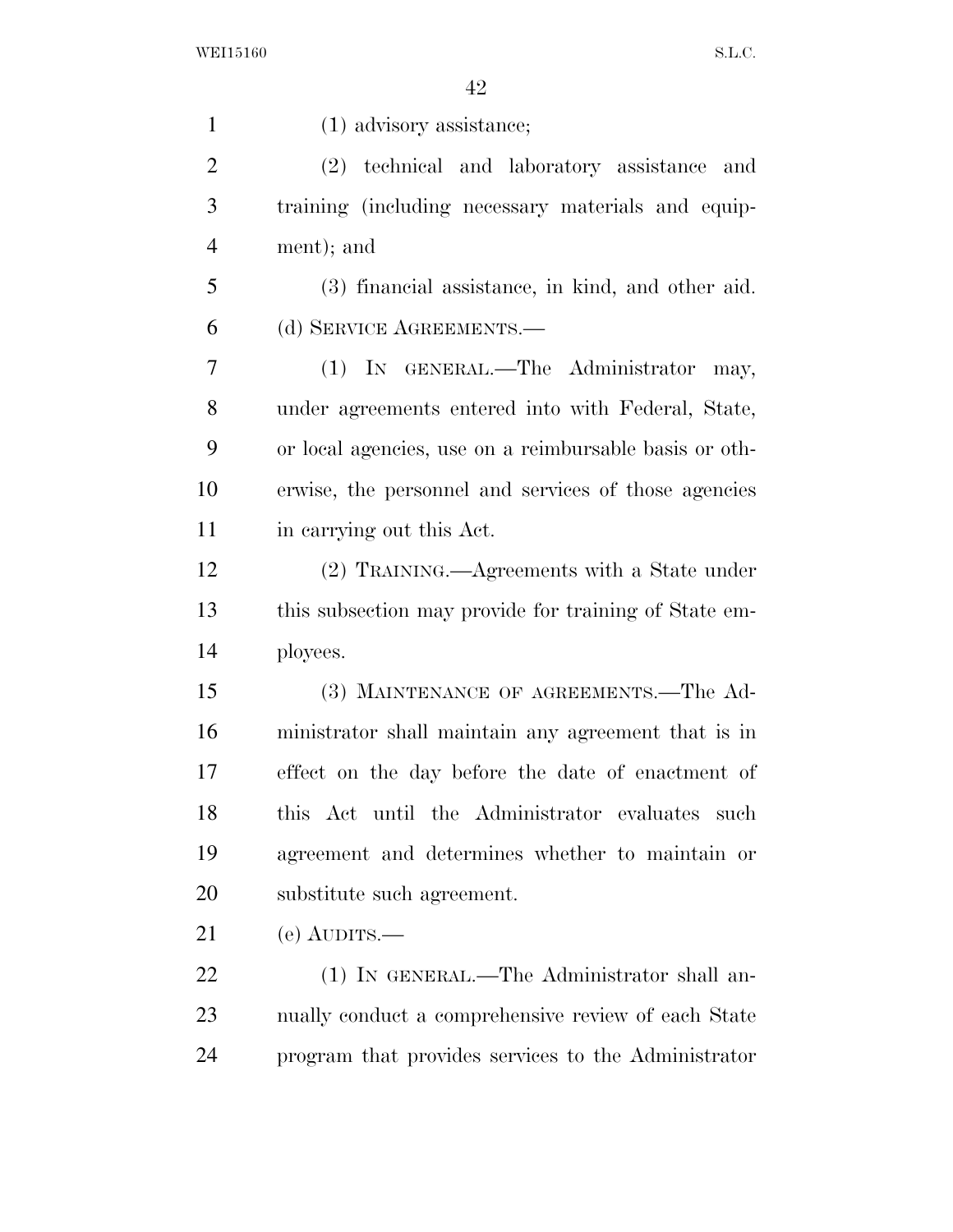| in carrying out the responsibilities under this Act,<br>including mandated inspections under section 205.<br>(2) REQUIREMENTS.—The review shall—<br>$(A)$ include a determination of the effec- |
|-------------------------------------------------------------------------------------------------------------------------------------------------------------------------------------------------|
|                                                                                                                                                                                                 |
|                                                                                                                                                                                                 |
|                                                                                                                                                                                                 |
|                                                                                                                                                                                                 |
|                                                                                                                                                                                                 |
| (B) identify any changes necessary to en-                                                                                                                                                       |
| enforcement of Federal requirements                                                                                                                                                             |
|                                                                                                                                                                                                 |
| (f) NO FEDERAL PREEMPTION.—Nothing in this Act                                                                                                                                                  |
| shall be construed to preempt the enforcement of State                                                                                                                                          |
| food safety laws and standards that are at least as strin-                                                                                                                                      |
|                                                                                                                                                                                                 |
|                                                                                                                                                                                                 |
| SEC. 208. FOREIGN SUPPLIER VERIFICATION PROGRAM.                                                                                                                                                |
| (a) IN GENERAL.—The Administrator shall require                                                                                                                                                 |
| that each importer of products from a feed facility, food                                                                                                                                       |
| facility, or food producer establishment be in compliance                                                                                                                                       |
| 17 with the foreign supplier verification program require-                                                                                                                                      |
| ments under section 805 of the Federal Food, Drug, and                                                                                                                                          |
|                                                                                                                                                                                                 |
| (b) RULE OF CONSTRUCTION.—In applying sub-                                                                                                                                                      |
| section (a) with respect to products subject to the Federal                                                                                                                                     |
| Meat Inspection Act (21 U.S.C. 601 et seq.), the Poultry                                                                                                                                        |
| Products Inspection Act (21 U.S.C. 451 et seq.), or the                                                                                                                                         |
|                                                                                                                                                                                                 |

references in section 805 of the Federal Food, Drug, and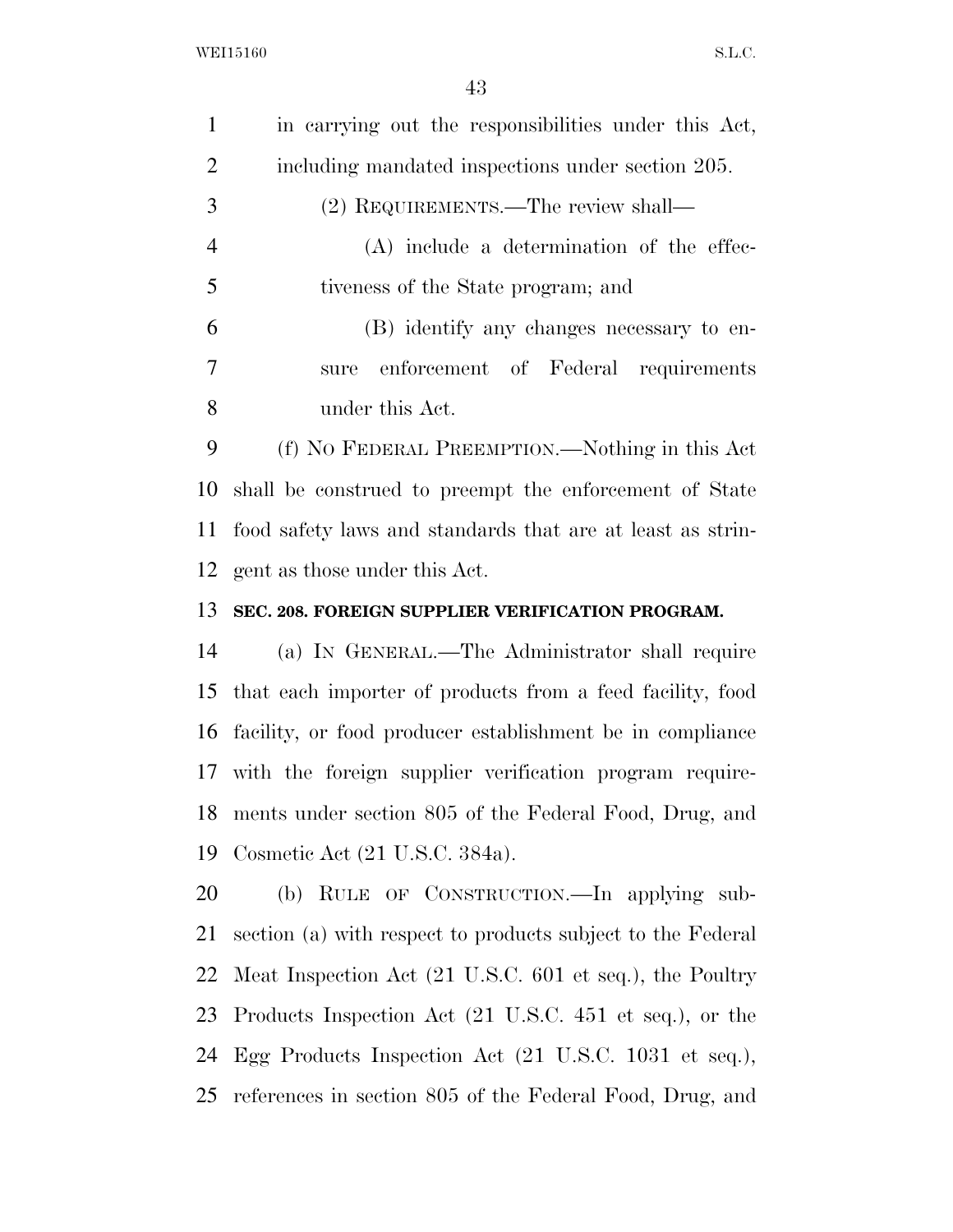Cosmetic Act (21 U.S.C. 384a) to sections 402, 403(w), 418, and 419 of such Act (21 U.S.C. 342, 343(w), 350g, and 350h) shall be construed to be references to the cor- responding provisions of the food safety law, if any, that apply to such products, as determined by the Adminis-trator.

 (c) REPEAL OF EXEMPTIONS.—Subsection (e) of sec- tion 805 of the Federal Food, Drug, and Cosmetic Act (21 U.S.C. 384a) is hereby repealed.

**SEC. 209. IMPORTS.** 

 (a) IN GENERAL.—Not later than 2 years after the effective date of this Act, the Administrator shall establish a system under which a foreign government seeking to cer- tify food for importation into the United States shall sub-mit a request for accreditation to the Administrator.

 (b) ACCREDITATION STANDARD.—A foreign govern- ment requesting to be accredited to certify food for impor- tation into the United States shall demonstrate, in a man- ner determined appropriate by the Administrator, that the foreign government (or an agency thereof) is capable of adequately ensuring that eligible entities or foods certified by such government (or agency) meet the requirements of the food safety law.

 (c) REQUEST BY FOREIGN GOVERNMENT.—Prior to granting accreditation to a foreign government under this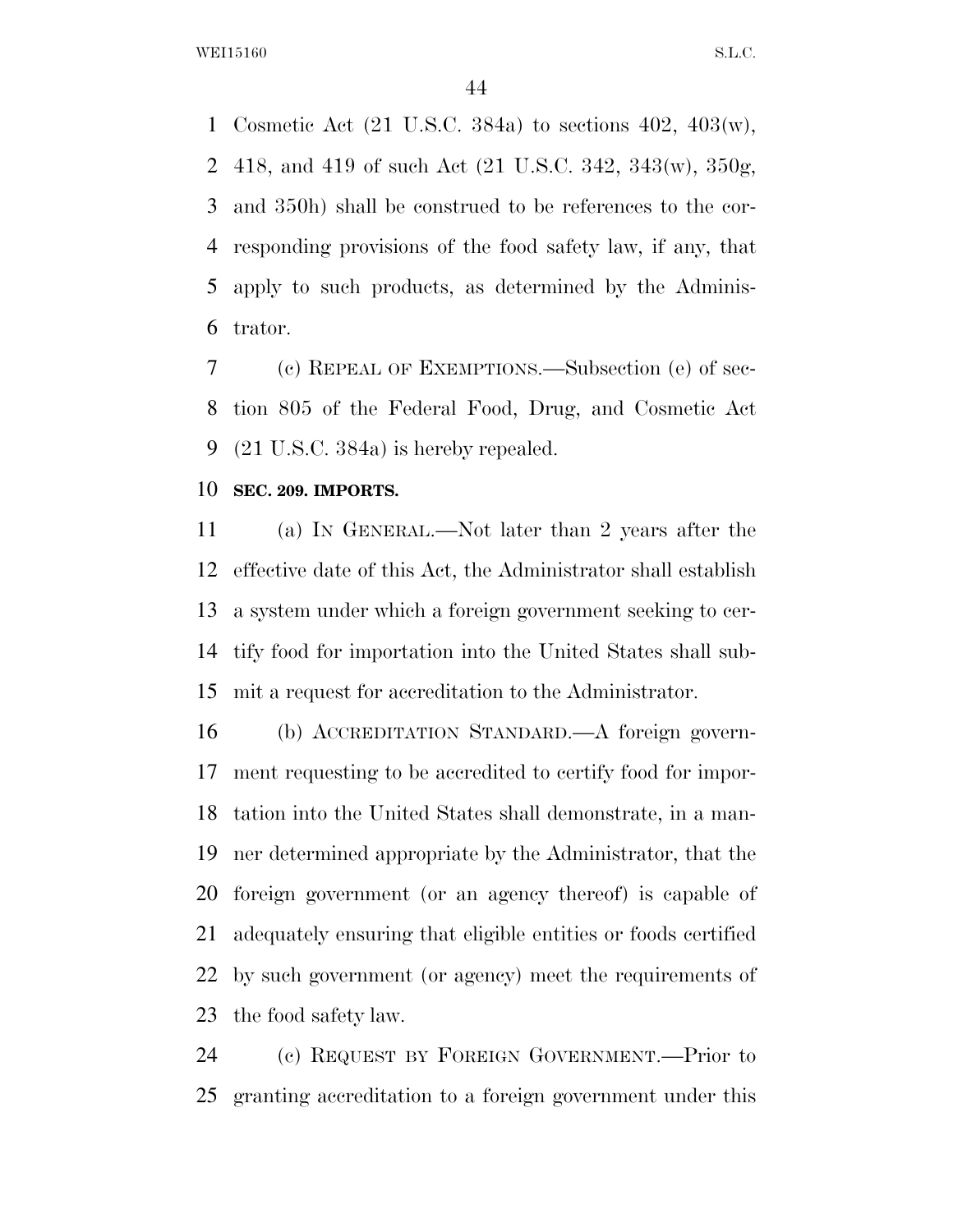section, the Administrator shall review and audit the food safety program of the requesting foreign government and certify that such program (including all statutes, regula- tions, and inspection authority) meets the standard speci- fied in subsection (b). (d) LIMITATIONS.—Any accreditation of a foreign government under this section shall—

 (1) specify the foods covered by the accredita-tion; and

 (2) be limited to a period not to exceed 5 years. (e) WITHDRAWAL OF ACCREDITATION.—The Admin- istrator may withdraw accreditation fully or partially from a foreign government if the Administrator finds that—

 (1) food covered by the accreditation is linked to an outbreak of human illness;

 (2) the programs or procedures of the foreign government no longer meet the standards of the food safety programs and procedures of the United States; or

 (3) the foreign government refuses to allow United States officials to conduct such audits and investigations as may be necessary to fulfill the re-quirements under this section.

 (f) RENEWAL OF ACCREDITATION.—The Adminis-trator shall audit foreign governments accredited under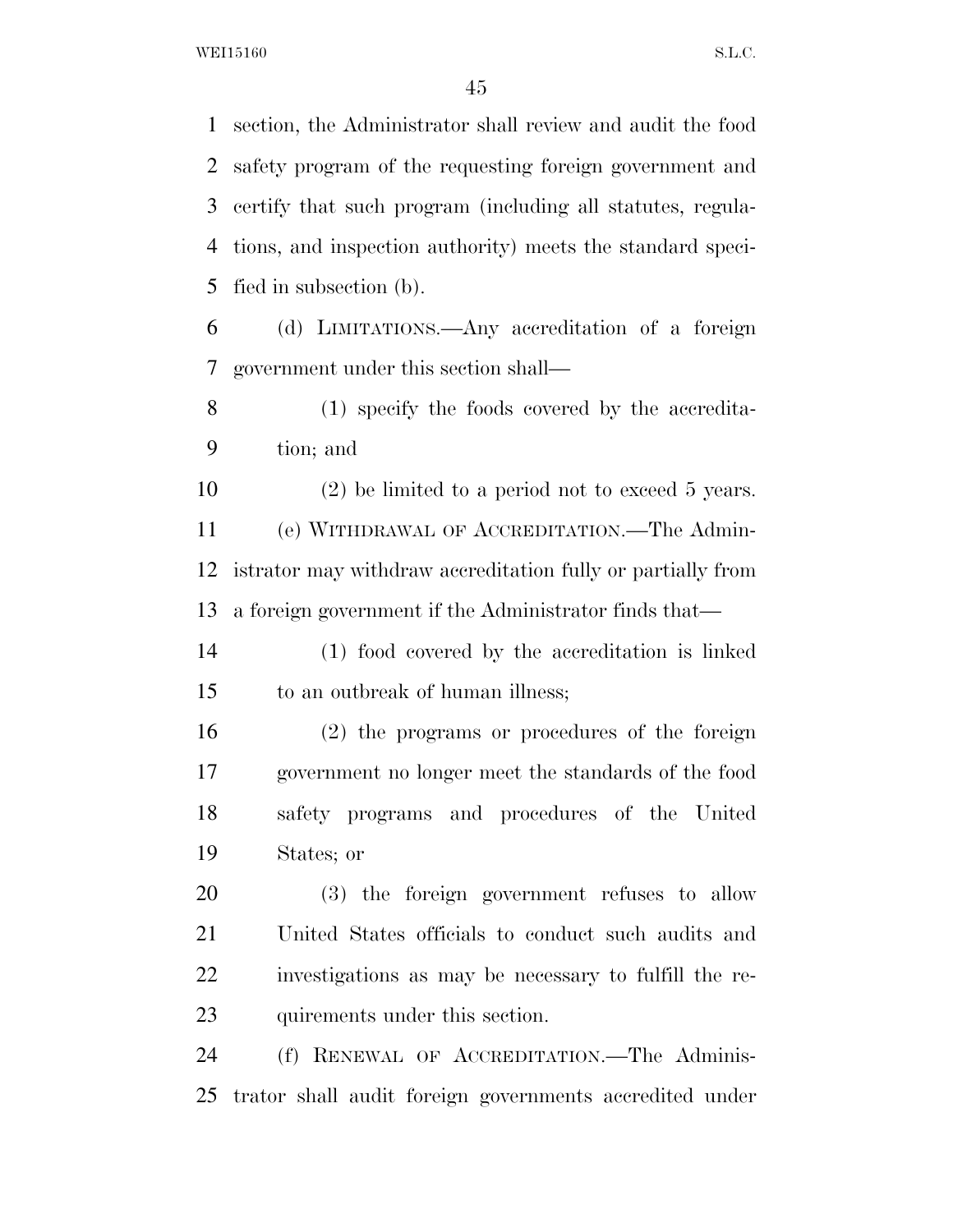this section at least every 5 years to ensure the continued compliance by such governments with the standard set forth in subsection (b). (g) REQUIRED ROUTINE INSPECTION.—The Admin- istrator shall routinely inspect food or food animals by physical examination before the food or food animals enter the United States to ensure that the food or food ani- mals— (1) are safe; (2) are labeled as required for food produced in the United States; and (3) otherwise meet the requirements of the food safety law. (h) ENFORCEMENT.—The Administrator may— (1) deny importation of food from any country if the country's government does not permit United States officials to enter the country to conduct such audits and inspections as may be necessary to fulfill the requirements under this section; (2) deny importation of food from any country or foreign facility that does not consent to an inves- tigation by the Administrator when food from that country or foreign facility is linked to a foodborne

illness outbreak or is otherwise found to be adulter-

ated or mislabeled; and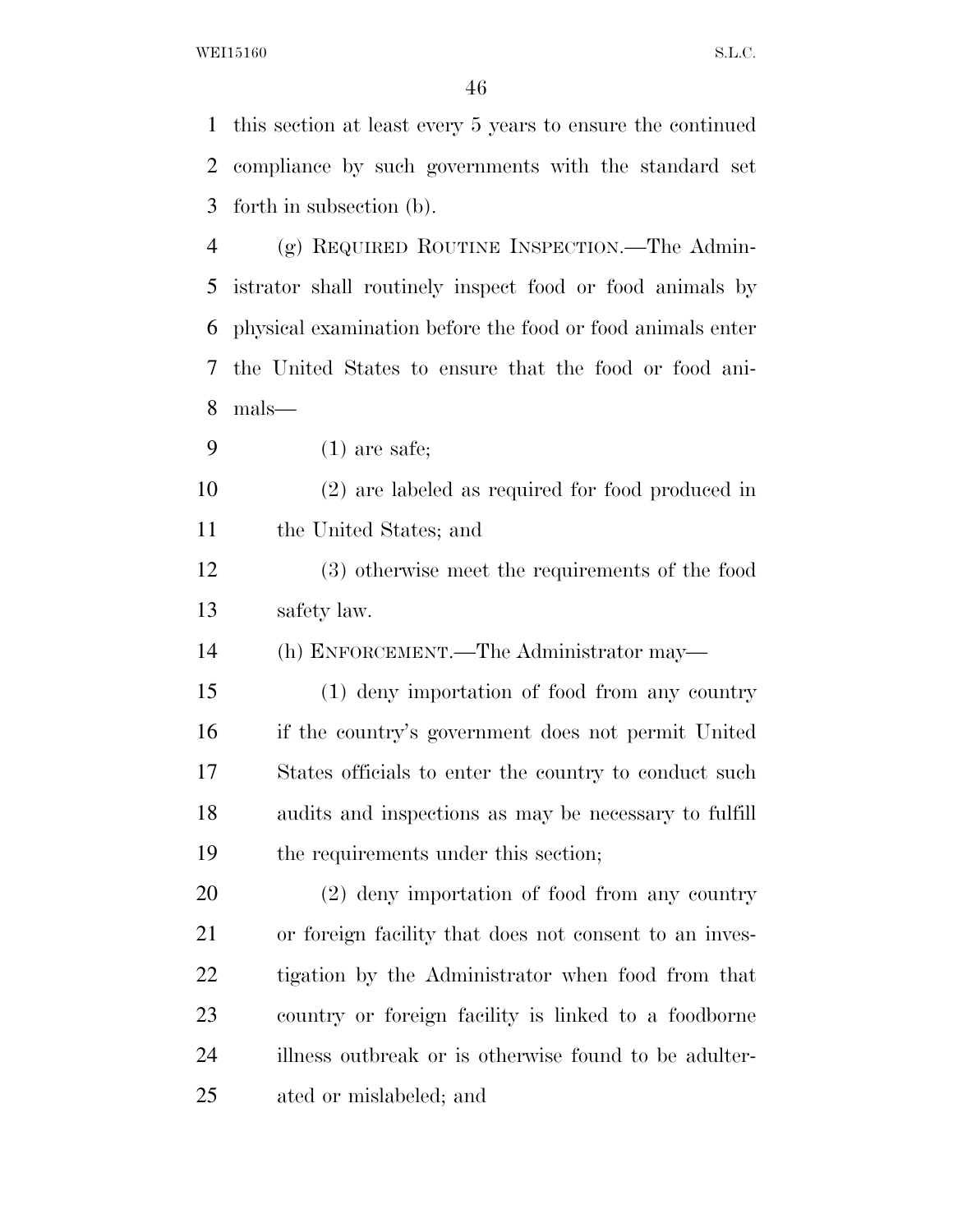(3) promulgate regulations to carry out the pur- poses of this section, including setting terms and conditions for the destruction of products that fail to meet the standards of the food safety law.

 (i) DETENTION AND SEIZURE.—Any food imported for consumption in the United States that fails to meet the standards of the food safety law may be detained, seized, or condemned.

## **SEC. 210. TRACEBACK.**

 (a) IN GENERAL.—The Administrator, in order to protect the public health, shall establish requirements for a national system for tracing food, animals, or ingredients from point of origin to retail sale, subject to subsection (b).

 (b) APPLICABILITY.—Traceability requirements shall—

 (1) be established in accordance with regula- tions and guidelines issued by the Administrator; and

 (2) apply to food production establishments and food facilities.

## **SEC. 211. FOOD SAFETY TECHNOLOGY.**

 (a) IN GENERAL.—The Administrator shall establish and implement a program, to be known as the Food Safety Technology Program, to foster innovation in food tech-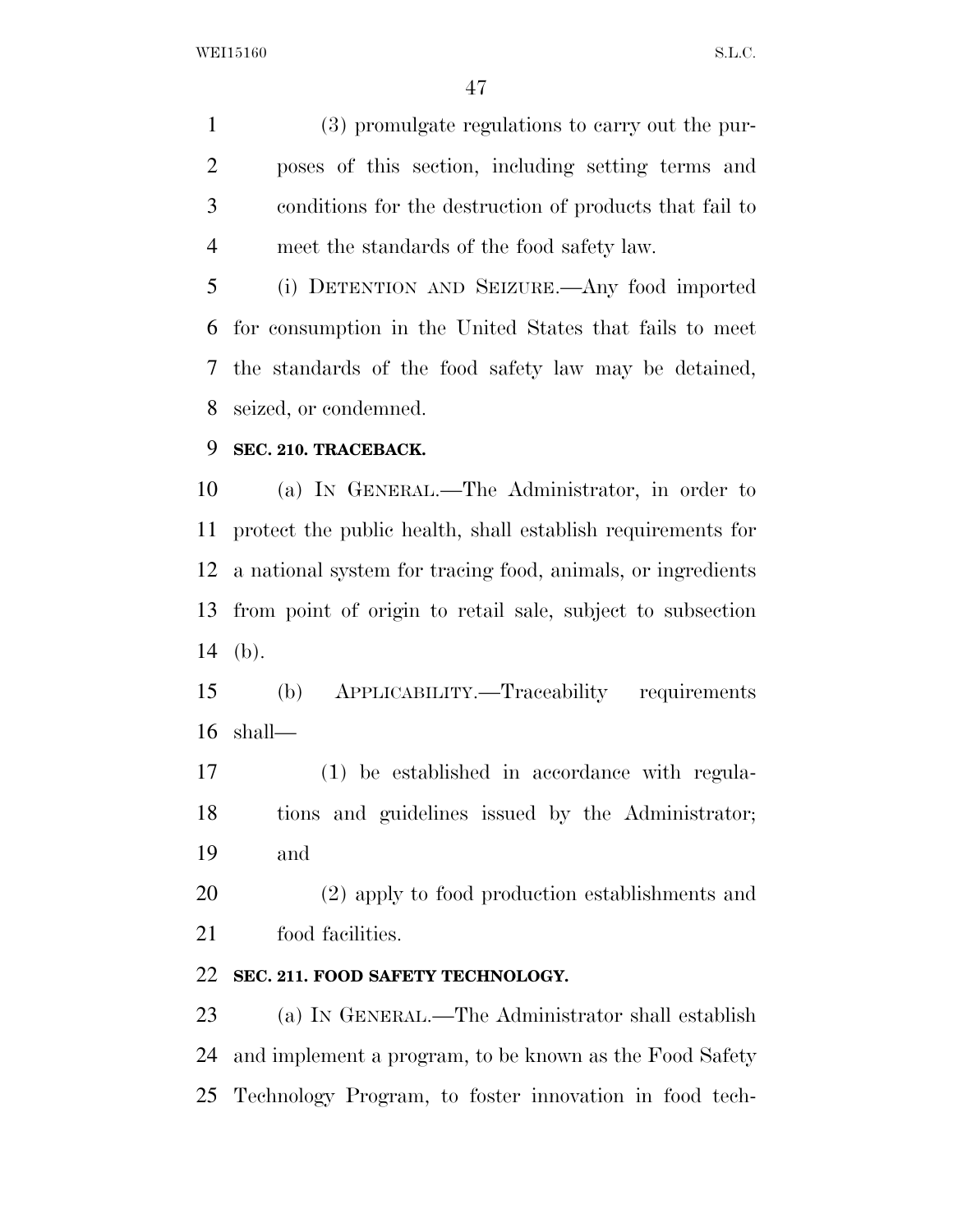nologies and foods that have the potential to improve food safety at the point of production, processing, transport, storage, or final preparation.

 (b) PROGRAM DESCRIBED.—The program under this section shall consist of technical guidance to and consulta- tion with technology developers to assist them in meeting requirements for approval of technologies and products de-scribed in subsection (a).

# **TITLE III—RESEARCH AND EDUCATION**

#### **SEC. 301. PUBLIC HEALTH ASSESSMENT SYSTEM.**

 (a) IN GENERAL.—The Administrator, acting in co- ordination with the Director of the Centers for Disease Control and Prevention and with the Research Education and Economics mission area of the Department of Agri-culture, shall—

 (1) have access to the applicable data systems of the Centers for Disease Control and Prevention and to the databases made available by a State;

 (2) partner with relevant agencies to maintain or access an active surveillance system of food and epidemiological evidence submitted by States to the Centers for Disease Control and Prevention based on a representative proportion of the population of the United States;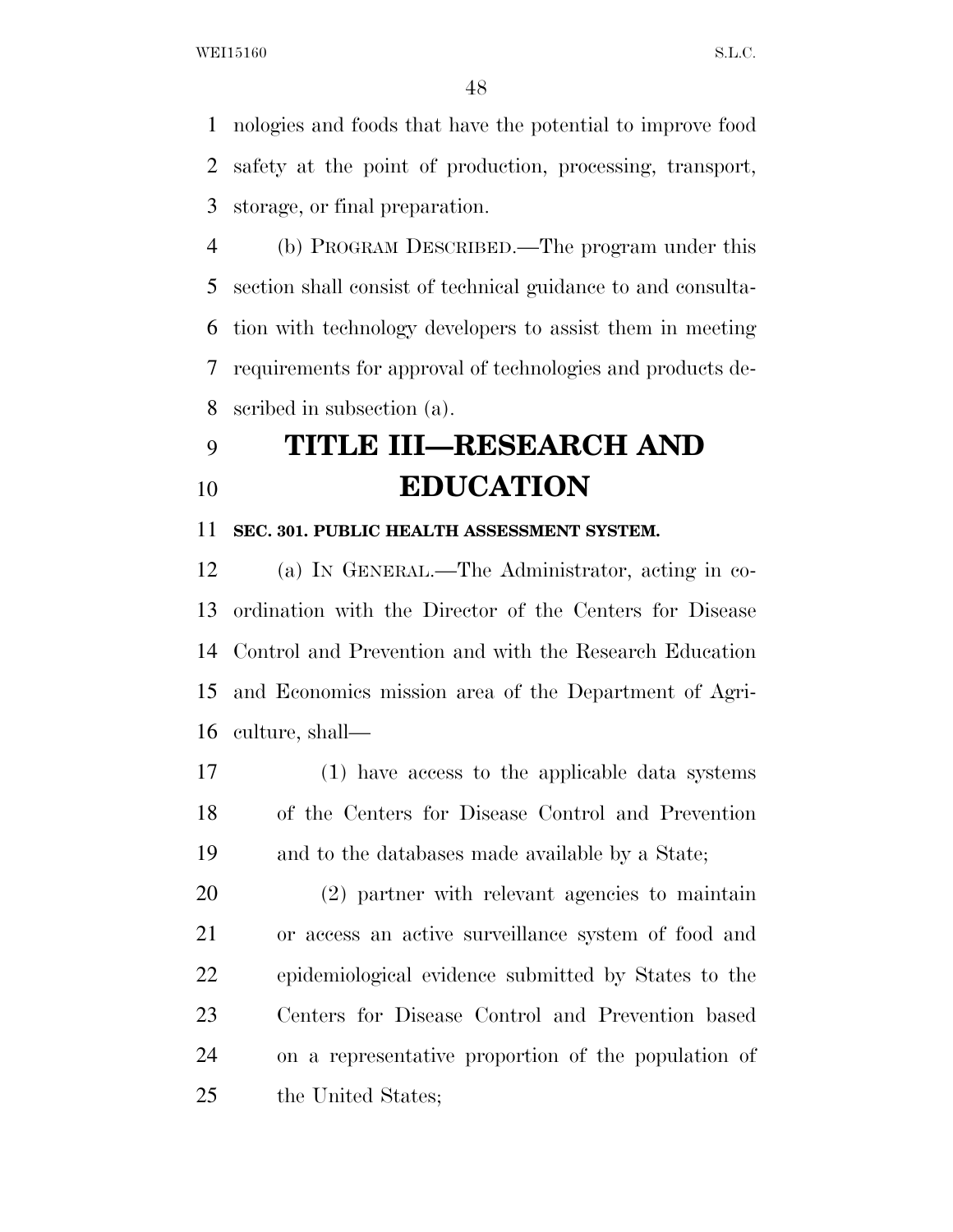| 1              | (3) assess the frequency and sources of human           |
|----------------|---------------------------------------------------------|
| $\overline{2}$ | illness in the United States associated with the con-   |
| 3              | sumption of food;                                       |
| $\overline{4}$ | (4) partner with relevant agencies to maintain          |
| 5              | or access a state-of-the-art partial or full genome se- |
| 6              | quencing system and epidemiological system dedi-        |
| 7              | cated to foodborne illness identification, outbreaks,   |
| 8              | and containment; and                                    |
| 9              | (5) have access to the surveillance data created        |
| 10             | via monitoring and statistical studies conducted as     |
| 11             | part of its own inspection.                             |
| 12             | (b) PUBLIC HEALTH SAMPLING.—                            |
| 13             | $(1)$ IN GENERAL.—Not later than 1 year after           |
| 14             | the effective date of this Act, the Administrator shall |
| 15             | establish guidelines for a sampling system under        |
| 16             | which the Administrator shall take and analyze sam-     |
| 17             | ples of food—                                           |
| 18             | (A) to assist the Administrator in carrying             |
| 19             | out this Act; and                                       |
| 20             | (B) to assess the nature, frequency of oc-              |
| 21             | currence, and quantities of contaminants in             |
| 22             | food.                                                   |
| 23             | (2) REQUIREMENTS.—The sampling system de-               |
| 24             | scribed in paragraph (1) shall provide—                 |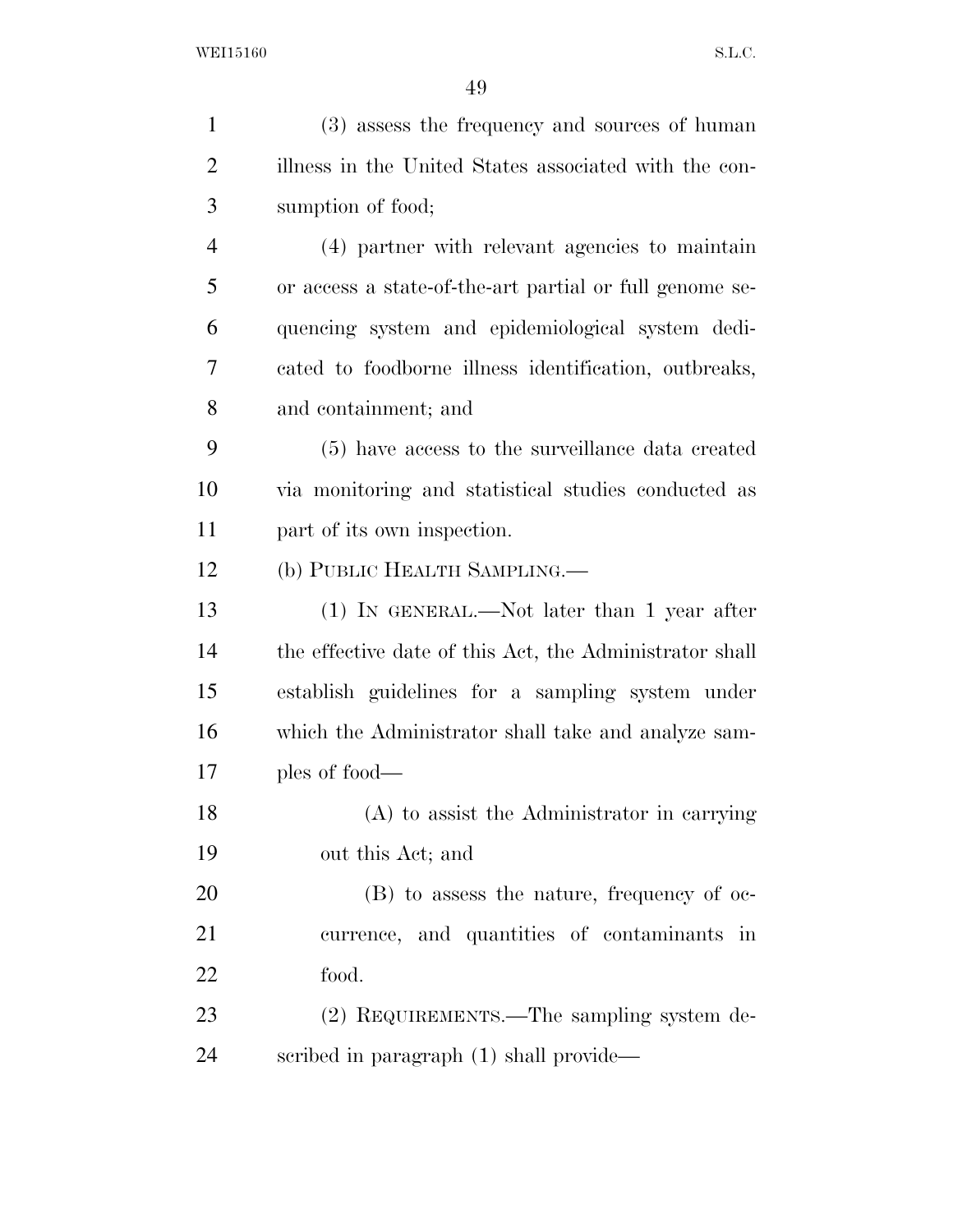(A) statistically valid monitoring, including market-based studies, on the nature, frequency of occurrence, and quantities of contaminants in food available to consumers; and (B) at the request of the Administrator, such other information, including analysis of monitoring and verification samples, as the Ad- ministrator determines may be useful in assess- ing the occurrence of contaminants in food. (c) ASSESSMENT OF HEALTH HAZARDS.—Through the surveillance system referred to in subsection (a), the sampling system described in subsection (b), and other available data, the Administrator shall— (1) rank food categories based on the hazard to human health presented by the food category; (2) identify appropriate industry and regulatory approaches to minimize hazards in the food supply; and (3) assess the public health environment for emerging diseases, including zoonosis, for their risk of appearance in the United States food supply. **SEC. 302. PUBLIC EDUCATION AND ADVISORY SYSTEM.**  (a) PUBLIC EDUCATION.—The Administrator shall— (1) in cooperation with private and public orga-nizations, including the cooperative extension serv-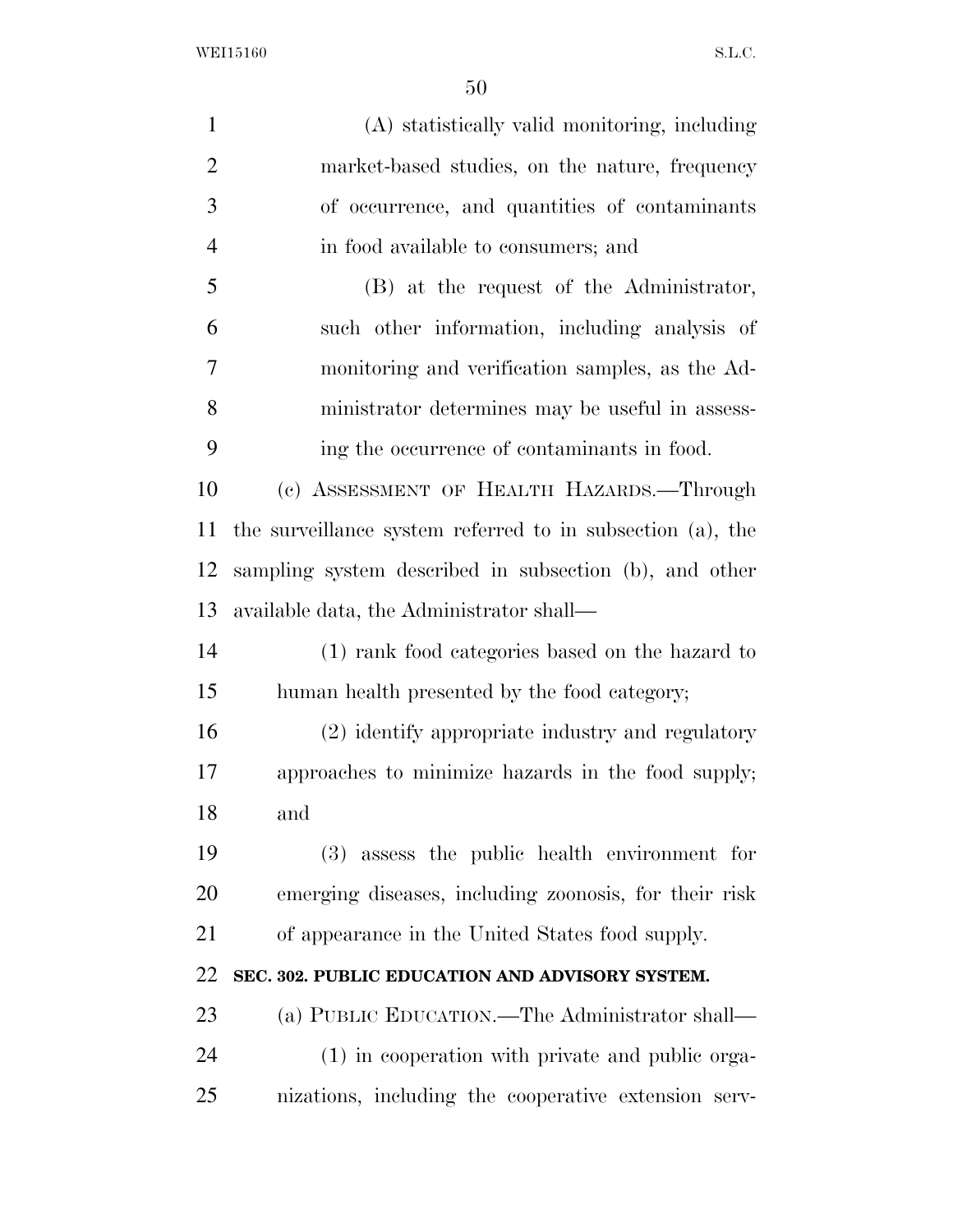| $\mathbf{1}$   | ices and building on the efforts of appropriate State     |
|----------------|-----------------------------------------------------------|
| $\overline{2}$ | and local entities, establish a national public edu-      |
| 3              | cation program on food safety; and                        |
| $\overline{4}$ | (2) coordinate with other Federal departments             |
| 5              | and agencies to integrate food safety messaging into      |
| 6              | all food-related agricultural, nutrition, and health      |
| 7              | promotion programs.                                       |
| 8              | (b) HEALTH ADVISORIES.—The Administrator, in              |
| 9              | consultation with such other Federal departments and      |
| 10             | agencies as the Administrator determines necessary, shall |
| 11             | work with the States and other appropriate entities—      |
| 12             | (1) to develop and distribute regional and na-            |
| 13             | tional advisories concerning food safety;                 |
| 14             | (2) to develop standardized formats for written           |
| 15             | and broadcast advisories;                                 |
| 16             | (3) to incorporate State and local advisories             |
| 17             | into the national public education program estab-         |
| 18             | lished under subsection (a); and                          |
| 19             | (4) to present prompt, specific information re-           |
| 20             | garding foods found to pose a threat to the public        |
| 21             | health.                                                   |
| 22             | SEC. 303. RESEARCH.                                       |
| 23             | (a) IN GENERAL.—The Administrator shall conduct           |
| 24             | research to carry out this Act, including studies to-     |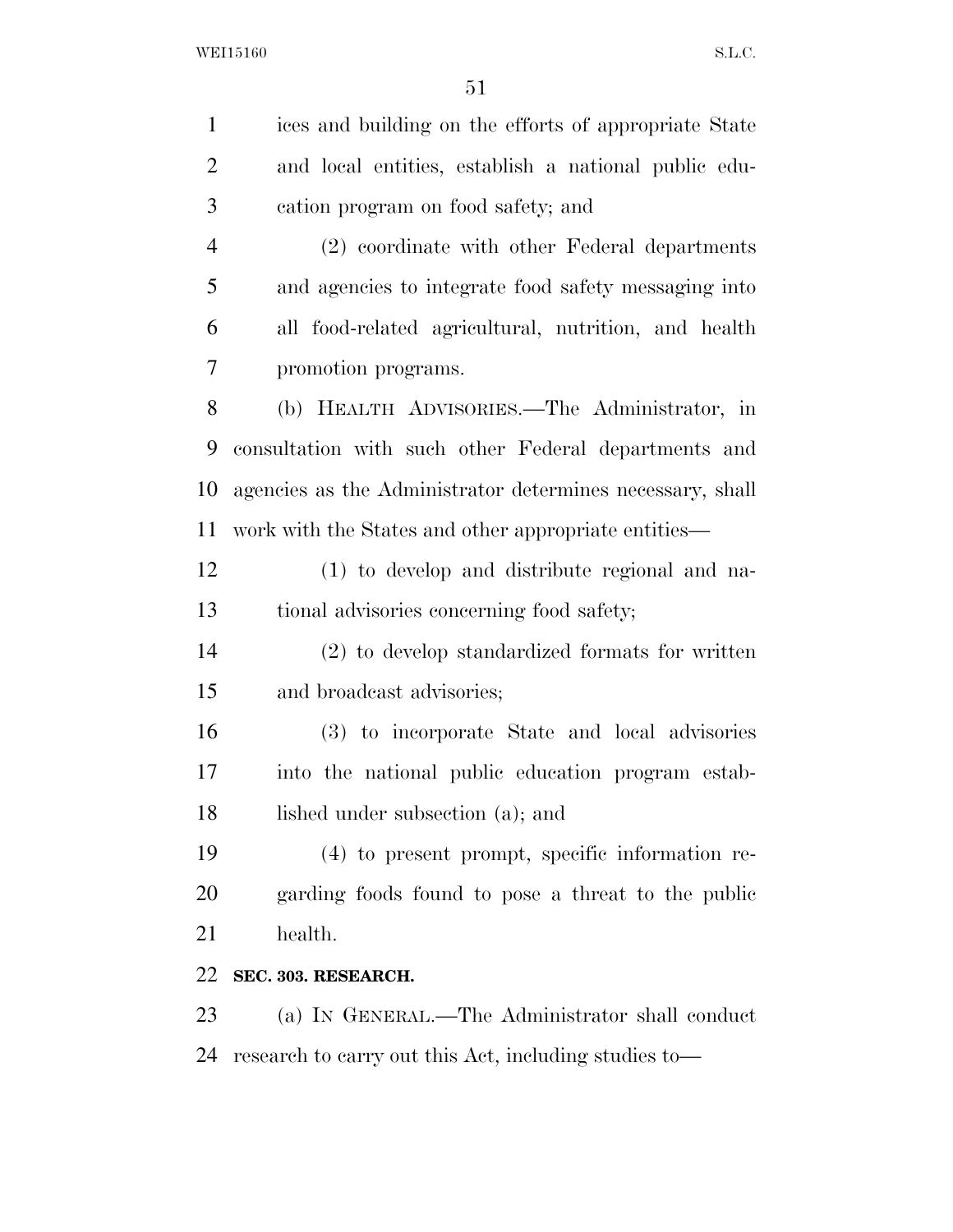| $\mathbf{1}$   | (1) improve sanitation and food safety practices    |
|----------------|-----------------------------------------------------|
| $\overline{2}$ | in the processing of food;                          |
| 3              | (2) develop improved techniques to monitor and      |
| $\overline{4}$ | inspect food;                                       |
| 5              | (3) develop efficient, rapid, and sensitive meth-   |
| 6              | ods to detect contaminants in food;                 |
| 7              | (4) determine the sources of contamination of       |
| 8              | contaminated food;                                  |
| 9              | $(5)$ develop food consumption data;                |
| 10             | (6) identify ways that animal production tech-      |
| 11             | niques could improve the safety of the food supply; |
| 12             | (7) draw upon research and educational pro-         |
| 13             | grams that exist at the State and local level;      |
| 14             | (8) determine the food safety education needs       |
| 15             | of vulnerable populations, including children less  |
| 16             | than 10 years of age, pregnant women, adults 65     |
| 17             | years of age and older, and individuals with com-   |
| 18             | promised immune systems;                            |
| 19             | (9) utilize the partial or full genome sequencing   |
| 20             | system and other processes to identify and control  |
| 21             | pathogens;                                          |
| 22             | (10) address common and emerging zoonotic           |
| 23             | diseases;                                           |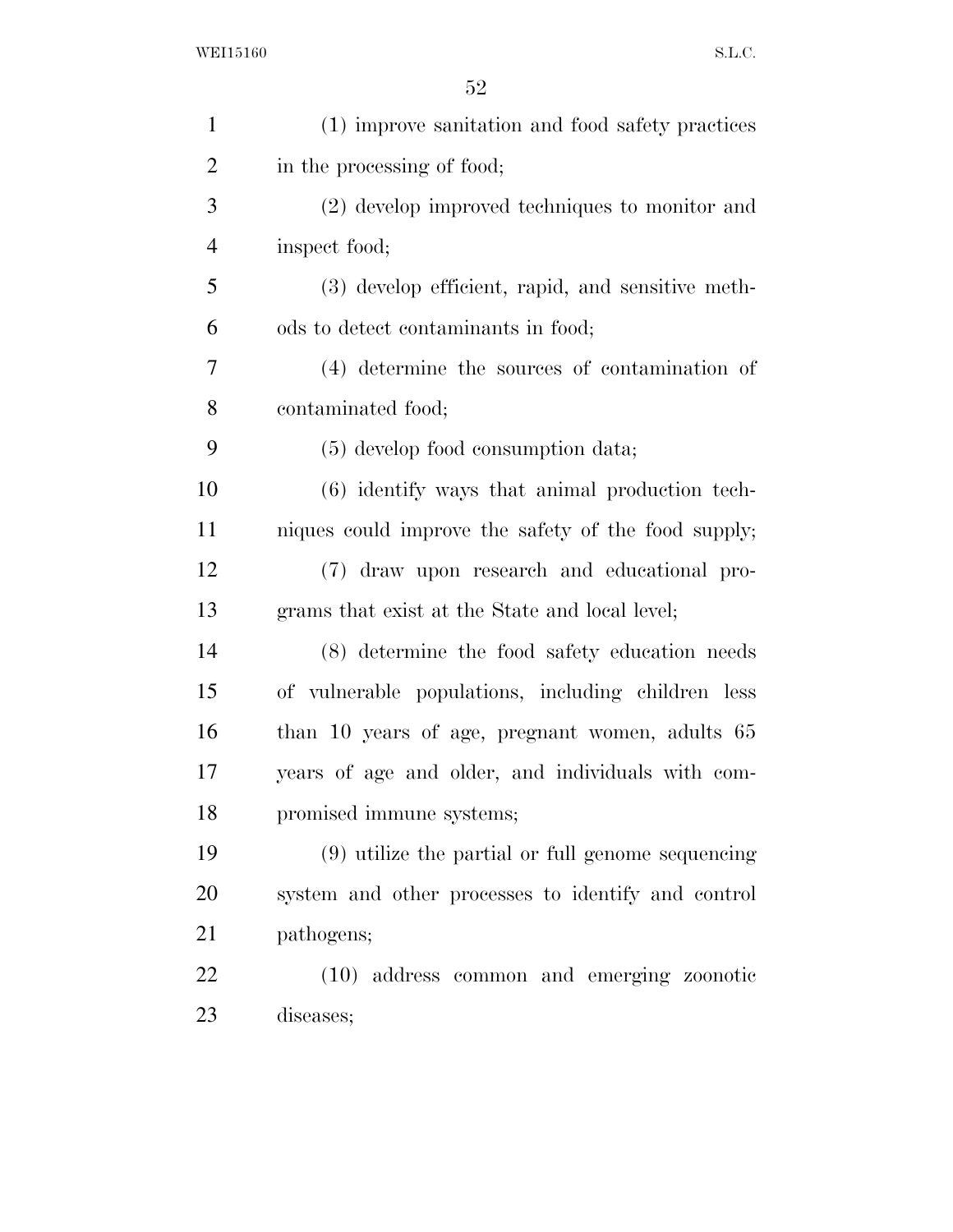| 1              | (11) develop methods to reduce or destroy                |
|----------------|----------------------------------------------------------|
| $\overline{2}$ | harmful pathogens before, during, and after proc-        |
| 3              | essing;                                                  |
| $\overline{4}$ | $(12)$ analyze the incidence of antibiotic resist-       |
| 5              | ance as it pertains to the food supply and develop       |
| 6              | new methods to reduce infection by antibiotic resist-    |
| 7              | ant bacteria in humans and animals; and                  |
| 8              | (13) conduct other research that supports the            |
| 9              | purposes of this Act.                                    |
| 10             | (b) CONTRACT AUTHORITY.—The Administrator may            |
| 11             | enter into contracts and agreements with any State, uni- |
| 12             | versity, Federal Government agency, or person to carry   |
| 13             | out this section.                                        |
| 14             | <b>TITLE IV-ENFORCEMENT</b>                              |
| 15             | SEC. 401. PROHIBITED ACTS.                               |
| 16             | It is prohibited—                                        |
| 17             | (1) to manufacture, introduce, deliver for intro-        |
| 18             | duction, or receive into interstate commerce any food    |
| 19             | that is adulterated, misbranded, or otherwise unsafe;    |
| 20             | $(2)$ to adulterate or misbrand any food in inter-       |
| 21             | state commerce;                                          |
| 22             | (3) for a food facility or foreign food facility to      |
| 23             | fail to register under section 202, or to operate with-  |
| 24             | out a valid registration;                                |
|                |                                                          |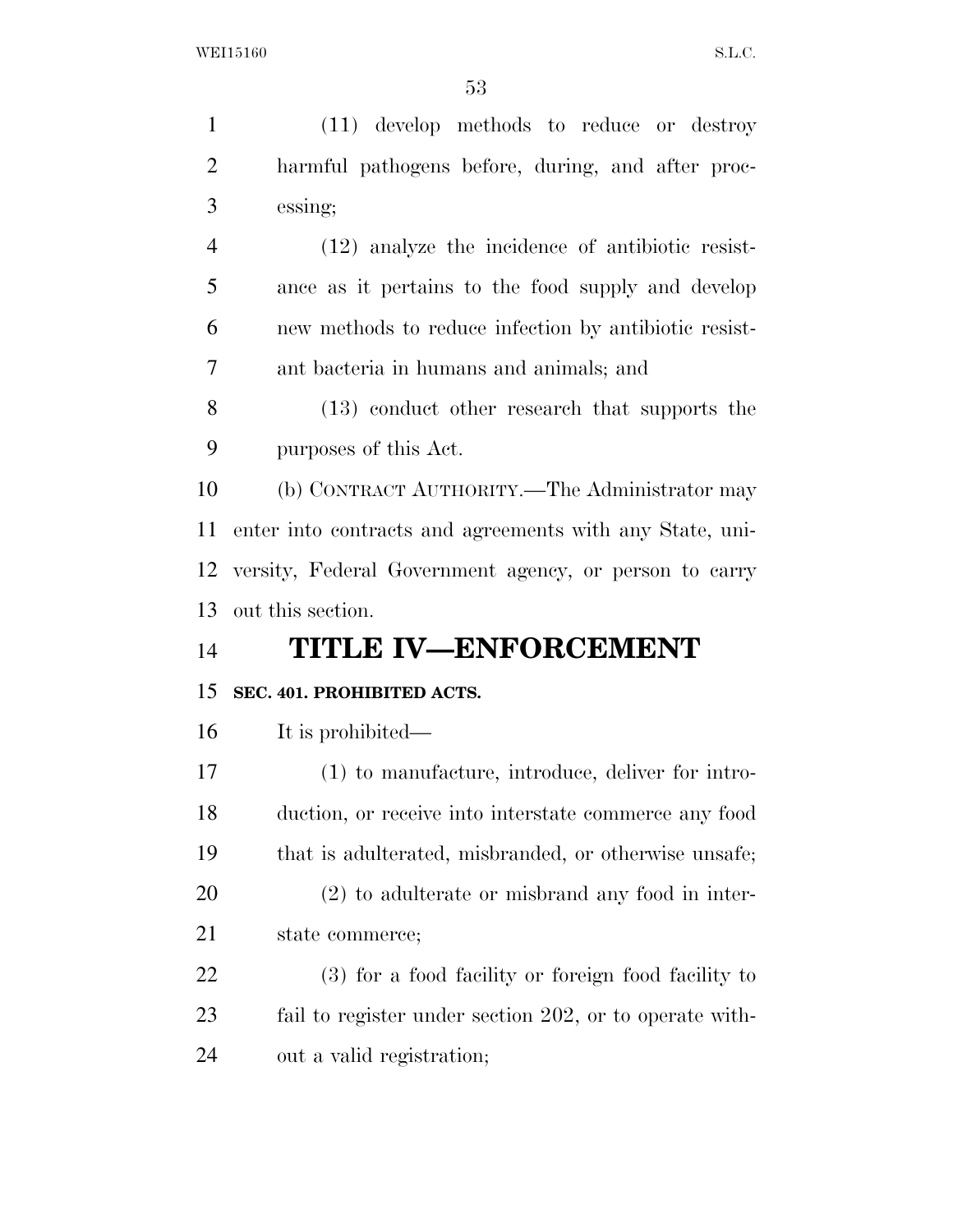| $\mathbf{1}$   | $(4)$ to refuse to permit access to a food facility       |
|----------------|-----------------------------------------------------------|
| $\overline{2}$ | for the inspection and copying of a record as re-         |
| 3              | quired under section $205(g)$ ;                           |
| $\overline{4}$ | (5) to fail to establish or maintain any record           |
| 5              | or to make any report as required under section           |
| 6              | 205(g);                                                   |
| 7              | $(6)$ to refuse to permit entry to or inspection of       |
| 8              | a food facility as required under section 205;            |
| 9              | (7) to fail to provide to the Administrator the           |
| 10             | results of a testing or sampling of a food, equip-        |
| 11             | ment, or material in contact with contaminated food       |
| 12             | under section $205(g)(1)(B);$                             |
| 13             | $(8)$ to fail to comply with an applicable provi-         |
| 14             | sion of, or a regulation or order of the Administrator    |
| 15             | under, section 202, 204, or 208;                          |
| 16             | $(9)$ to slaughter an animal that is capable for          |
| 17             | use in whole or in part as human food at a food fa-       |
| 18             | cility processing any such food for commerce, except      |
| 19             | in compliance with the food safety law;                   |
| 20             | $(10)$ to fail to comply with a recall or other           |
| 21             | order under section 402; or                               |
| 22             | $(11)$ to otherwise violate the food safety law.          |
| 23             | SEC. 402. MANDATORY RECALL AUTHORITY.                     |
| 24             | (a) VOLUNTARY PROCEDURES.—If the Administrator            |
| 25             | determines that there is a reasonable probability that an |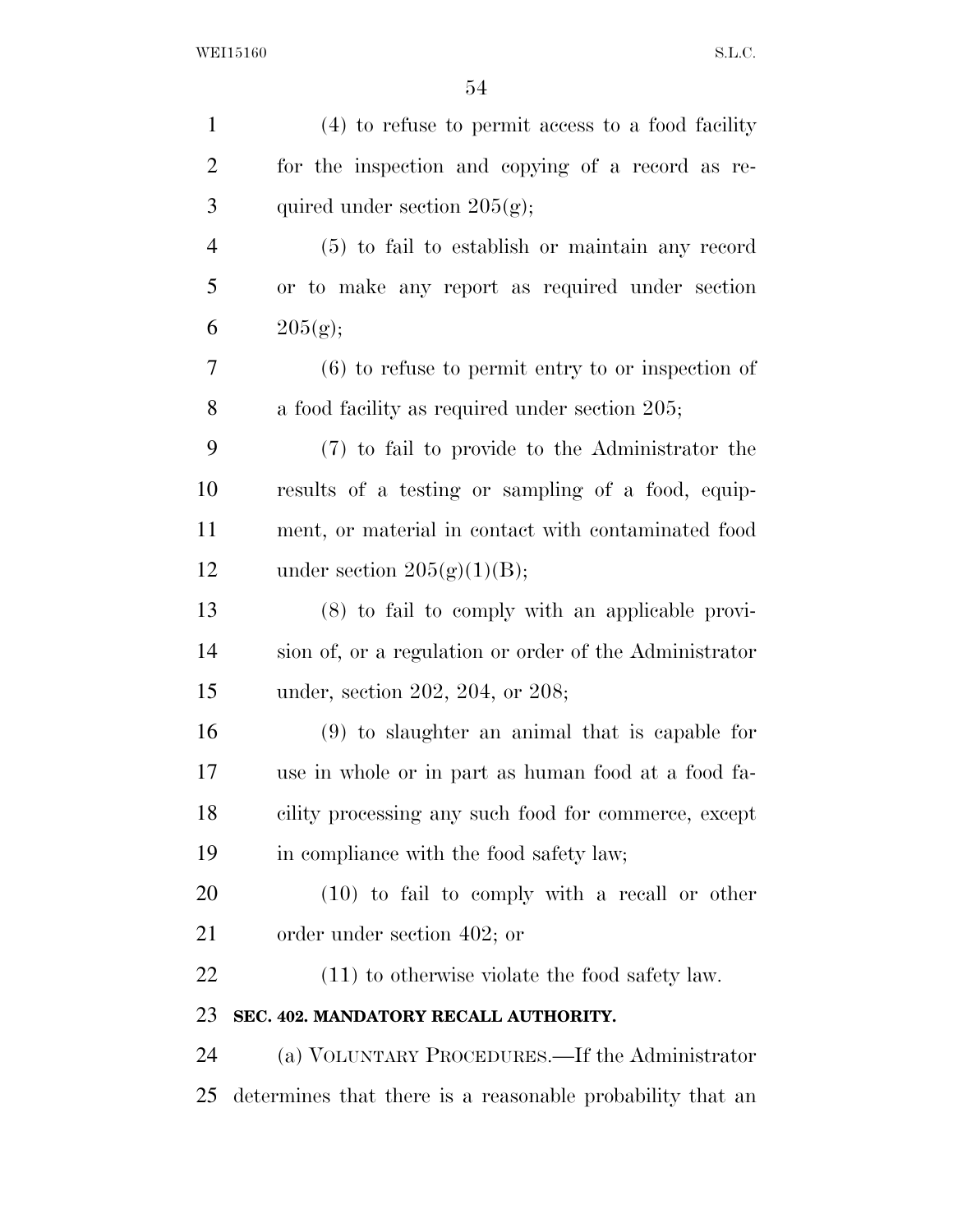article of food (other than infant formula) is adulterated or misbranded and the use of or exposure to such article will cause serious adverse health consequences or death to humans or animals, the Administrator shall provide the owner, operator, or agent in charge of the facility that cre- ated, caused, or was otherwise responsible for such food with an opportunity to cease distribution and recall such article.

 (b) PREHEARING ORDER TO CEASE DISTRIBUTION AND GIVE NOTICE.—

 (1) IN GENERAL.—If the owner, operator, or agent in charge of the facility refuses to or does not voluntarily cease distribution or recall such article within the time and in the manner prescribed by the Administrator (if so prescribed), the Administrator may by order require, as the Administrator deems necessary, such person to—

 (A) immediately cease distribution of such article;

 (B) as applicable, immediately notify all persons manufacturing, processing, packing, 22 transporting, distributing, receiving, holding, or importing and selling such article; and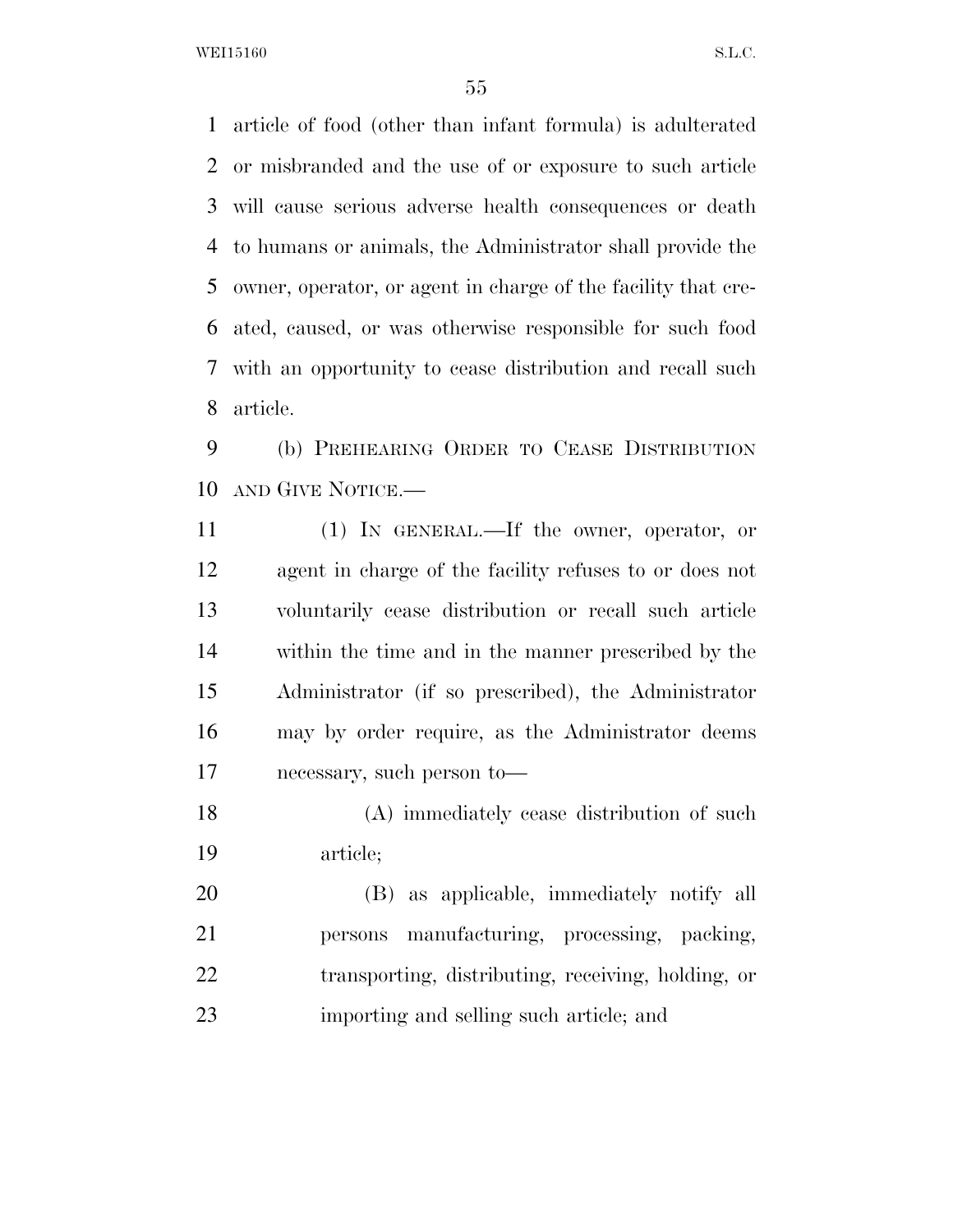(C) to which such article has been distrib- uted, transported, or sold, immediately cease distribution of such article. (2) REQUIRED ADDITIONAL INFORMATION.— (A) IN GENERAL.—If an article of food covered by a recall order issued under para-

 graph (1)(B) has been distributed to a ware- house-based, third-party logistics provider with- out providing such provider sufficient informa-10 tion to know or reasonably determine the pre- cise identity of the article of food covered by a recall order that is in its possession, the notice provided by the responsible party subject to the order issued under paragraph (1)(B) shall in- clude such information as is necessary for the warehouse-based, third-party logistics provider to identify the food.

18 (B) RULES OF CONSTRUCTION.—Nothing in this paragraph shall be construed—

 (i) to exempt a warehouse-based, 21 third-party logistics provider from the re-22 quirements of food safety law; or

23 (ii) to exempt a warehouse-based, third-party logistics provider from being 25 the subject of a mandatory recall order.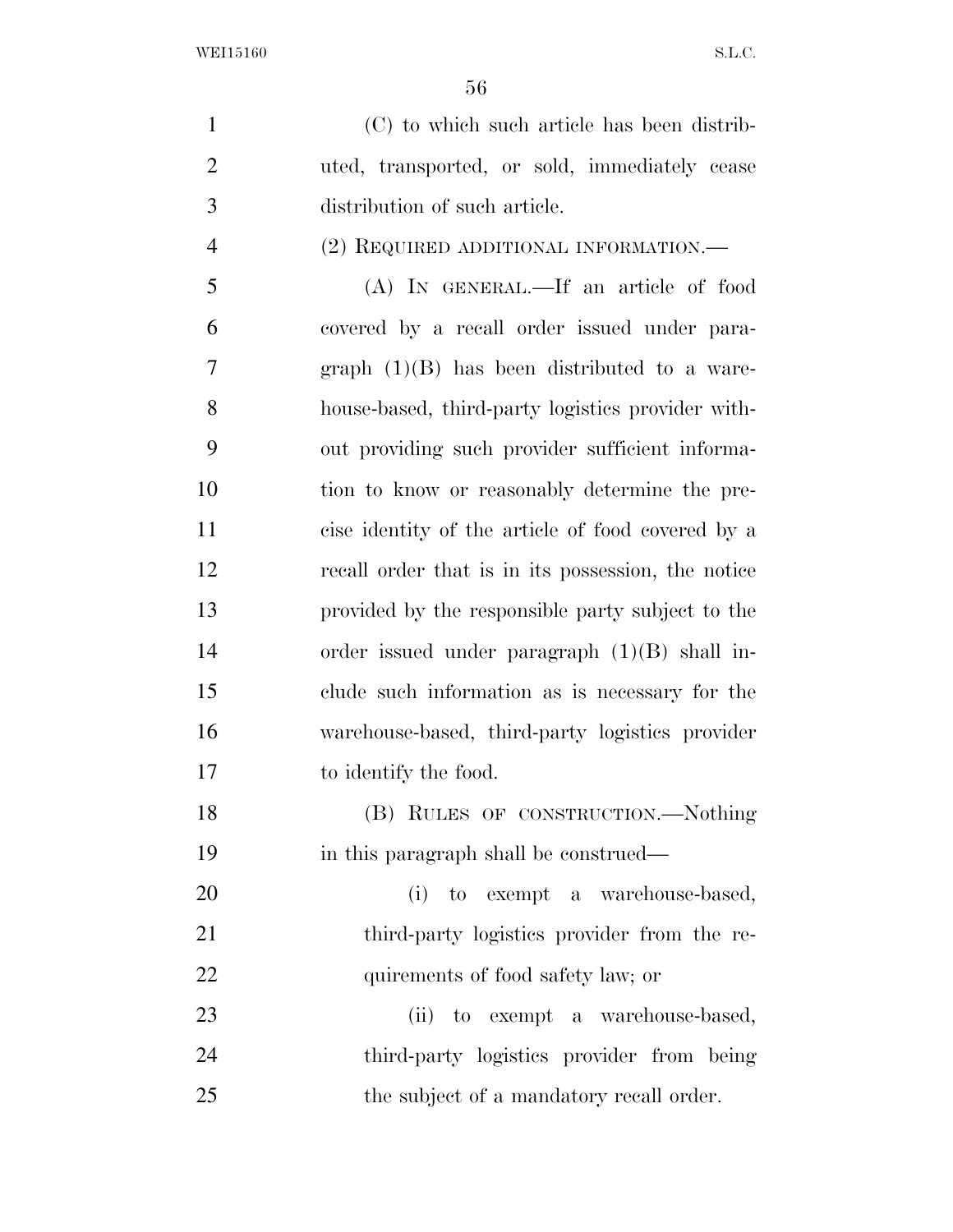(3) DETERMINATION TO LIMIT AREAS AF- FECTED.—If the Administrator requires an owner, operator, or agent in charge of the facility to cease 4 distribution under paragraph  $(1)(A)$  of an article of food identified in subsection (a), the Administrator may limit the size of the geographic area and the markets affected by such cessation if such limitation would not compromise the public health.

 (c) HEARING ON ORDER.—The Administrator shall provide the owner, operator, or agent in charge of the fa- cility subject to an order under subsection (b) with an op- portunity for an informal hearing, to be held as soon as possible, but not later than 2 days after the issuance of the order, on the actions required by the order and on why the article that is the subject of the order should not be recalled.

 (d) POST-HEARING RECALL ORDER AND MODIFICA-TION OF ORDER.—

 (1) AMENDMENT OF ORDER.—If, after pro- viding opportunity for an informal hearing under subsection (c), the Administrator determines that re- moval of the article from commerce is necessary, the Administrator shall, as appropriate—

 (A) amend the order to require recall of such article or other appropriate action;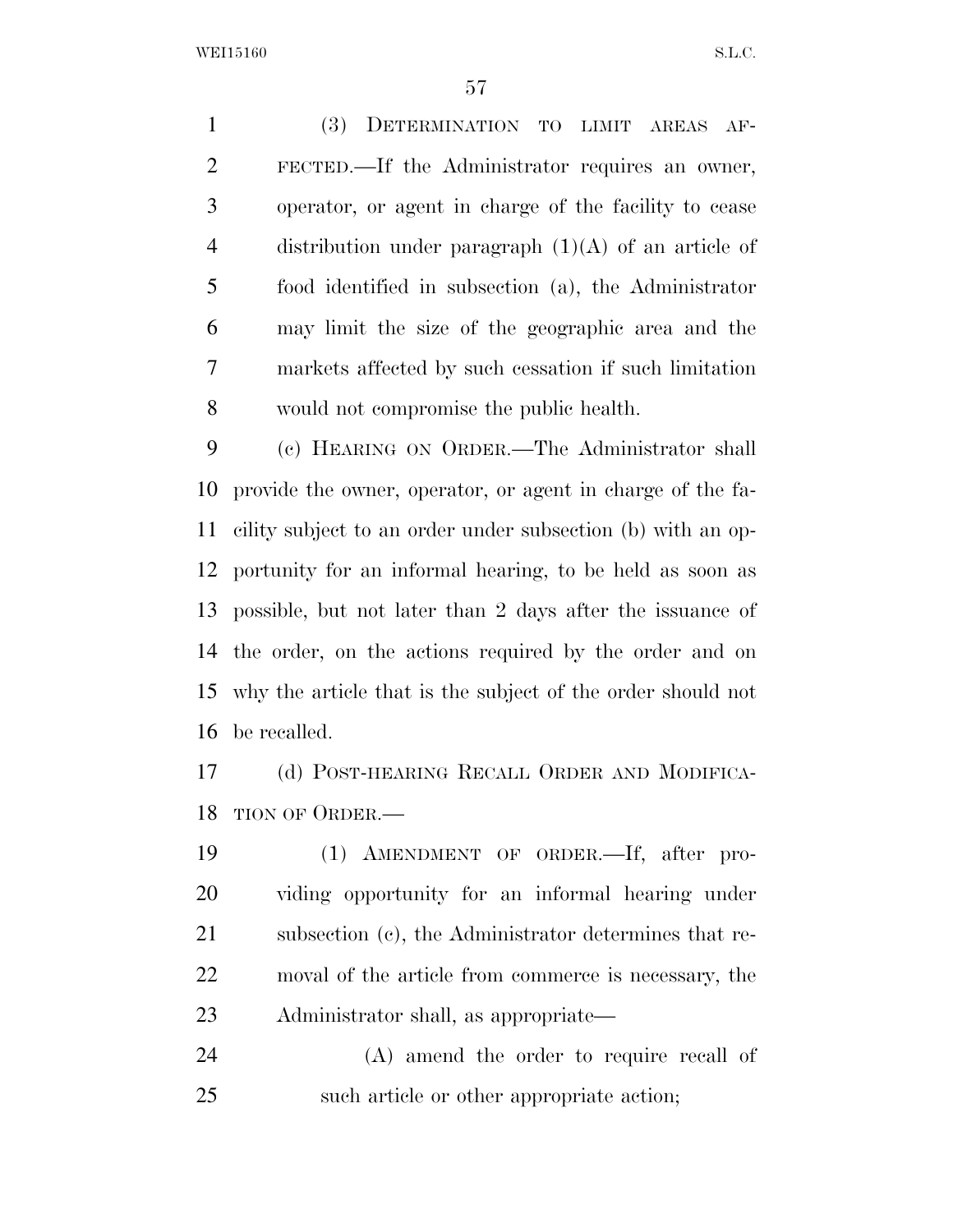(B) specify a timetable in which the recall shall occur; (C) require periodic reports to the Admin-

 istrator describing the progress of the recall; and

 (D) provide notice to consumers to whom such article was, or may have been, distributed. (2) VACATING OF ORDER.—If, after such hear- ing, the Administrator determines that adequate grounds do not exist to continue the actions required by the order, or that such actions should be modi- fied, the Administrator shall vacate the order or modify the order.

 (e) RULE REGARDING ALCOHOLIC BEVERAGES.— The Administrator shall not initiate a mandatory recall or take any other action under this section with respect to any alcohol beverage until the Administrator has pro- vided the Alcohol and Tobacco Tax and Trade Bureau with a reasonable opportunity to cease distribution and re- call such article under the Alcohol and Tobacco Tax and Trade Bureau's authority.

 (f) COOPERATION AND CONSULTATION.—The Ad- ministrator shall work with State and local public health officials in carrying out this section, as appropriate.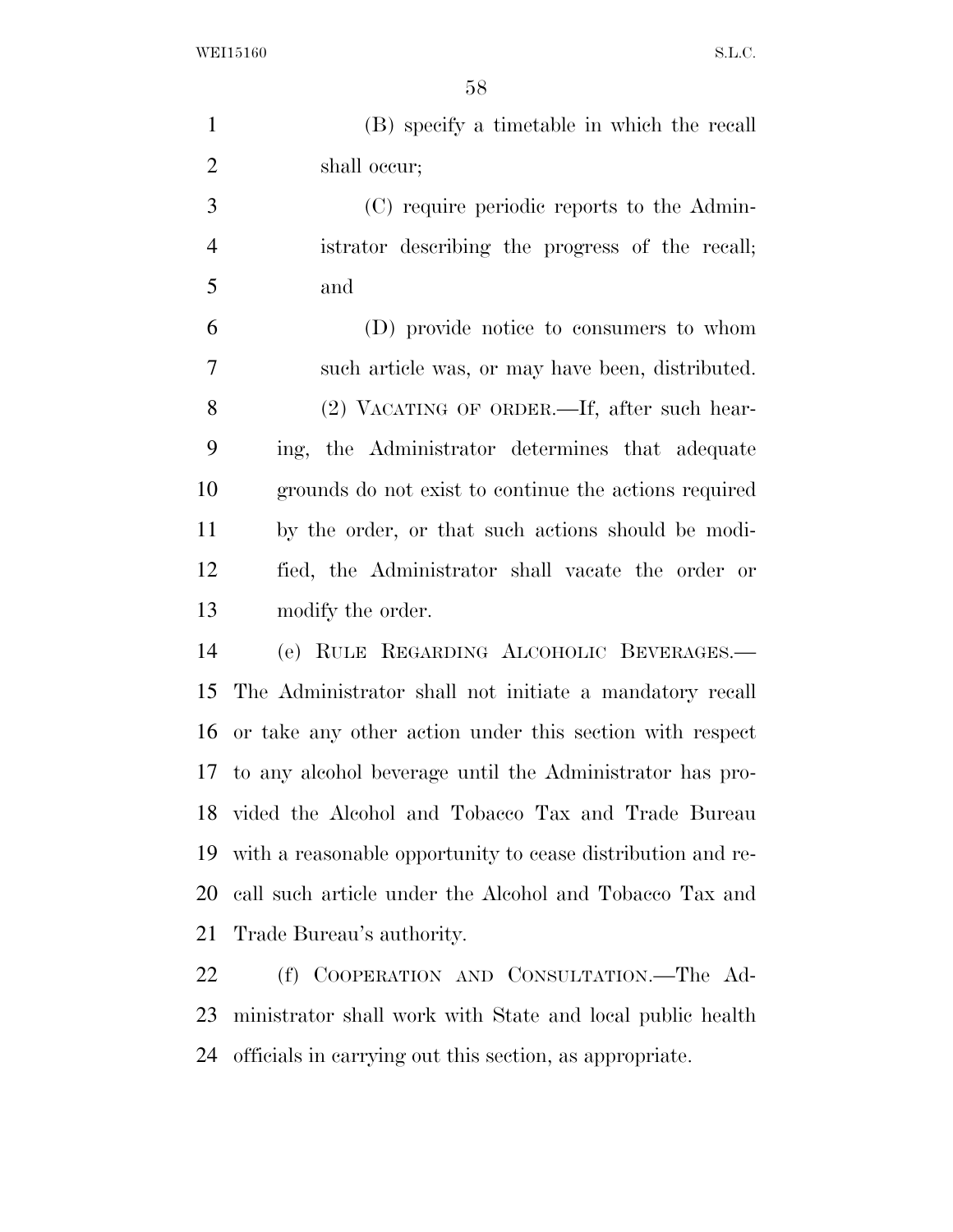| $\mathbf{1}$   | (g) PUBLIC NOTIFICATION.—In conducting a recall       |
|----------------|-------------------------------------------------------|
| $\overline{2}$ | under this section, the Administrator shall—          |
| 3              | (1) ensure that a press release is published re-      |
| $\overline{4}$ | garding the recall, as well as a lerts and public no- |
| 5              | tices, as appropriate, in order to provide notifica-  |
| 6              | $tion$ —                                              |
| 7              | $(A)$ of the recall to consumers and retailers        |
| 8              | to whom such article was, or may have been,           |
| 9              | distributed; and                                      |
| 10             | (B) that includes, at a minimum—                      |
| 11             | (i) the name of the article of food sub-              |
| 12             | ject to the recall;                                   |
| 13             | (ii) a description of the risk associated             |
| 14             | with such article; and                                |
| 15             | (iii) to the extent practicable, informa-             |
| 16             | tion for consumers about similar articles of          |
| 17             | food that are not affected by the recall;             |
| 18             | $(2)$ provide to the public a list of retail con-     |
| 19             | signees receiving products for which there is deter-  |
| 20             | mined to be a reasonable probability that eating the  |
| 21             | food will cause serious adverse health consequences   |
| 22             | or death to humans or animals; and                    |
| 23             | (3) if available, publish on the Internet website     |
| 24             | of the Administration an image of the article that is |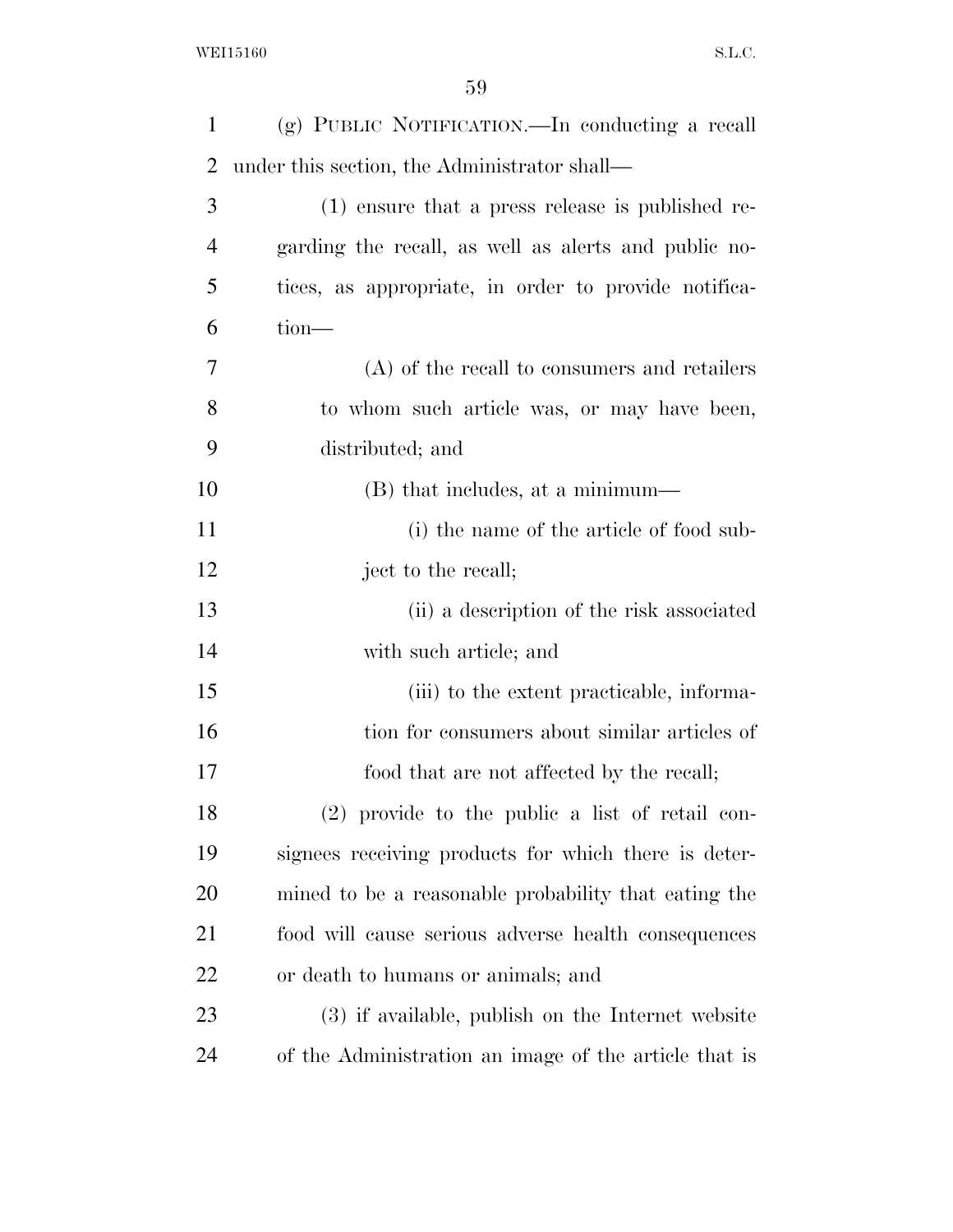the subject of the press release described in para-2 graph  $(1)$ .

 (h) NO DELEGATION.—The authority conferred by this section to order a recall or vacate a recall order shall not be delegated to any officer or employee other than the Administrator.

 (i) EFFECT.—Nothing in this section shall affect the authority of the Administrator to request or participate in a voluntary recall, or to issue an order to cease distribu- tion or to recall under any other provision of the food safe- ty law or under the Public Health Service Act (42 U.S.C. 201 et seq.).

13 (j) COORDINATED COMMUNICATION.—

 (1) IN GENERAL.—To assist in carrying out the requirements of this subsection, the Administrator shall establish an incident command operation or a similar operation that will operate not later than 24 hours after the initiation of a mandatory recall or the recall of an article of food for which the use of, or exposure to, such article will cause serious ad- verse health consequences or death to humans or animals.

 (2) REQUIREMENTS.—To reduce the potential for miscommunication during recalls or regarding in-vestigations of a foodborne illness outbreak associ-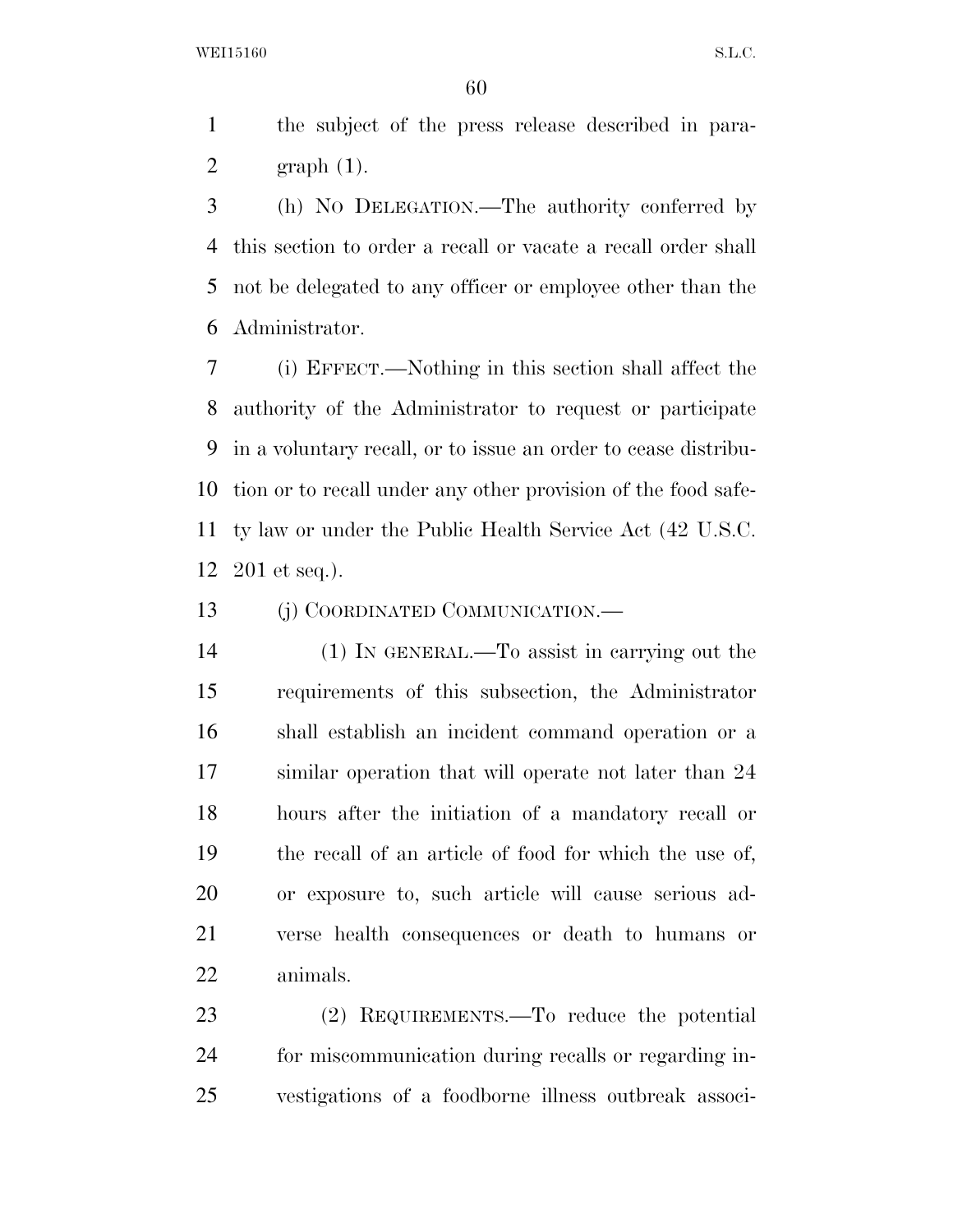| $\mathbf{1}$   | ated with a food that is subject to a recall, each inci- |
|----------------|----------------------------------------------------------|
| $\overline{2}$ | dent command operation or similar operation under        |
| 3              | paragraph (1) shall use regular staff and resources      |
| $\overline{4}$ | of the Administration to—                                |
| 5              | (A) ensure timely and coordinated commu-                 |
| 6              | nication within the Administration, including            |
| $\tau$         | enhanced communication and coordination be-              |
| 8              | tween different agencies and organizations with-         |
| 9              | in the Administration;                                   |
| 10             | (B) ensure timely and coordinated commu-                 |
| 11             | nication from the Administration, including              |
| 12             | public statements, throughout the duration of            |
| 13             | the investigation and related foodborne illness          |
| 14             | outbreak;                                                |
| 15             | (C) identify a single point of contact within            |
| 16             | the Administration for public inquiries regard-          |
| 17             | ing any actions by the Administrator related to          |
| 18             | a recall;                                                |
| 19             | (D) coordinate with Federal, State, local,               |
| 20             | and tribal authorities, as appropriate, that have        |
| 21             | responsibilities related to the recall of a food or      |
| 22             | a foodborne illness outbreak associated with a           |
| 23             | food that is subject to the recall, including noti-      |
| 24             | fication of the Secretary of Agriculture and the         |
| 25             | Secretary of Education in the event such re-             |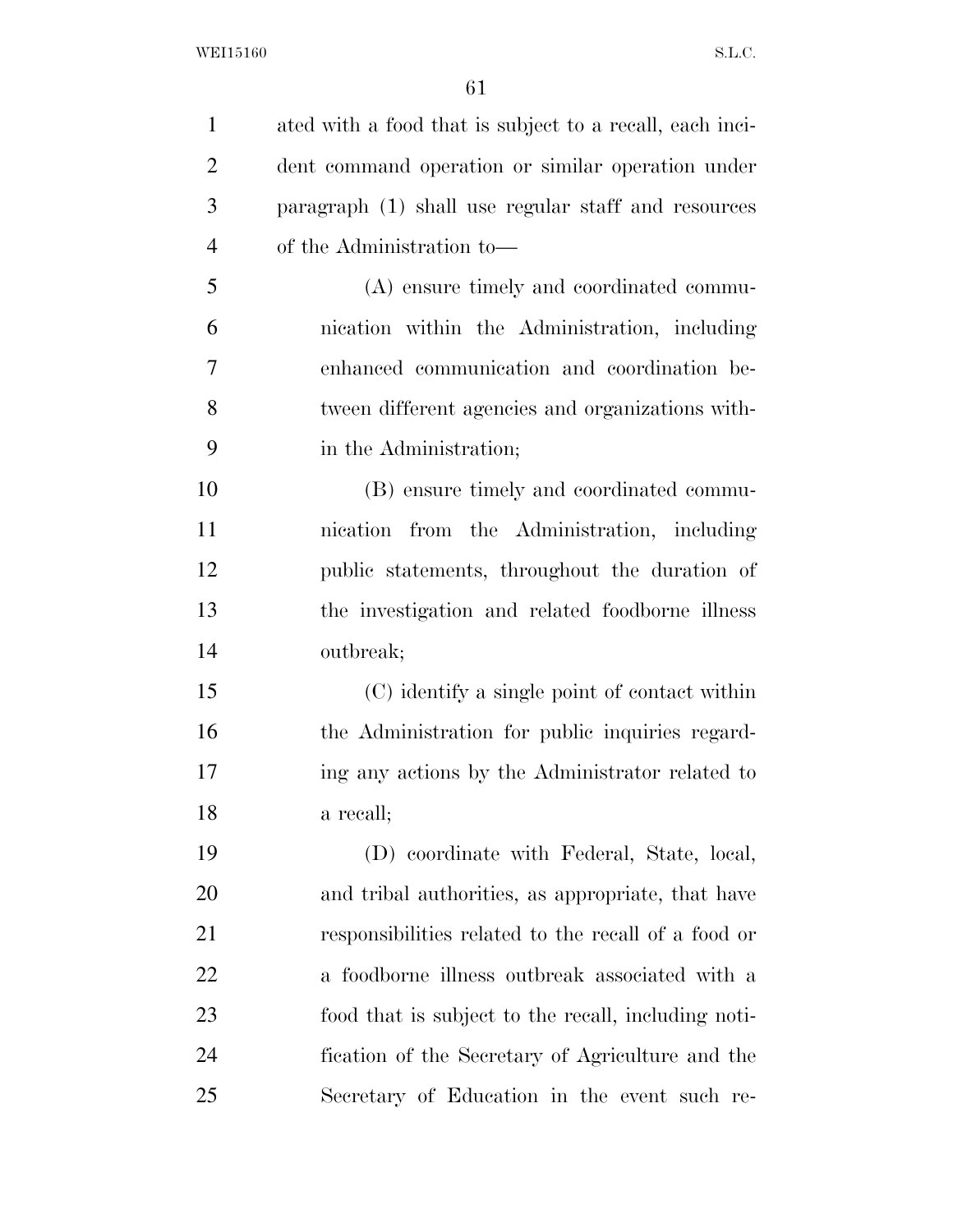| $\mathbf{1}$   | called food is a commodity intended for use in              |
|----------------|-------------------------------------------------------------|
| $\overline{2}$ | a child nutrition program (as defined in section            |
| 3              | 25(b) of the Richard B. Russell National School             |
| $\overline{4}$ | Lunch Act $(42 \text{ U.S.C. } 1769f(b))$ ; and             |
| 5              | (E) conclude operations at such time as                     |
| 6              | the Administrator determines appropriate.                   |
| 7              | (3) MULTIPLE RECALLS.—The Administrator                     |
| 8              | may establish multiple or concurrent incident com-          |
| 9              | mand operations or similar operations in the event          |
| 10             | of multiple recalls or foodborne illness outbreaks.         |
| 11             | (4) FEES APPLICABLE TO ALL FACILITIES.-                     |
| 12             | Fees described in section 743 of Federal Food,              |
| 13             | Drug, and Cosmetic Act $(21 \text{ U.S.C. } 379j-31)$ for   |
| 14             | not complying with a recall order are applicable to         |
| 15             | all food facilities under this Act as if—                   |
| 16             | $(A)$ the term "responsible party" means                    |
| 17             | "owner, operator, or agent in charge of the fa-             |
| 18             | cility"; and                                                |
| 19             | (B) references to section 423 of the Fed-                   |
| 20             | eral Food, Drug, and Cosmetic Act (21 U.S.C.                |
| 21             | 350 <i>l</i> ) are references to section 402 of this Act.   |
| 22             | SEC. 403. INJUNCTION PROCEEDINGS.                           |
| 23             | (a) JURISDICTION.—The district courts of the United         |
| 24             | States, and the United States courts of the territories and |
| 25             | possessions of the United States, shall have jurisdiction,  |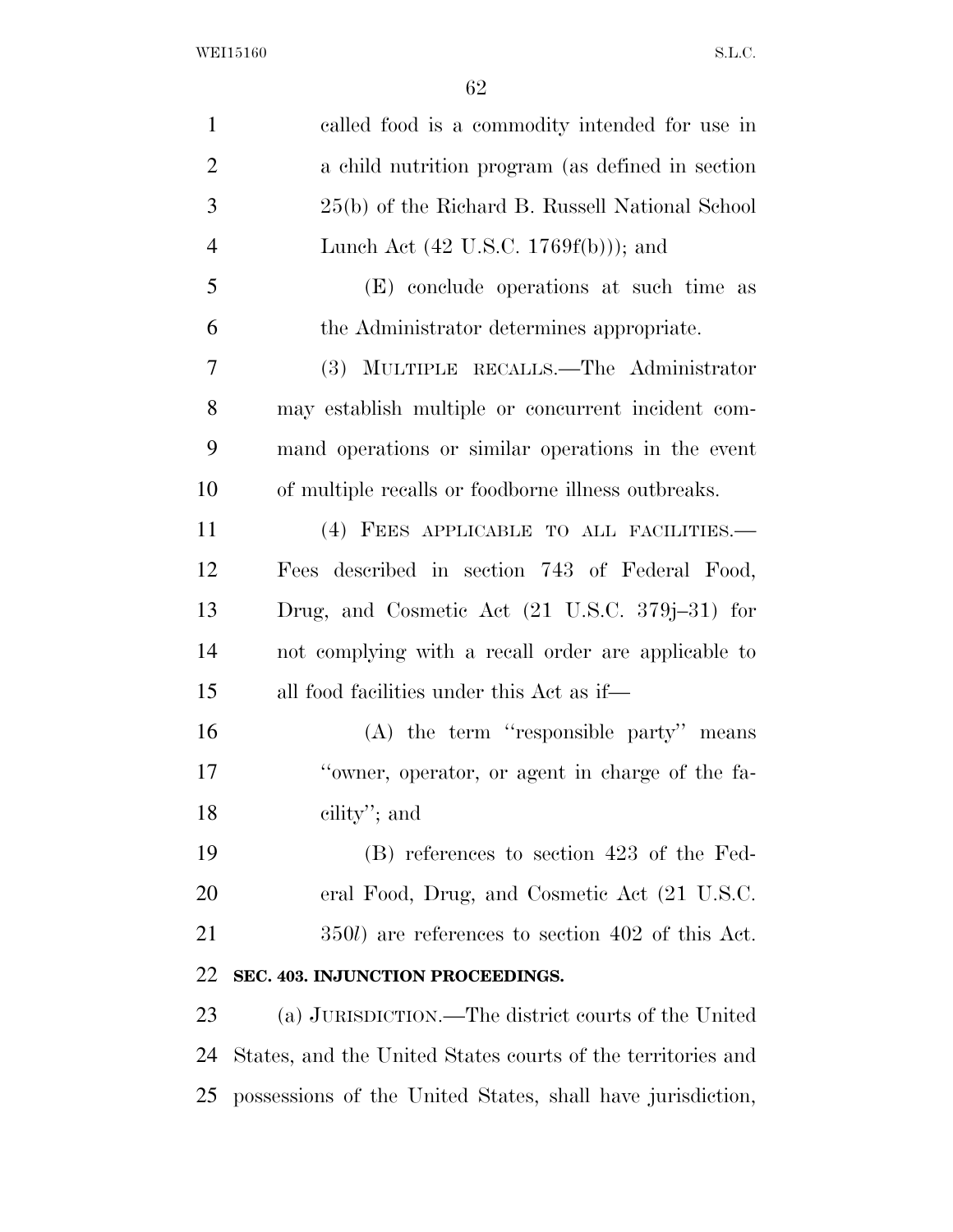for cause shown, to restrain a violation of section 202, 203, 204, 207, or 401 (or a regulation promulgated under that section).

 (b) TRIAL.—In a case in which violation of an injunc- tion or restraining order issued under this section also constitutes a violation of the food safety law, trial shall be by the court or, upon demand of the accused, by a jury.

# **SEC. 404. CIVIL AND CRIMINAL PENALTIES.**

(a) CIVIL SANCTIONS.—

(1) CIVIL PENALTY.—

 (A) IN GENERAL.—Any person that com- mits an act that violates the food safety law may be assessed a civil penalty by the Adminis- trator of not more than \$10,000 for each such act.

 (B) SEPARATE OFFENSE.—Each act de- scribed in subparagraph (A) and each day dur- ing which that act continues shall be considered a separate offense.

20 (2) OTHER REQUIREMENTS.—

 (A) WRITTEN ORDER.—The civil penalty described in paragraph (1) shall be assessed by the Administrator by a written order, which shall specify the amount of the penalty and the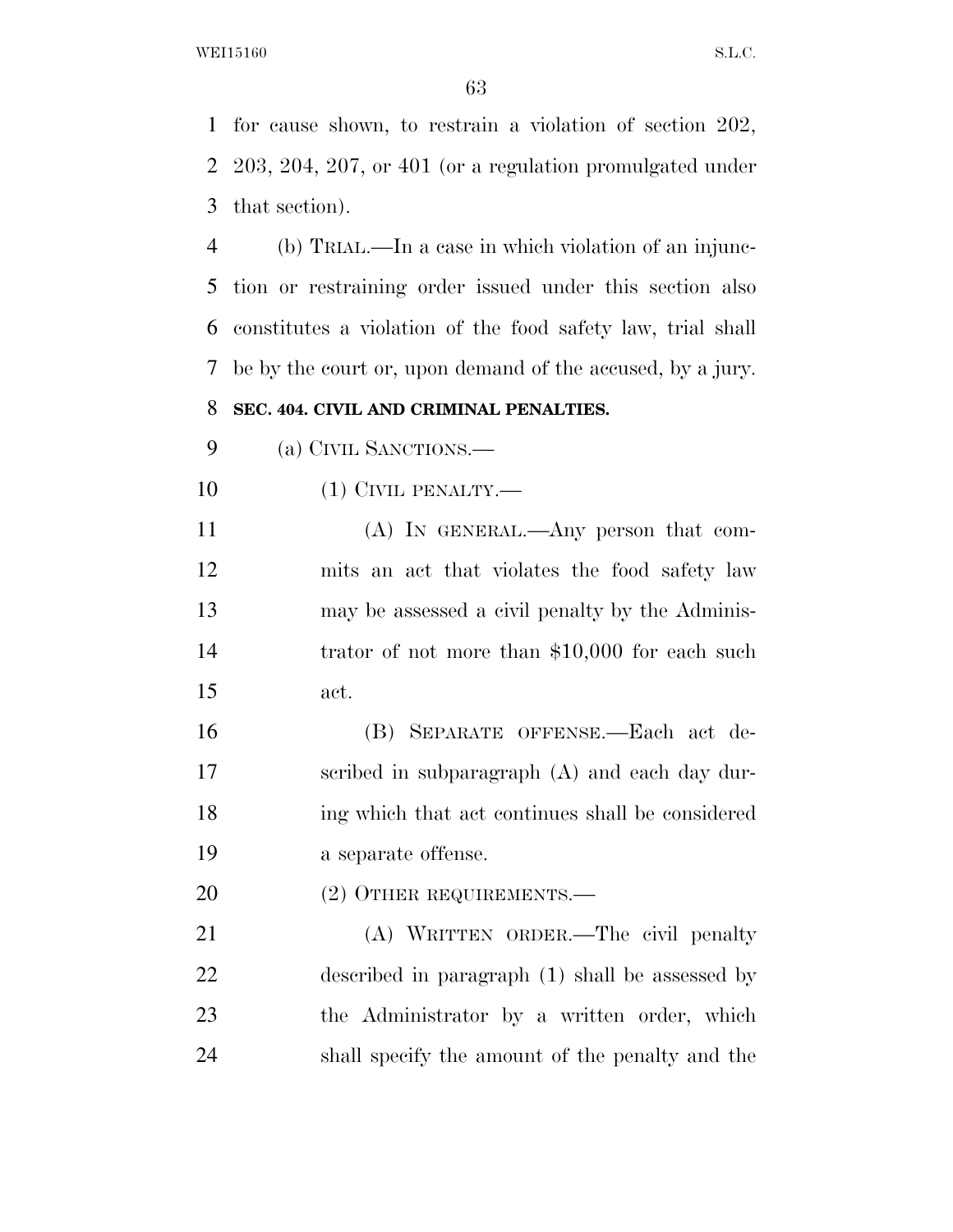| $\mathbf{1}$   | basis for the penalty under subparagraph (B)          |
|----------------|-------------------------------------------------------|
| $\overline{2}$ | considered by the Administrator.                      |
| 3              | (B) AMOUNT OF PENALTY.—Subject to                     |
| $\overline{4}$ | paragraph $(1)(A)$ , the amount of the civil pen-     |
| 5              | alty shall be determined by the Administrator,        |
| 6              | after considering—                                    |
| 7              | (i) the gravity of the violation;                     |
| 8              | (ii) the degree of culpability of the                 |
| 9              | person;                                               |
| 10             | (iii) the size and type of the business               |
| 11             | of the person; and                                    |
| 12             | (iv) any history of prior offenses by                 |
| 13             | the person under the food safety law.                 |
| 14             | (C) REVIEW OF ORDER.—The order may                    |
| 15             | be reviewed only in accordance with subsection        |
| 16             | (e).                                                  |
| 17             | (b) CRIMINAL SANCTIONS.—                              |
| 18             | (1) IN GENERAL.—Except as provided in para-           |
| 19             | graphs $(2)$ and $(3)$ , a person that knowingly pro- |
| 20             | duces or introduces into commerce food that is un-    |
| 21             | safe or otherwise adulterated or misbranded shall be  |
| 22             | imprisoned for not more than 1 year or fined not      |
| 23             | more than $$10,000$ , or both.                        |
| 24             | $(2)$ SEVERE VIOLATIONS.—A person that com-           |
| 25             | mits a violation described in paragraph (1) after a   |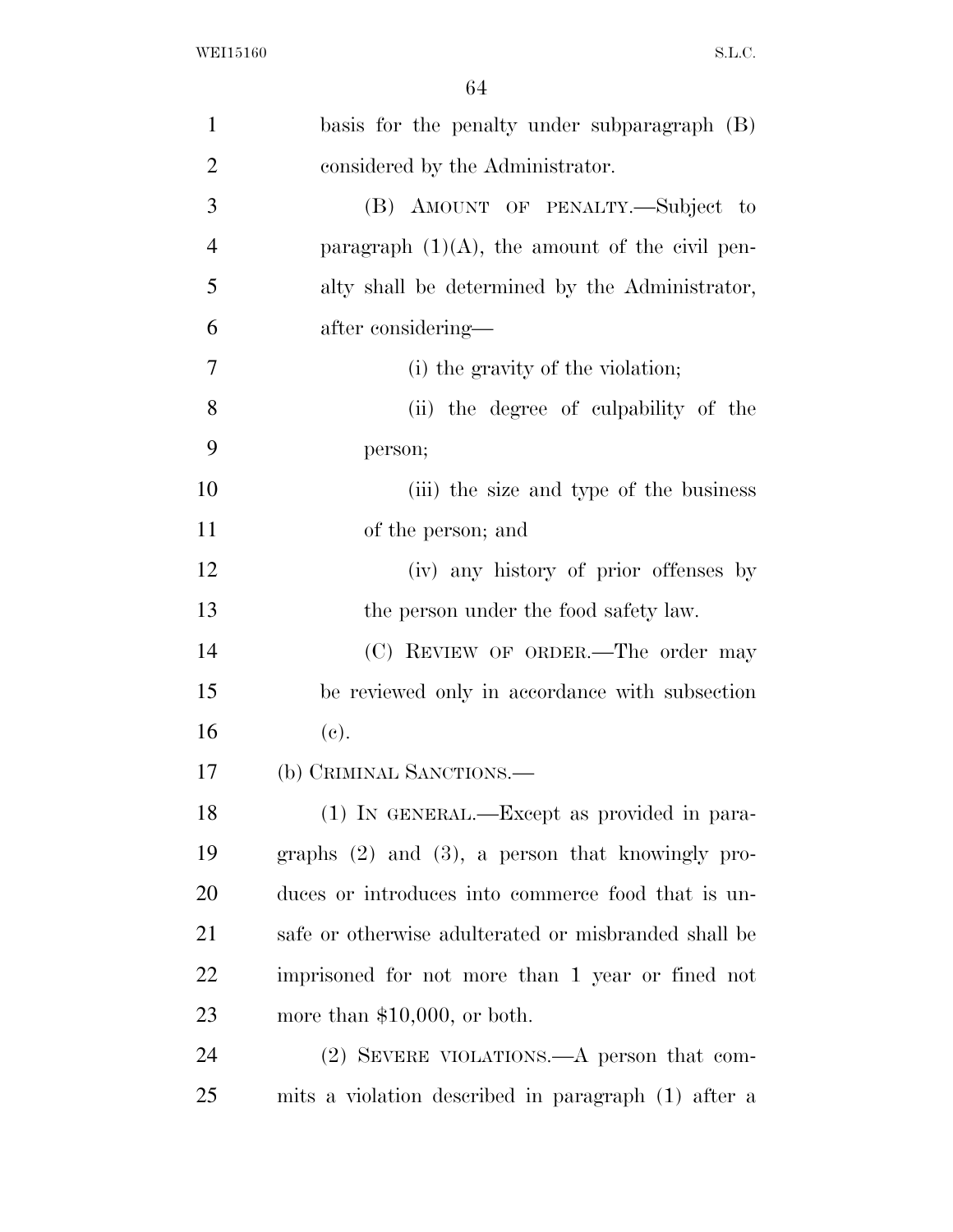| $\mathbf{1}$   | conviction of that person under this section has be- |
|----------------|------------------------------------------------------|
| $\overline{2}$ | come final, or commits such a violation with the in- |
| 3              | tent to defraud or mislead, shall be imprisoned for  |
| $\overline{4}$ | not more than 3 years or fined not more than         |
| 5              | $$100,000$ , or both.                                |
| 6              | $(3)$ EXCEPTION.—No person shall be subject to       |
| 7              | the penalties of this subsection—                    |
| 8              | (A) for having received, proffered, or deliv-        |
| 9              | ered in interstate commerce any food, if the re-     |
| 10             | ceipt, proffer, or delivery was made in good         |
| 11             | faith, unless that person refuses to furnish (on     |
| 12             | request of an officer or employee designated by      |
| 13             | the Administrator)—                                  |
| 14             | (i) the name, address, and contact in-               |
| 15             | formation of the person from whom that               |
| 16             | person purchased or received the food;               |
| 17             | (ii) copies of all documents relating to             |
| 18             | the person from whom that person pur-                |
| 19             | chased or received the food; and                     |
| 20             | (iii) copies of all documents pertaining             |
| 21             | to the delivery of the food to that person;          |
| 22             | or                                                   |
| 23             | (B) if that person establishes a guaranty            |
| 24             | signed by, and containing the name and address       |
| 25             | of, the person from whom that person received        |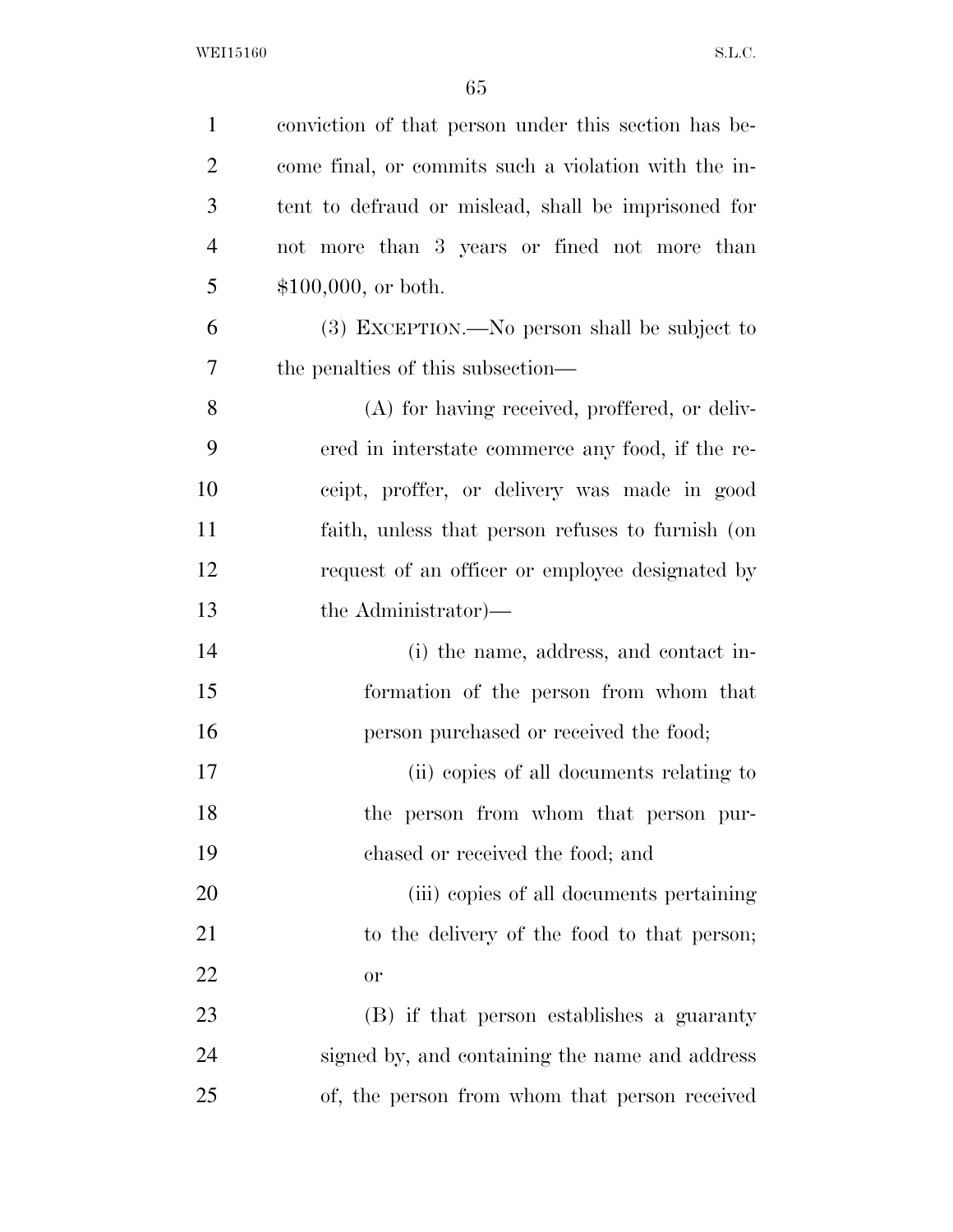| $\mathbf{1}$   | in good faith the food, stating that the food is         |
|----------------|----------------------------------------------------------|
| $\overline{2}$ | not adulterated or misbranded within the mean-           |
| 3              | ing of this Act.                                         |
| $\overline{4}$ | (c) JUDICIAL REVIEW.—                                    |
| 5              | (1) IN GENERAL.—An order assessing a civil               |
| 6              | penalty under subsection (a) shall be a final order      |
| 7              | unless the person—                                       |
| 8              | $(A)$ not later than 30 days after the effec-            |
| 9              | tive date of the order, files a petition for judi-       |
| 10             | cial review of the order in the United States            |
| 11             | court of appeals for the circuit in which that           |
| 12             | person resides or has its principal place of busi-       |
| 13             | ness or the United States Court of Appeals for           |
| 14             | the District of Columbia; and                            |
| 15             | (B) simultaneously serves a copy of the pe-              |
| 16             | tition by certified mail to the Administrator.           |
| 17             | $(2)$ FILING OF RECORD.—Not later than 45                |
| 18             | days after the service of a copy of the petition under   |
| 19             | paragraph $(1)(B)$ , the Administrator shall file in the |
| 20             | court a certified copy of the administrative record      |
| 21             | upon which the order was issued.                         |
| 22             | (3) STANDARD OF REVIEW.—The findings of                  |
| 23             | the Administrator relating to the order shall be set     |
| 24             | aside only if found to be unsupported by substantial     |
| 25             | evidence on the record as a whole.                       |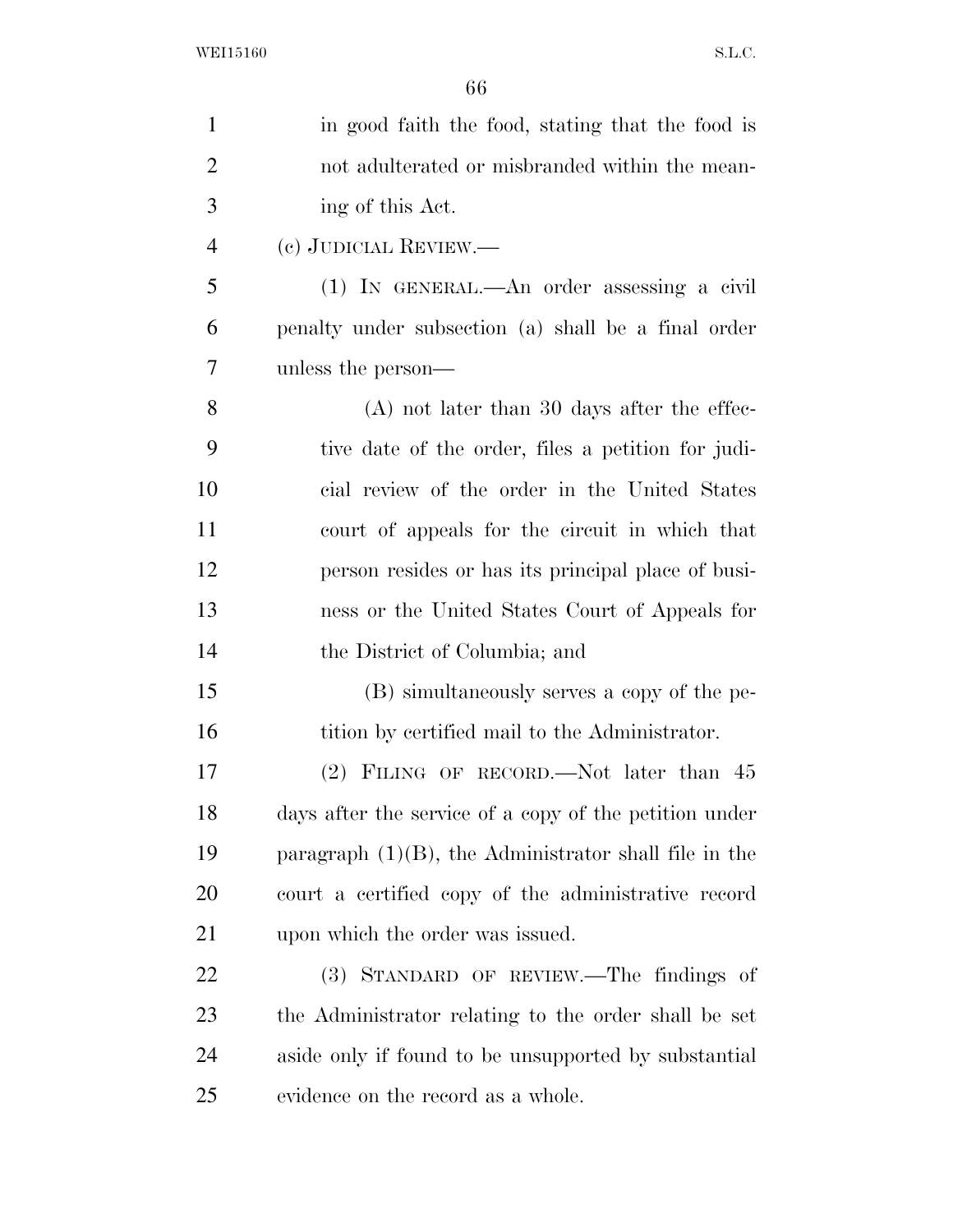| $\mathbf{1}$   | (d) COLLECTION ACTIONS FOR FAILURE TO PAY.—            |
|----------------|--------------------------------------------------------|
| $\overline{2}$ | (1) IN GENERAL.—If any person fails to pay a           |
| 3              | civil penalty assessed under subsection (a) after the  |
| 4              | order assessing the penalty has become a final order,  |
| 5              | or after the court of appeals described in subsection  |
| 6              | (b) has entered final judgment in favor of the Ad-     |
| 7              | ministrator, the Administrator shall refer the matter  |
| 8              | to the Attorney General, who shall institute in a      |
| 9              | United States district court of competent jurisdic-    |
| 10             | tion a civil action to recover the amount assessed.    |
| 11             | $(2)$ LIMITATION ON REVIEW.—In a civil action          |
| 12             | under paragraph (1), the validity and appropriate-     |
| 13             | ness of the order of the Administrator assessing the   |
| 14             | civil penalty shall not be subject to judicial review. |
| 15             | (e) PENALTIES PAID INTO ACCOUNT.—The Adminis-          |
| 16             | trator-                                                |
| 17             | (1) shall deposit penalties collected under this       |
| 18             | section in an account in the Treasury; and             |
| 19             | $(2)$ may use the funds in the account, without        |
| 20             | further appropriation or fiscal year limitation—       |
| 21             | (A) to carry out enforcement activities                |
| 22             | under food safety law; or                              |
| 23             | (B) to provide assistance to States to in-             |
| 24             | spect retail commercial food establishments or         |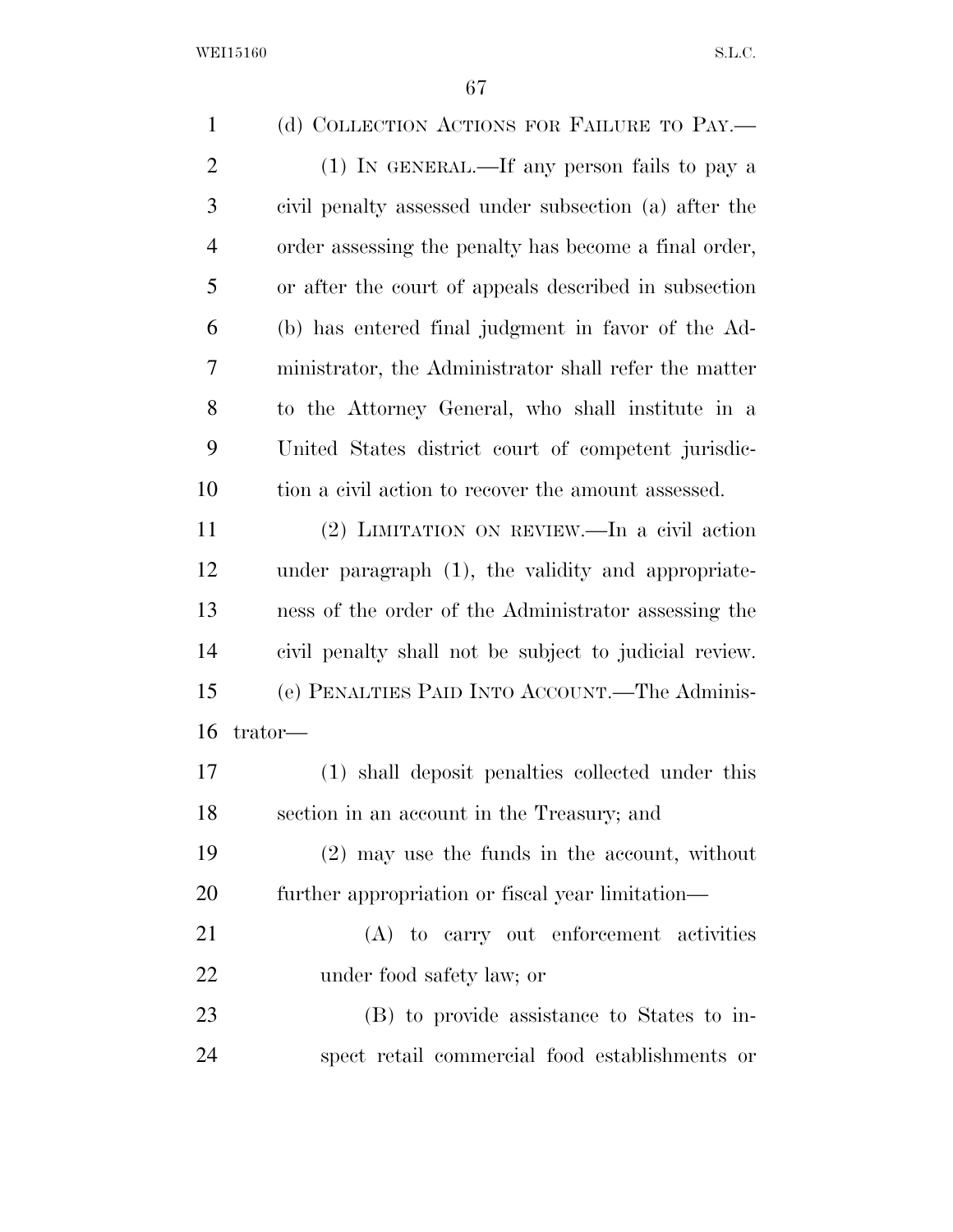other food or firms under the jurisdiction of State food safety programs.

 (f) DISCRETION OF THE ADMINISTRATOR TO PROS- ECUTE.—Nothing in this Act requires the Administrator to report for prosecution, or for the commencement of an action, the violation of the food safety law in a case in which the Administrator finds that the public interest will be adequately served by the assessment of a civil penalty under this section.

 (g) REMEDIES NOT EXCLUSIVE.—The remedies pro- vided in this section may be in addition to, and not exclu-sive of, other remedies that may be available.

## **SEC. 405. PRESUMPTION.**

 In any action to enforce the requirements of the food safety law, the connection with interstate commerce re-quired for jurisdiction shall be presumed to exist.

#### **SEC. 406. WHISTLEBLOWER PROTECTION.**

 Section 1012 of the Federal Food, Drug, and Cos- metic Act (21 U.S.C. 399d) shall apply with respect to any violation of, or any act or omission an employee rea- sonably believes to be a violation of, any provision of this Act to the same extent and in the same manner as such section 1012 applies with respect to a violation of, or any act or omission an employee reasonably believes to be a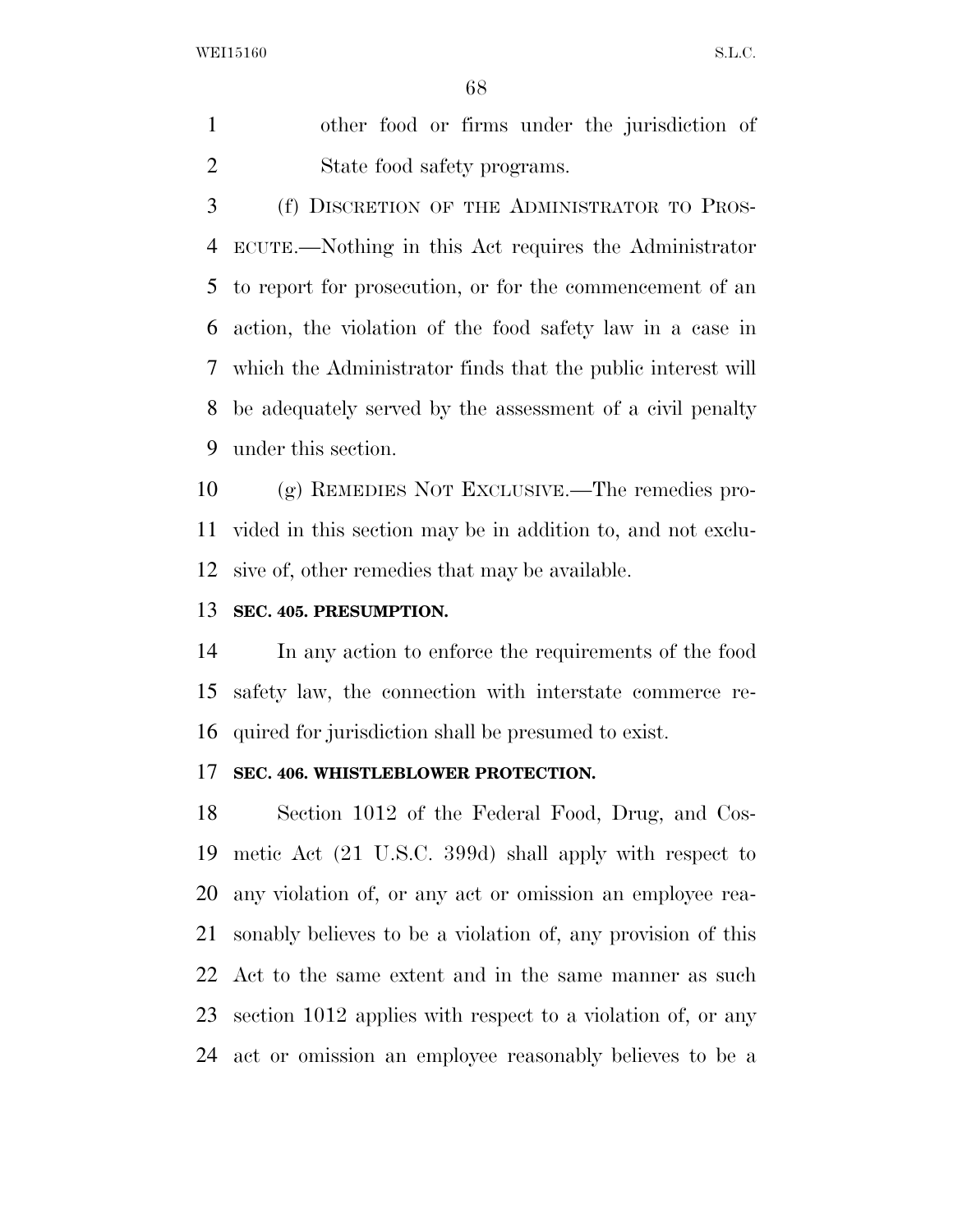violation of, any provision of the Federal Food, Drug, and Cosmetic Act (21 U.S.C. 301 et seq.).

## **SEC. 407. ADMINISTRATION AND ENFORCEMENT.**

 (a) IN GENERAL.—For the efficient administration and enforcement of the food safety law, the provisions (in- cluding provisions relating to penalties) of sections 6, 8, 9, and 10 of the Federal Trade Commission Act (15 U.S.C. 46, 48, 49, and 50) (except subsections (c) through (h) of section 6 of that Act (15 U.S.C. 46)), relating to the jurisdiction, powers, and duties of the Federal Trade Commission and the Attorney General to administer and enforce that Act, and to the rights and duties of persons with respect to whom the powers are exercised, shall apply to the jurisdiction, powers, and duties of the Adminis- trator and the Attorney General in administering and en- forcing the provisions of the food safety law and to the rights and duties of persons with respect to whom the powers are exercised, respectively.

(b) INQUIRIES AND ACTIONS.—

 (1) IN GENERAL.—The Administrator, in per-21 son or by such agents as the Administrator may des- ignate, may prosecute any inquiry necessary to carry out the duties of the Administrator under the food safety law in any part of the United States.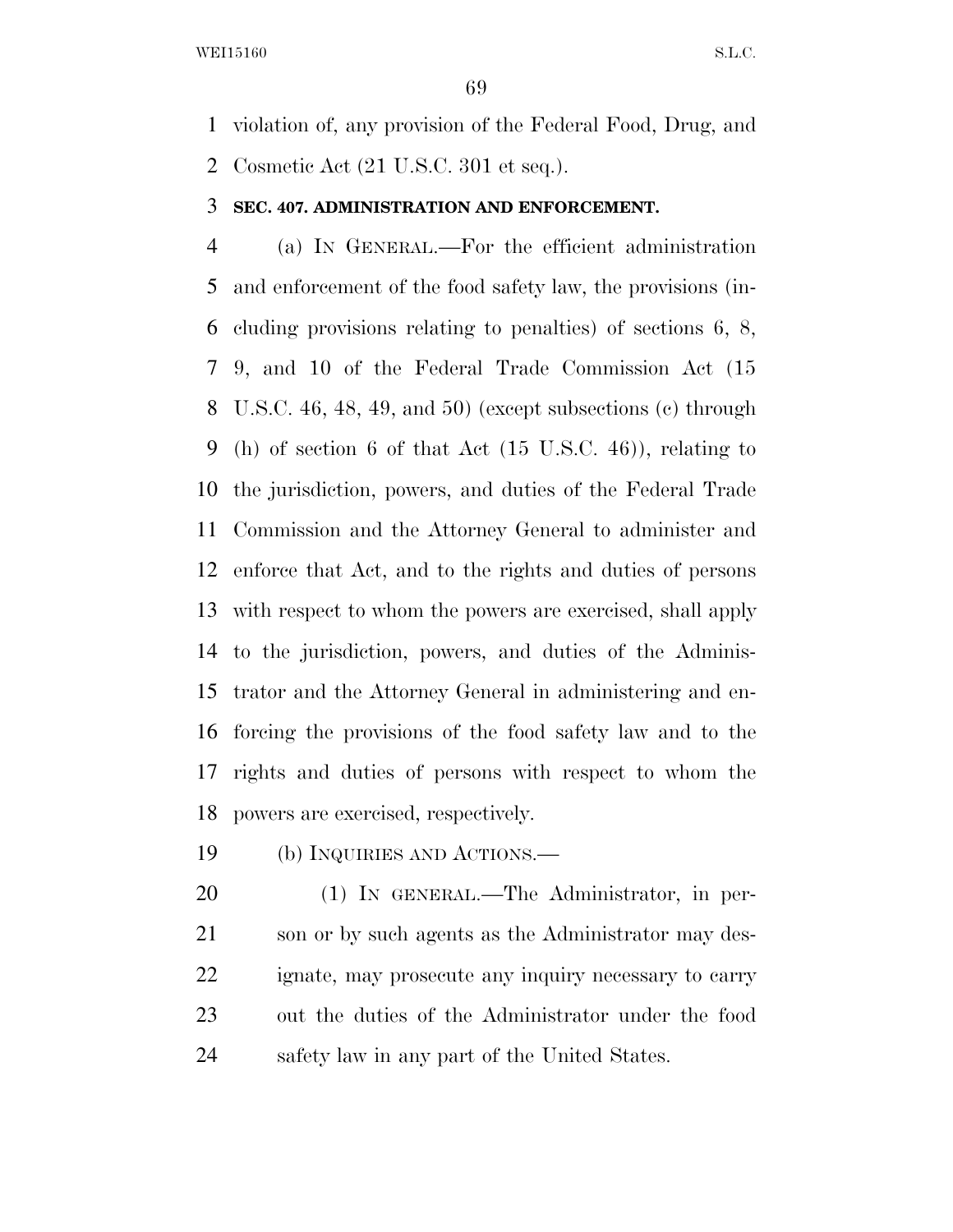(2) POWERS.—The powers conferred by sec- tions 9 and 10 of the Federal Trade Commission Act (15 U.S.C. 49, 50) on the United States district courts may be exercised for the purposes of this chapter by any United States district court of com- petent jurisdiction. **SEC. 408. CITIZEN CIVIL ACTIONS.** 

 (a) CIVIL ACTIONS.—A person may commence a civil action against—

 (1) a person that violates a regulation (includ- ing a regulation establishing a performance stand- ard), order, or other action of the Administrator to ensure the safety of food; or

 (2) the Administrator (in his or her capacity as the Administrator), if the Administrator fails to per-16 form an act or duty to ensure the safety of food that is not discretionary under the food safety law.

(b) COURT.—

 (1) IN GENERAL.—The action shall be com- menced in the United States district court for the district in which the defendant resides, is found, or has an agent.

 (2) JURISDICTION.—The court shall have juris- diction, without regard to the amount in controversy or the citizenship of the parties, to enforce a regula-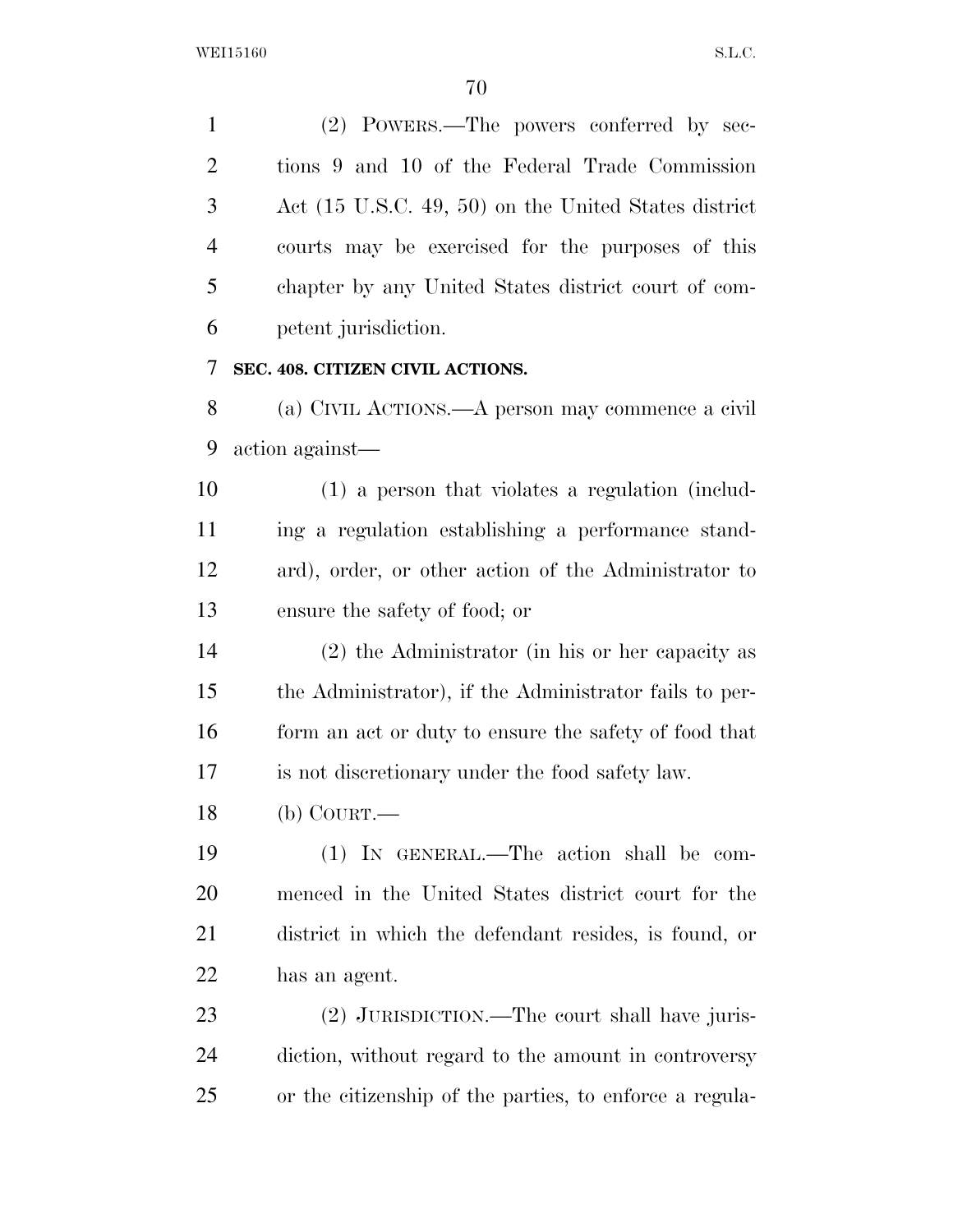| $\mathbf{1}$   | tion (including a regulation establishing a perform-       |
|----------------|------------------------------------------------------------|
| $\overline{2}$ | ance standard), order, or other action of the Admin-       |
| 3              | istrator, or to order the Administrator to perform         |
| $\overline{4}$ | the act or duty.                                           |
| 5              | (3) DAMAGES.—The court may—                                |
| 6              | $(A)$ award damages, in the amount of dam-                 |
| 7              | ages actually sustained; and                               |
| 8              | (B) if the court determines it to be in the                |
| 9              | interest of justice, award the plaintiff the costs         |
| 10             | of suit, including reasonable attorney's fees,             |
| 11             | reasonable expert witness fees, and penalties.             |
| 12             | (c) REMEDIES NOT EXCLUSIVE.—The remedies pro-              |
| 13             | vided for in this section shall be in addition to, and not |
| 14             | exclusive of, other remedies that may be available.        |
| 15             | <b>TITLE V-IMPLEMENTATION</b>                              |
| 16             | SEC. 501. DEFINITION.                                      |
| 17             | For purposes of this title, the term "transition pe-       |
|                | 18 riod" means the 12-month period beginning on the effec- |
| 19             | tive date of this Act.                                     |
| 20             | SEC. 502. REORGANIZATION PLAN.                             |
| 21             | (a) SUBMISSION OF PLAN.—Not later than 180 days            |
| 22             | after the effective date of this Act, the President shall  |
| 23             | transmit to the appropriate congressional committees a re- |
| 24             | organization plan regarding the following:                 |
|                |                                                            |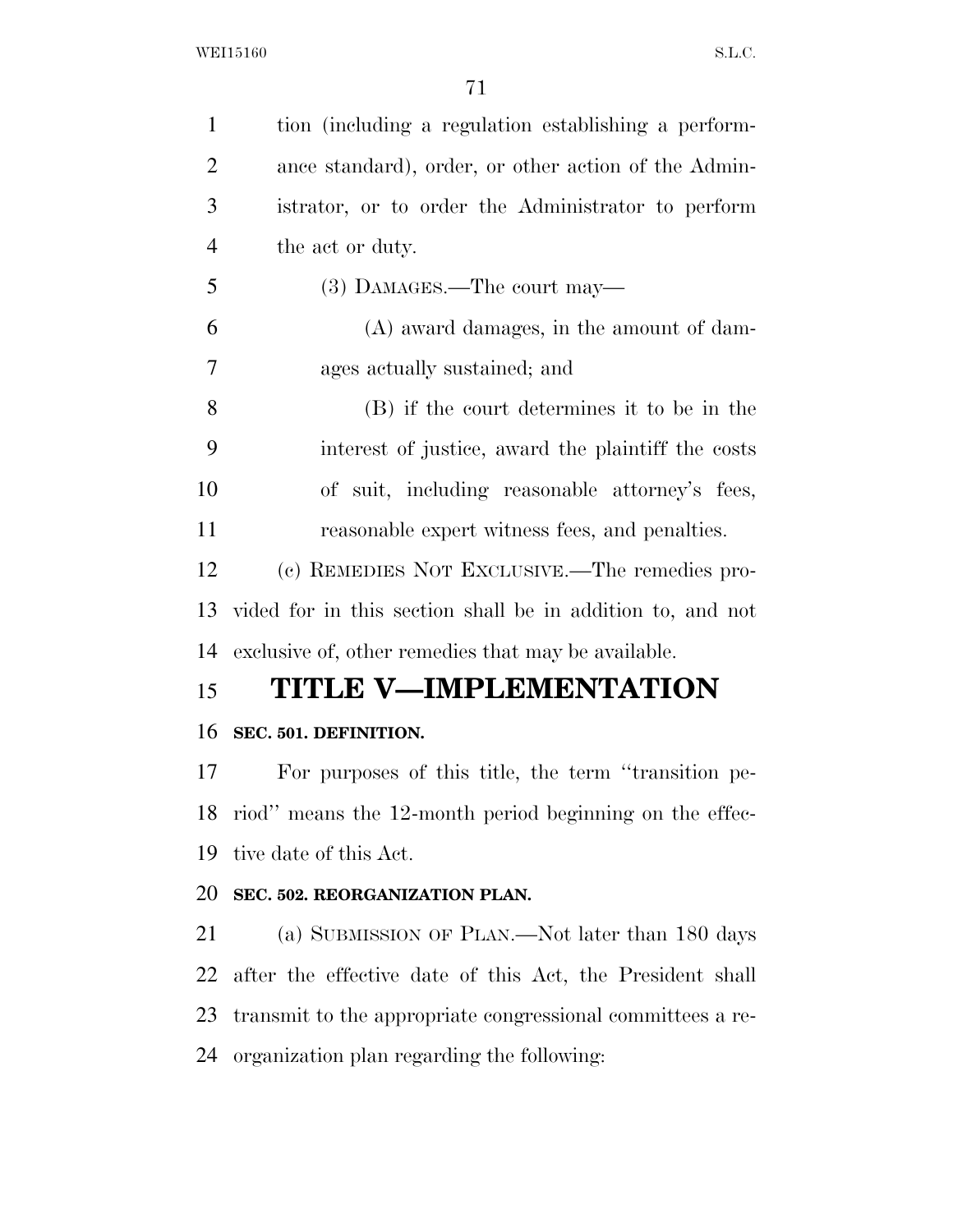(1) The transfer of agencies, personnel, assets, and obligations to the Administration pursuant to this Act.

 (2) Any consolidation, reorganization, or streamlining of agencies transferred to the Adminis-tration pursuant to this Act.

 (b) PLAN ELEMENTS.—The plan transmitted under subsection (a) shall contain, consistent with this Act, such elements as the President determines appropriate, includ-ing the following:

 (1) Identification of any functions of agencies designated to be transferred to the Administration pursuant to this Act that will not be transferred to the Administration under the plan.

 (2) Specification of the steps to be taken by the Administrator to organize the Administration, in- cluding the delegation or assignment of functions transferred to the Administration among the officers of the Administration in order to permit the Admin- istration to carry out the functions transferred 21 under the plan.

 (3) Specification of the funds available to each agency that will be transferred to the Administration as a result of transfers under the plan.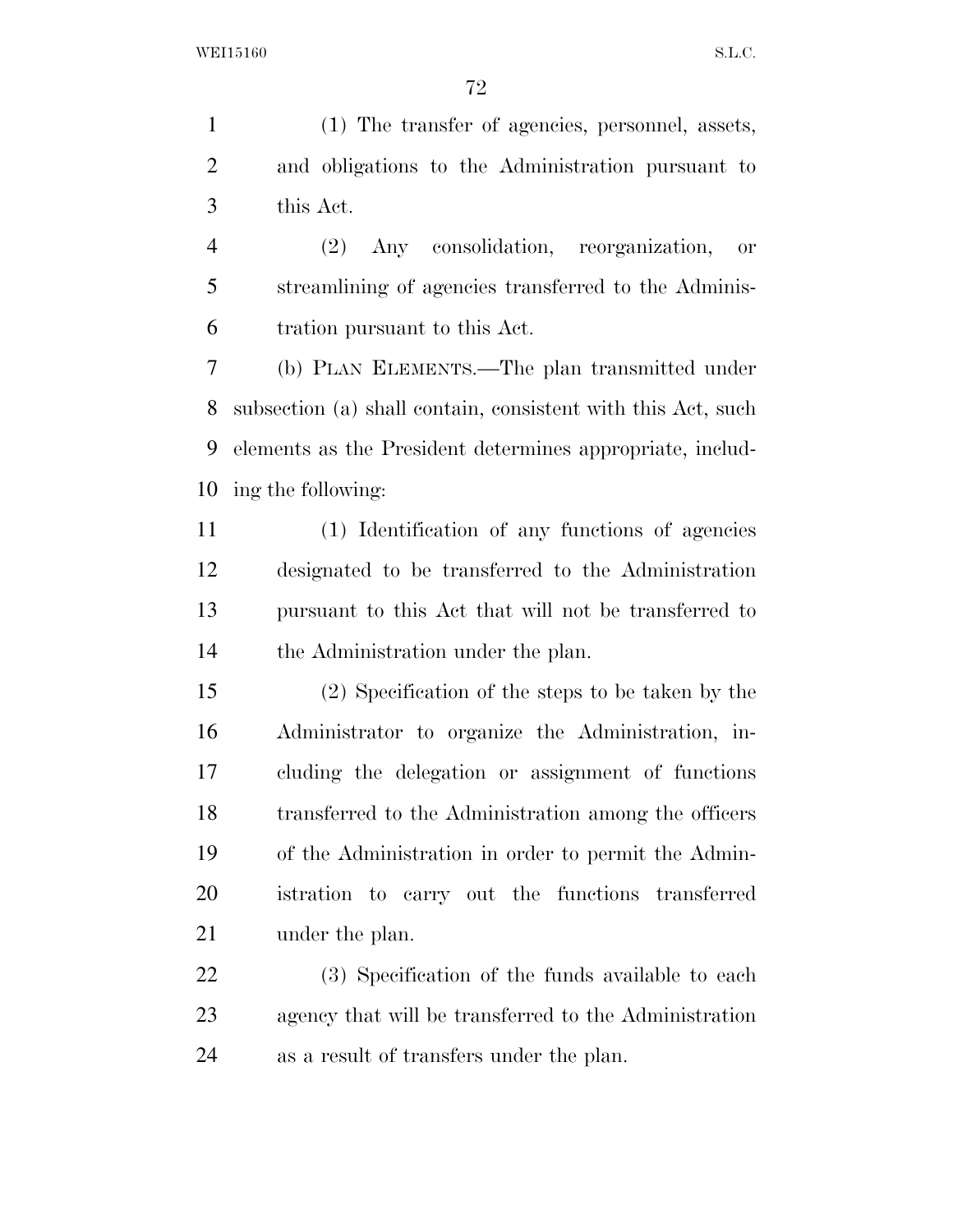(4) Specification of the proposed allocations within the Administration of unexpended funds transferred in connection with transfers under the plan.

 (5) Specification of any proposed disposition of property, facilities, contracts, records, and other as- sets and obligations of agencies transferred under the plan.

 (6) Specification of the proposed allocations within the Administration of the functions of the agencies and subdivisions that are not related di-rectly to ensuring the safety of food.

 (c) MODIFICATION OF PLAN.—The President may, on the basis of consultations with the appropriate congres- sional committees, modify or revise any part of the plan until that part of the plan becomes effective in accordance with subsection (d).

(d) EFFECTIVE DATE.—

 (1) IN GENERAL.—The reorganization plan de- scribed in this section, including any modifications or revisions of the plan under subsection (c), shall become effective for an agency on the earlier of—

 (A) the date specified in the plan (or the plan as modified pursuant to subsection (c)), except that such date may not be earlier than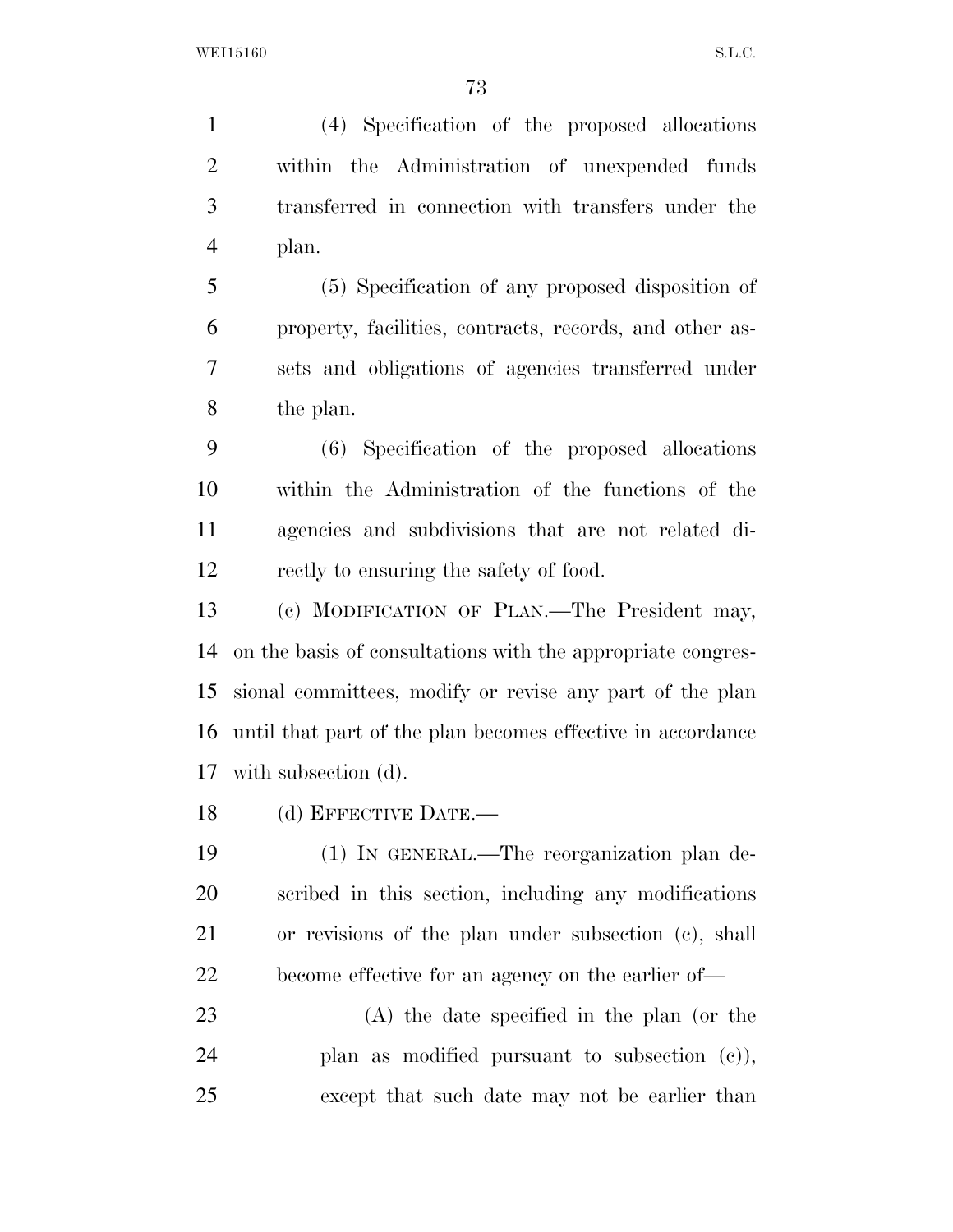90 days after the date the President has trans- mitted the reorganization plan to the appro- priate congressional committees pursuant to subsection (a); or (B) the end of the transition period. (2) STATUTORY CONSTRUCTION.—Nothing in this subsection may be construed to require the transfer of functions, personnel, records, balances of appropriations, or other assets of an agency on a single date. (3) SUPERCEDES EXISTING LAW.—Paragraph (1) shall apply notwithstanding section 905(b) of 13 title 5, United States Code. **SEC. 503. TRANSITIONAL AUTHORITIES.**  (a) PROVISION OF ASSISTANCE BY OFFICIALS.— Until the transfer of an agency to the Administration, any official having authority over or function relating to the agency immediately before the effective date of this Act shall provide the Administrator such assistance, including the use of personnel and assets, as the Administrator may request in preparing for the transfer and integration of the agency to the Administration. (b) SERVICES AND PERSONNEL.—During the transi- tion period, upon the request of the Administrator, the head of any Executive agency may, on a reimbursable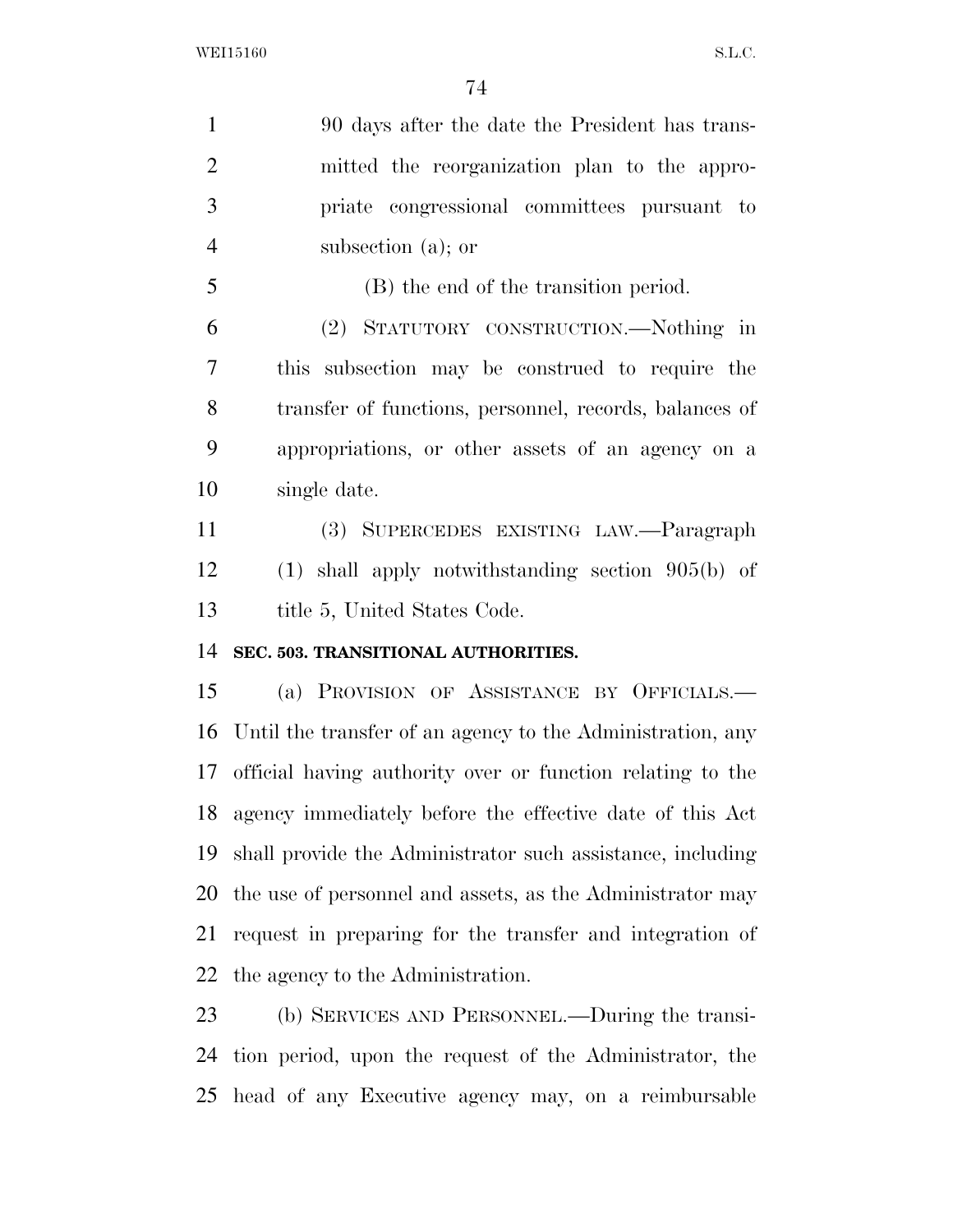WEI15160 S.L.C.

 basis, provide services or detail personnel to assist with the transition.

- (c) ACTING OFFICIALS.—
- (1) IN GENERAL.—During the transition pe- riod, pending the advice and consent of the Senate to the appointment of an officer required by this Act to be appointed by and with such advice and con- sent, the President may designate any officer whose appointment was required to be made by and with such advice and consent and who was such an officer immediately before the effective date of this Act (and who continues to be in office) or immediately before such designation, to act in such office until the same is filled as provided in this Act.
- (2) COMPENSATION.—While acting pursuant to paragraph (1), such officers shall receive compensa-tion at the higher of—
- (A) the rates provided by this Act for the respective offices in which they act; or
- (B) the rates provided for the offices held at the time of designation.
- (3) LIMITATION.—Nothing in this Act shall be construed to require the advice and consent of the Senate to the appointment by the President to a po-sition in the Administration of any officer whose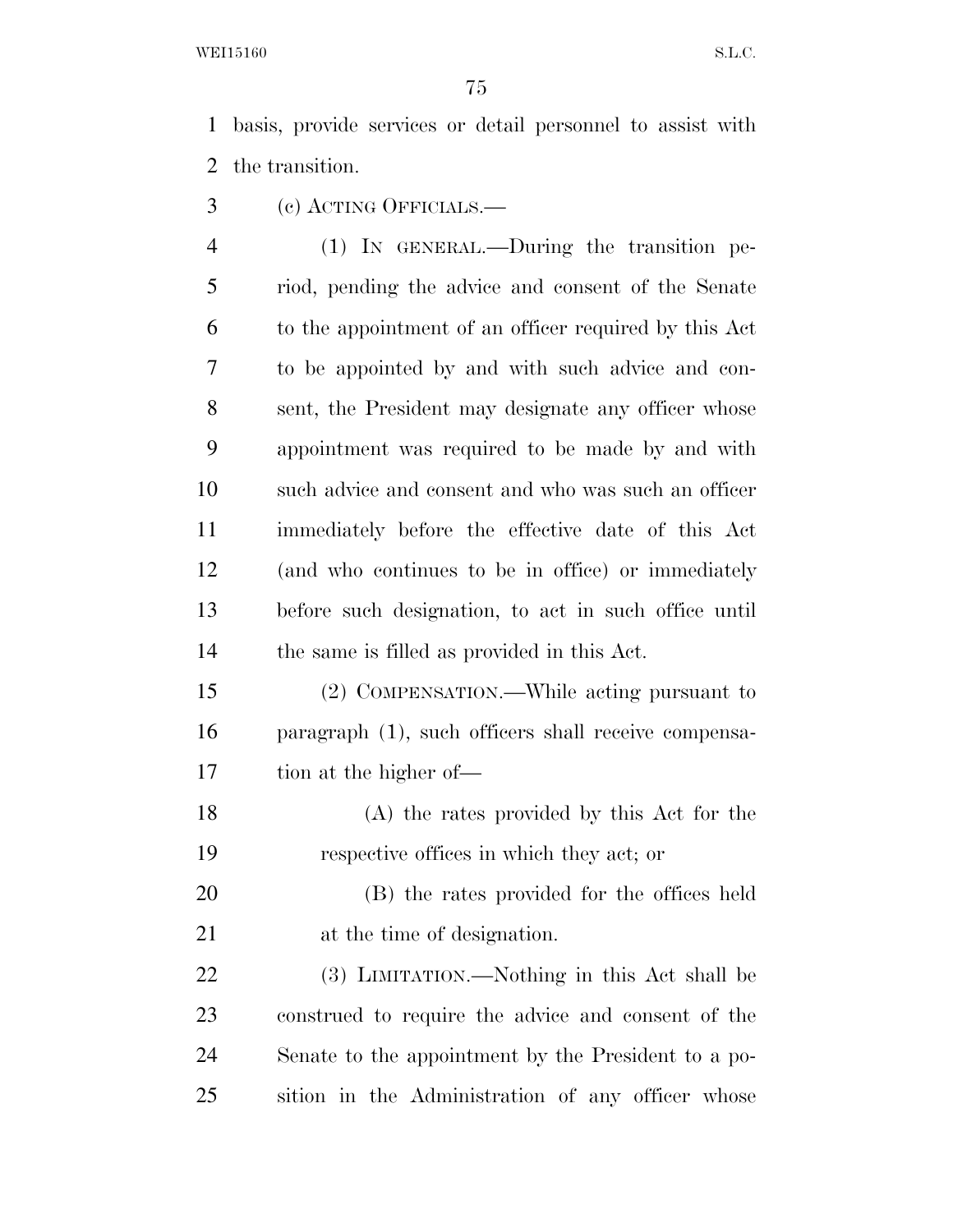agency is transferred to the Administration pursuant to this Act and whose duties following such transfer are germane to those performed before such trans-fer.

 (d) TRANSFER OF PERSONNEL, ASSETS, OBLIGA-TIONS, AND FUNCTION.—

 (1) IN GENERAL.—Consistent with section 1531 of title 31, United States Code, the personnel, as- sets, liabilities, contracts, property, records, and un- expended balances of appropriations, authorizations, allocations, and other funds that relate to the func- tions transferred under subsection (a) from a Fed- eral agency shall be transferred to the Administra-tion.

 (2) UNEXPENDED FUNDS.—Unexpended funds transferred under this subsection shall be used by the Administration only for the purposes for which the funds were originally authorized and appro-priated.

## **SEC. 504. SAVINGS PROVISIONS.**

 (a) COMPLETED ADMINISTRATIVE ACTIONS.—The enactment of this Act or the transfer of functions under this Act shall not affect any order, determination, rule, regulation, permit, personnel action, agreement, grant, contract, certificate, license, registration, privilege, or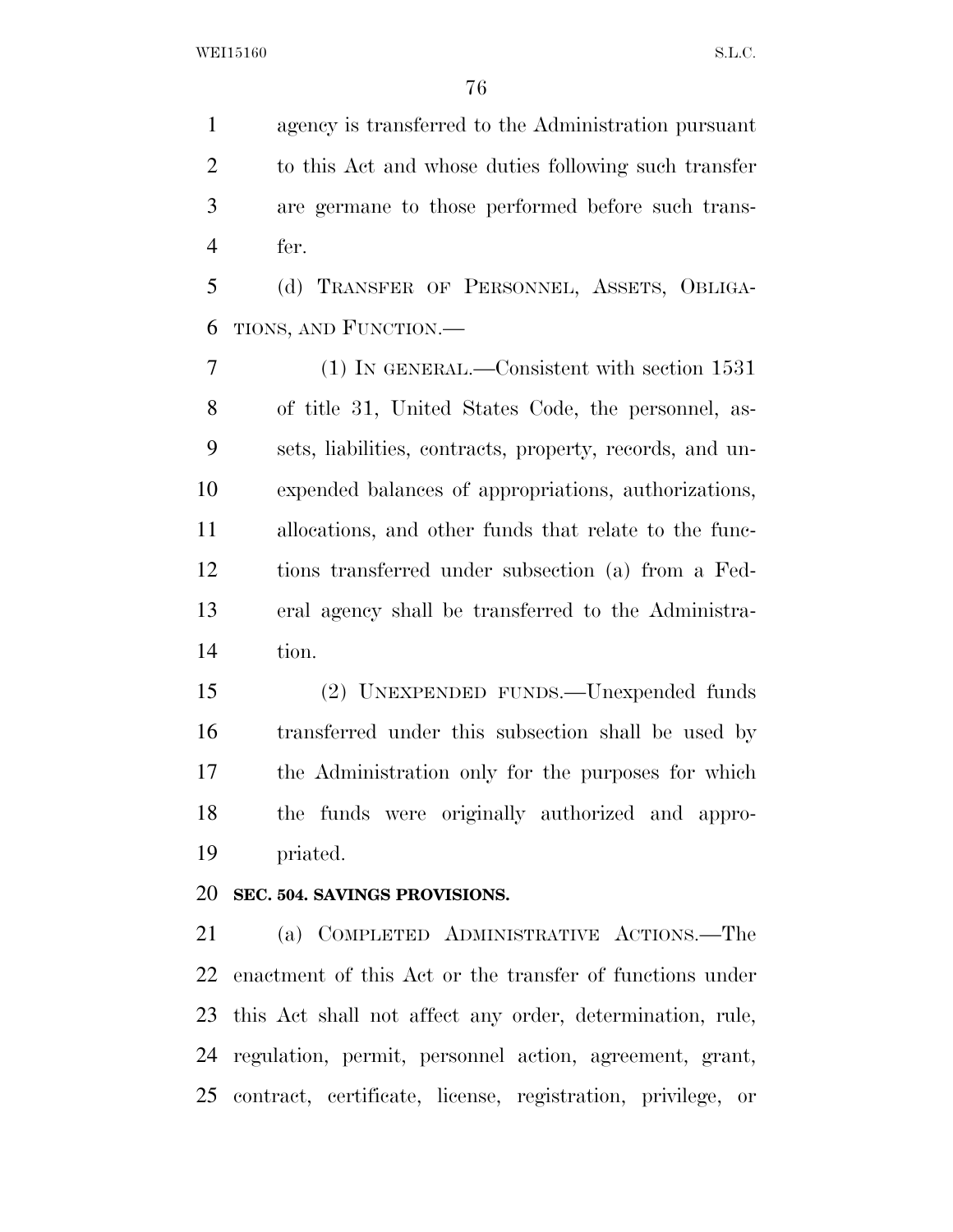other administrative action issued, made, granted, or oth- erwise in effect or final with respect to that agency on the day before the transfer date with respect to the trans-ferred functions.

 (b) PENDING PROCEEDINGS.—Subject to the author-ity of the Administrator under this Act—

 (1) pending proceedings in an agency, including notices of proposed rulemaking, and applications for licenses, permits, certificates, grants, and financial assistance, shall continue notwithstanding the enact- ment of this Act or the transfer of the agency to the Administration, unless discontinued or modified under the same terms and conditions and to the same extent that such discontinuance could have oc- curred if such enactment or transfer had not oc-curred; and

 (2) orders issued in such proceedings, and ap- peals from those orders, and payments made pursu- ant to such orders, shall be issued in the same man- ner on the same terms as if this Act had not been enacted or the agency had not been transferred, and any such order shall continue in effect until amend- ed, modified, superceded, terminated, set aside, or revoked by an officer of the United States or a court of competent jurisdiction, or by operation of law.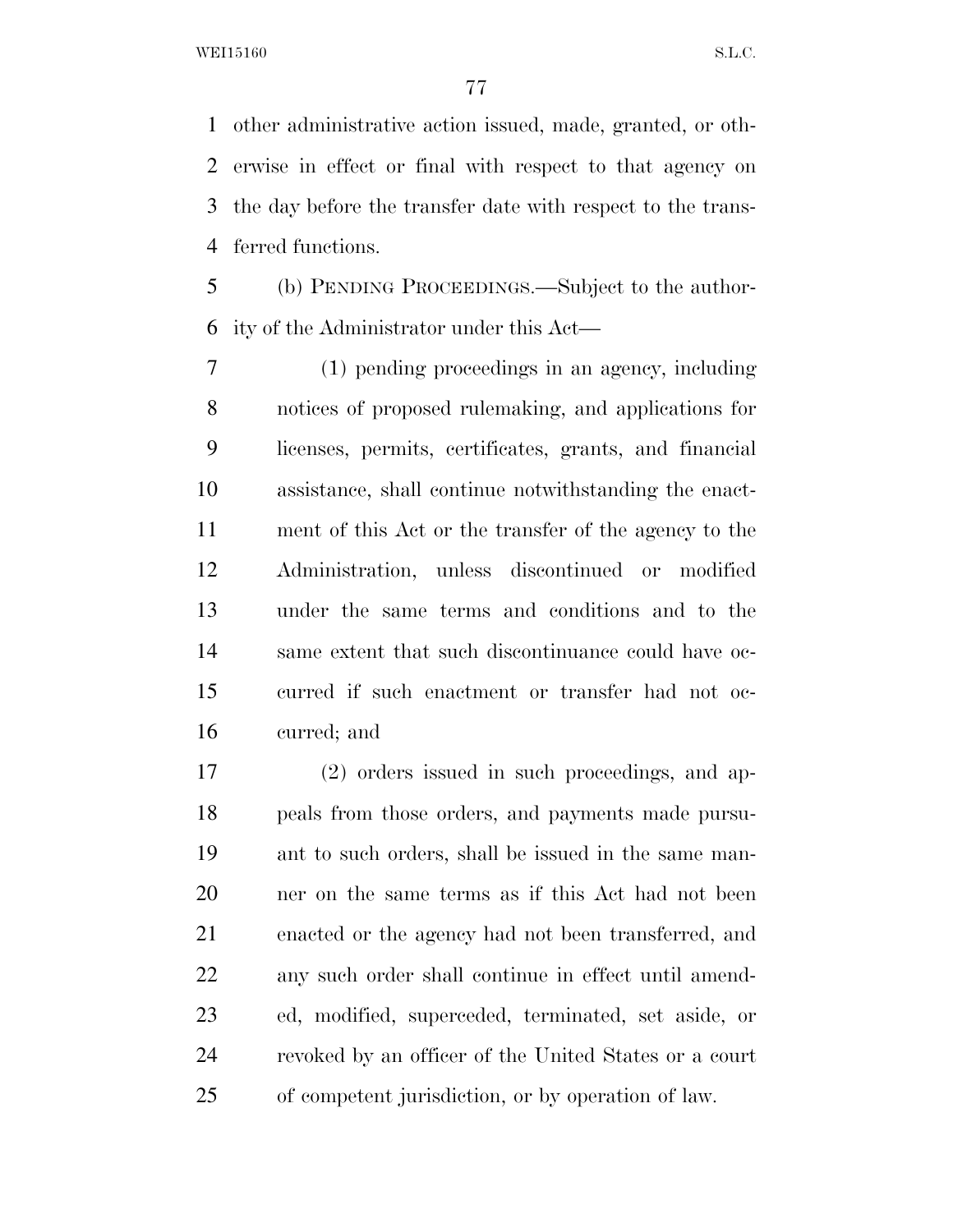WEI15160 S.L.C.

 (c) PENDING CIVIL ACTIONS.—Subject to the author- ity of the Administrator under this Act, any civil action commenced with regard to that agency pending before that agency on the day before the transfer date with re- spect to the transferred functions shall continue notwith- standing the enactment of this Act or the transfer of an agency to the Administration.

(d) REFERENCES.—

 (1) IN GENERAL.—After the transfer of func- tions from a Federal agency under this Act, any ref- erence in any other Federal law, Executive order, rule, regulation, directive, document, or other mate- rial to that Federal agency or the head of that agen- cy in connection with the administration or enforce- ment of the food safety laws shall be deemed to be a reference to the Administration or the Adminis-trator, respectively.

18 (2) STATUTORY REPORTING REQUIREMENTS. Statutory reporting requirements that applied in re- lation to such an agency immediately before the ef- fective date of this Act shall continue to apply fol- lowing such transfer if the reporting requirements refer to the agency by name.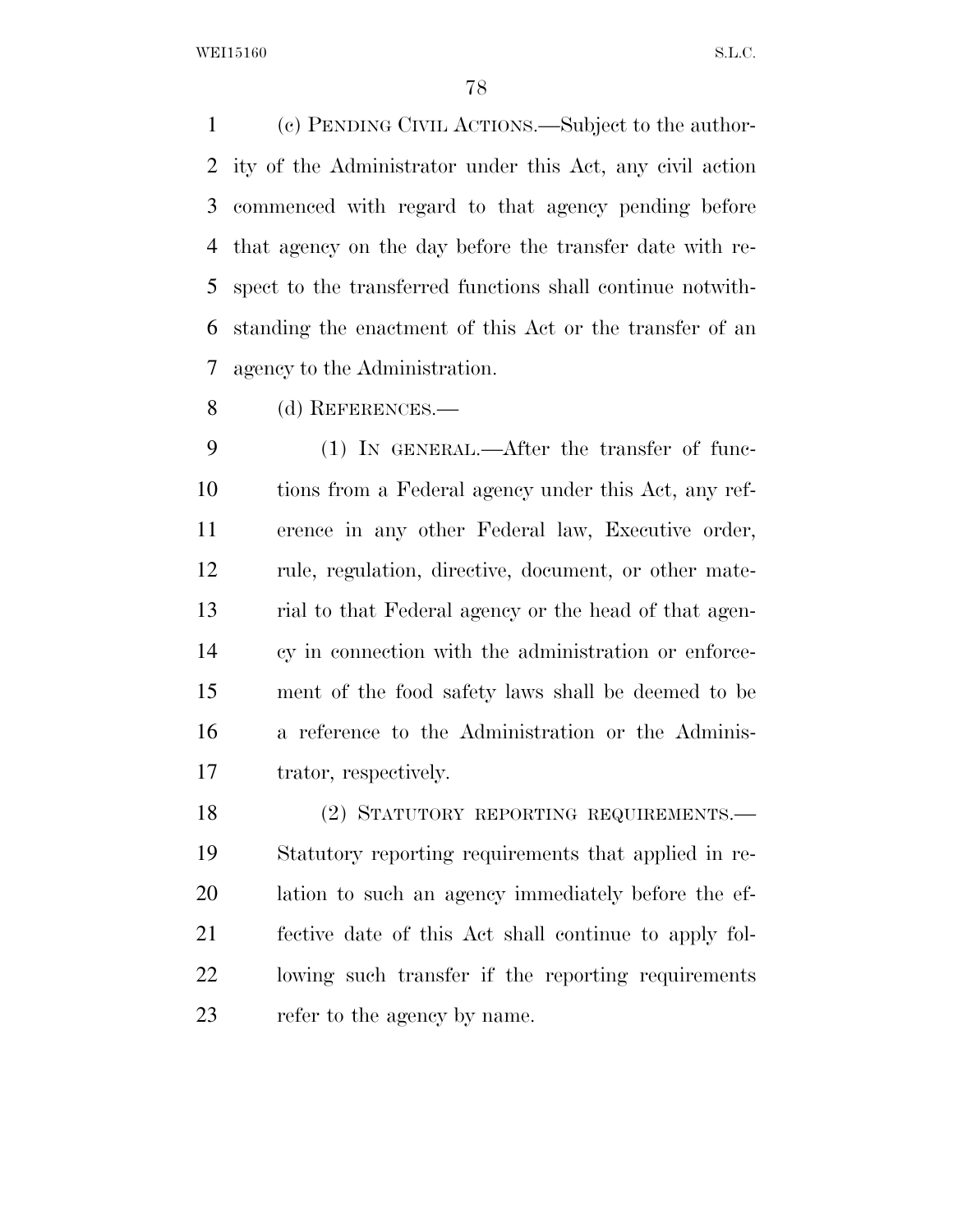#### **SEC. 505. CONFORMING AMENDMENTS.**

 Section 5313 of title 5, United States Code, is amended by adding at the end the following new item:

''Administrator of Food Safety.''.

 **SEC. 506. ADDITIONAL TECHNICAL AND CONFORMING AMENDMENTS.** 

 Not later than 60 days after the submission of the reorganization plan under section 502, the President shall prepare and submit proposed legislation to Congress con- taining necessary and appropriate technical and con- forming amendments to any food safety law to reflect the changes made by this Act.

## **SEC. 507. REGULATIONS.**

 The Administrator may promulgate such regulations as the Administrator determines are necessary or appro-priate to perform the duties of the Administrator.

### **SEC. 508. AUTHORIZATION OF APPROPRIATIONS.**

 There are authorized to be appropriated such sums as are necessary to carry out this Act.

# **SEC. 509. LIMITATION ON AUTHORIZATION OF APPROPRIA-**

**TIONS.** 

 For the fiscal year that includes the effective date of this Act, the amount authorized to be appropriated to carry out this Act shall not exceed—

 (1) the amount appropriated for that fiscal year 26 for the Federal agencies identified in section 102(b)